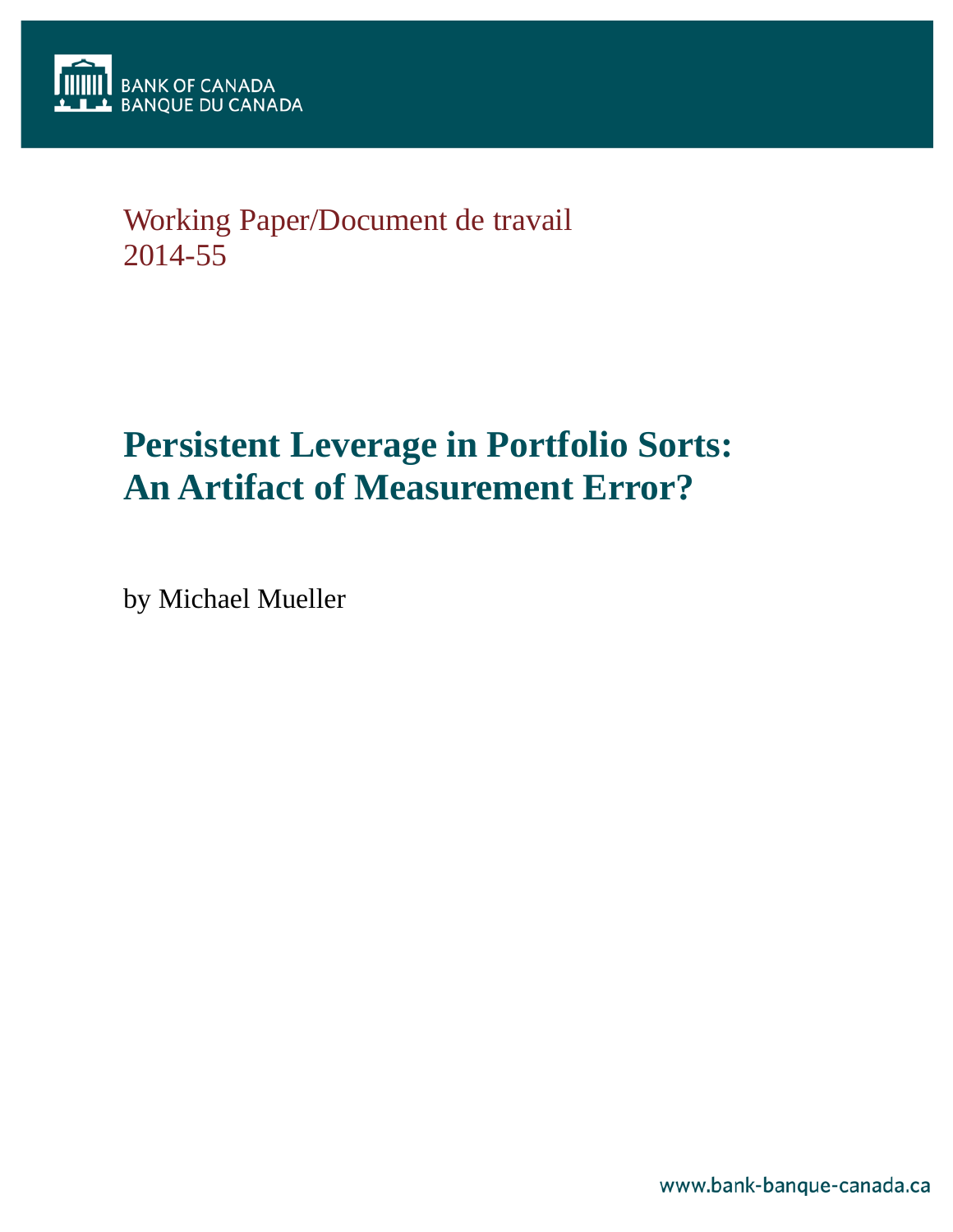Bank of Canada Working Paper 2014-55

December 2014

# **Persistent Leverage in Portfolio Sorts: An Artifact of Measurement Error?**

**by**

### **Michael Mueller**

Financial Markets Department Bank of Canada Ottawa, Ontario, Canada K1A 0G9 mmueller@bankofcanada.ca

Bank of Canada working papers are theoretical or empirical works-in-progress on subjects in economics and finance. The views expressed in this paper are those of the author. No responsibility for them should be attributed to the Bank of Canada.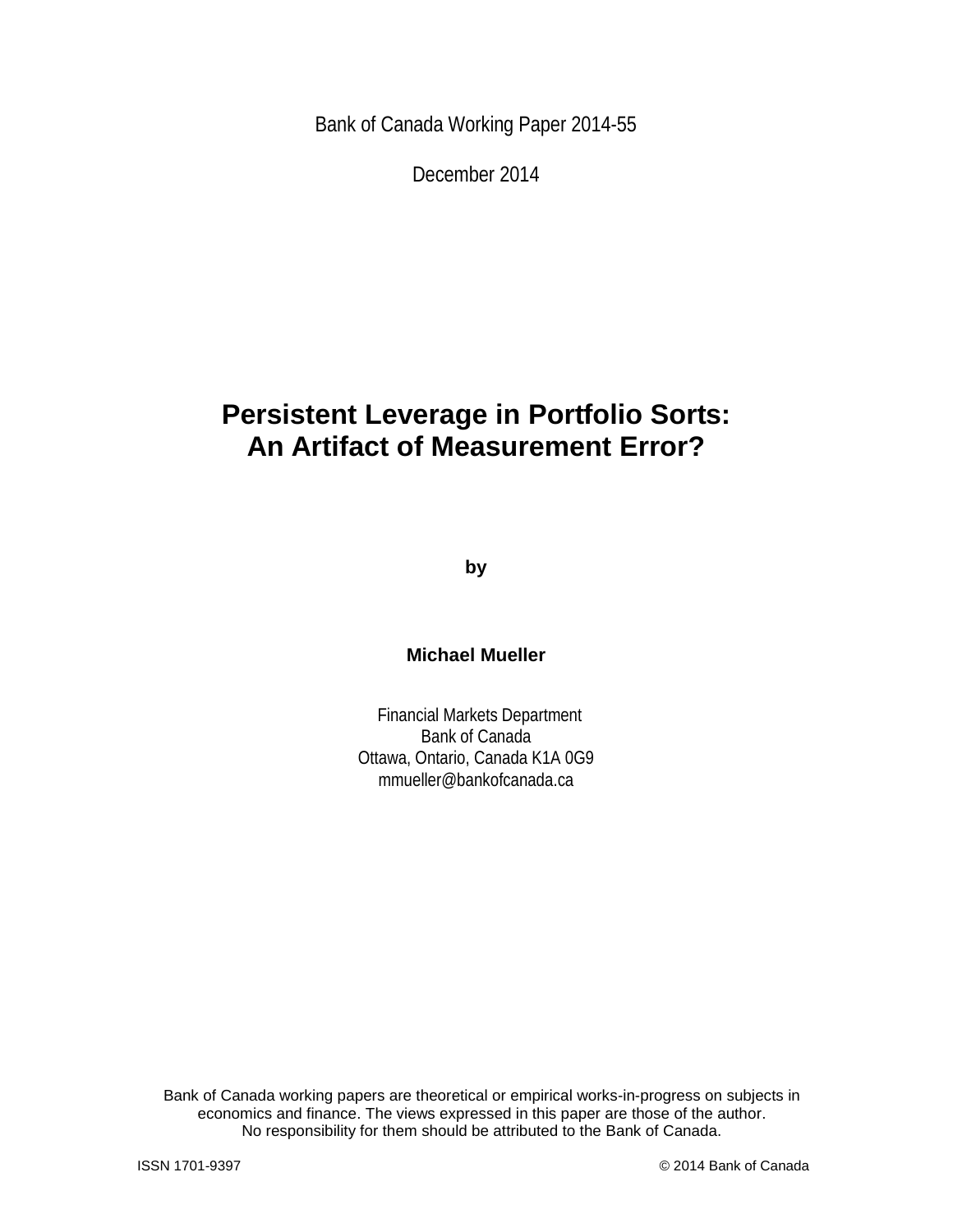# **Acknowledgements**

I am grateful to my thesis supervisor, Murray Carlson, and Ron Giammarino, Adlai Fisher, Russell Lundholm, Jason Chen, Rob Heinkel, Kai Li, Henry Siu, Kin Lo, Nathalie Moyen, Michael Faulkender, Halit Gonenc, Danielle Xu, Atanas Mihov, Joshua Slive, Teodora Paligorova, Jonathan Witmer, and Scott Hendry. I would also like to thank seminar participants at the University of British Columbia, Florida International University, San Francisco State University, the Bank of Canada, and the NFA, EFMA, FMA and SFA conferences for their insights and helpful discussion.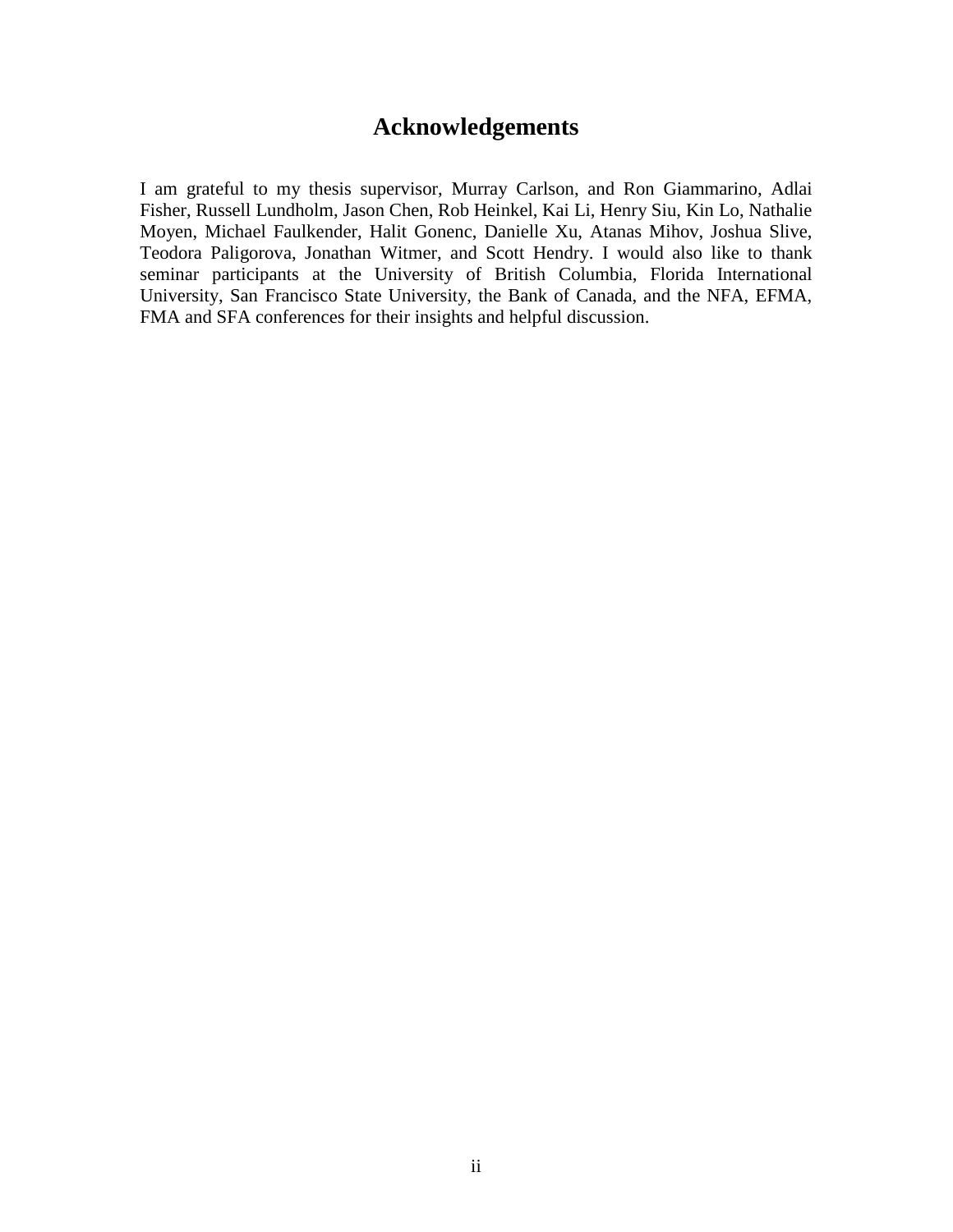# **Abstract**

Studies such as Lemmon, Roberts and Zender (2008) demonstrate how stable firms' capital structures are over time, and raise the question of whether new theories of capital structure are needed to explain these phenomena. In this paper, I show that trade-off theory-based empirical proxies that are observed with error offer an alternative explanation for the persistence in portfolio-leverage levels. Measurement error noise equal to 80% of the cross-sectional variation in the market to book ratio, coupled with slight mismeasurement of other factors, matches simulated data moments to empirical moments. This suggests that unobserved investment opportunities play an important role in explaining leverage ratios.

*JEL classification: G32, C18 Bank classification: Financial markets; Econometric and statistical methods*

# **Résumé**

Certains auteurs comme Lemmon, Roberts et Zender (2008) démontrent la stabilité à long terme de la structure financière des sociétés et se demandent s'il est nécessaire de formuler de nouvelles théories sur la structure du capital pour expliquer un tel phénomène. Dans la présente étude, l'auteur montre que les indicateurs empiriques fondés sur la théorie de l'arbitrage et observés de façon erronée offrent une autre explication de la persistance de l'effet de levier financier dans les portefeuilles. Le recours à un bruit d'erreur de mesure équivalant à 80 % de la variation transversale du ratio cours / valeur comptable, conjugué à la mesure légèrement inexacte d'autres facteurs, se traduit par une concordance entre les moments simulés et les moments empiriques. Ce résultat laisse à penser que les possibilités d'investissement non observées contribuent fortement à expliquer les ratios de levier financier.

*Classification JEL : G32, C18 Classification de la Banque : Marchés financiers; Méthodes économétriques et statistiques*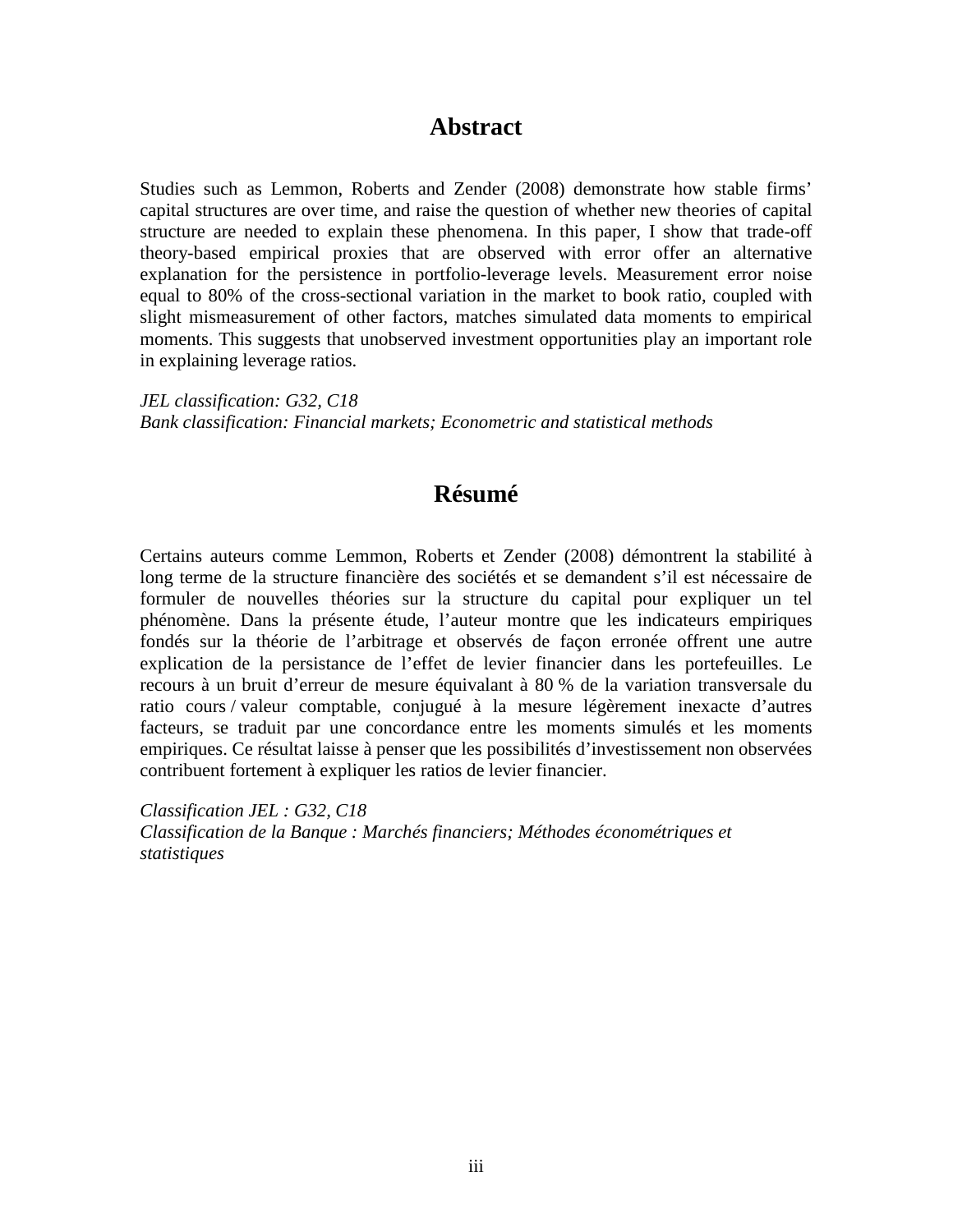### 1 Introduction and Background

Financial leverage, the ratio of a firm's debt to its assets, is generally accepted to be a slow-moving variable.<sup>1</sup> A recent addition to the literature on leverage persistence is by Lemmon, Roberts, and Zender (2008), who document that when firms are sorted into portfolios based on their leverage, the average leverage levels of these portfolios do not converge to the unconditional mean, even after 20 years. Furthermore, the authors establish that this phenomenon persists even after controlling for factors that are believed to drive leverage: when firms are sorted into portfolios on the basis of residuals from a regression of leverage on a set of determinants motivated by the trade-off theory of capital structure, and then tracked for 20 years post-portfolio formation, the mean leverage levels of these portfolios still exhibit long-term persistence. Lemmon, Roberts, and Zender (2008) show that firm fixed effects, rather than any of the commonly used time-varying explanatory variables, explains most of this persistence. Since firm fixed effects are unsatisfactory from a theoretical point of view, the authors suggest that new theories of capital structure may be needed to explain the persistence of leverage ratios.

In this paper, I seek an explanation for this fixed-effect-like feature of leverage data in the context of portfolio sorts. In a framework motivated by the trade-off theory of capital structure, I focus on measurement error in empirical proxies of the true underlying economic variables as a possible cause of this phenomenon. I demonstrate that if leverage is governed by a persistent explanatory variable that is mismeasured, using the mismeasured explanatory variable in a regression creates an artificial persistence in residual-sorted portfolios in the following manner: conditional on an observed residual, future expectations of leverage are no longer equal to the unconditional mean. Instead, a large positive residual will forecast above-average future leverage. This occurs because the estimated residual is correlated with the true unobservable explanatory variable, which in turn predicts leverage.

It is reasonable to assume that the factors used in capital structure analysis contain measurement error. The market-to-book ratio is often used as a proxy for investment opportunities: under the trade-off theory, the larger this ratio, the less debt a firm should be willing to take on to take advantage of the interest tax shield, ceteris paribus. The real option to invest is riskier than assets in place, which would thus warrant a capital structure with less debt. As an example of how the market-to-book ratio could be inaccurate, consider Facebook between 2012 and 2014: over a span of less than two years, Facebook's market-to-book ratio almost quadrupled. Yet, it is hard to imagine

<sup>&</sup>lt;sup>1</sup>For example, when modelled as an  $AR(1)$  process, the estimated autocorrelation coefficient for the leverage ratio tends to be around 0.9.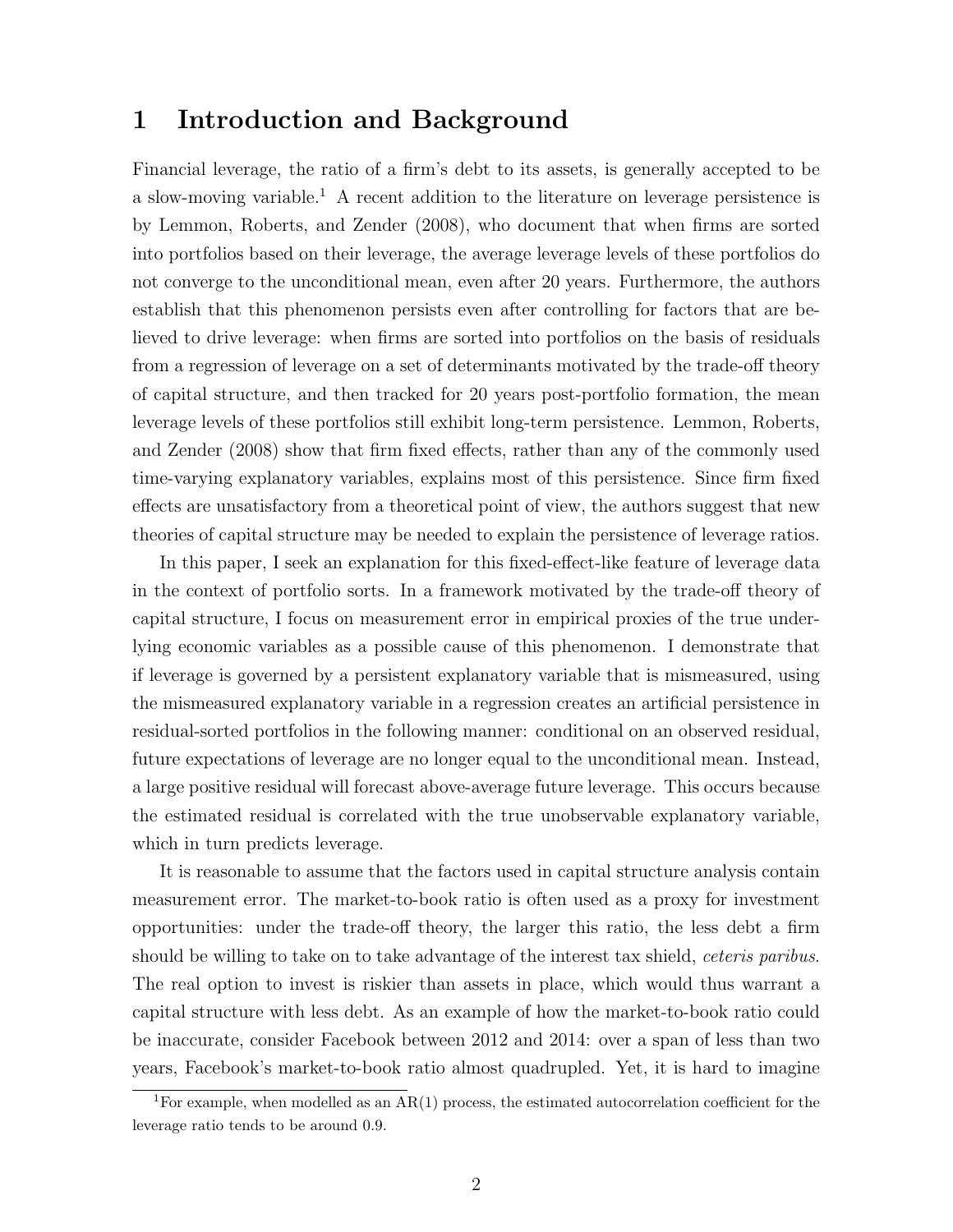that the same is true of Facebook's actual, unobserved investment opportunities, since neither the company nor its business environment have changed that drastically over the two-year time frame.

While measurement error in economic variables is intuitively reasonable, a natural question is: how much measurement error is consistent with the documented persistence in portfolio sorts? I find that if we assume that a single factor drives leverage (we can think of this factor as a composite of many trade-off theory-based explanatory variables), then the measurement-error variance of this "composite" variable needs to be 42% larger than its cross-sectional variance to reproduce the Lemmon, Roberts, and Zender (2008) portfolio leverage levels. While this seems large, even much smaller levels of measurement error produce a remarkable level of persistence in residual-based portfolio sorts. For instance, if the ratio of measurement error to state noise in the explanatory variable is as low as 25%, the residual-based portfolios still exhibit a sizable amount of persistence. Therefore, measurement error is likely an important contributor to the persistence in residual-sorted leverage portfolios.

In a further analysis, I examine measurement error in the explanatory variables used in studies such as Lemmon, Roberts, and Zender (2008), Rajan and Zingales (1995) and Frank and Goyal (2009). Using a simulated method-of-moments approach, I match simulated data moments to empirical moments. The moments include portfolio leverage levels, summary statistics on leverage and explanatory factors, and typical estimated leverage regression parameters. I find that in this expanded calibration, low quantities of measurement error in profitability, tangibility, and industry leverage, coupled with a measurement-error variance equal to about 80% of the cross-sectional variation in the market-to-book ratio, result in a good match between simulated and empirical moments. This finding is consistent with studies such as Erickson and Whited (2006), who document that a large amount of the variability in the market-to-book ratio can be attributed to measurement error, and not to true Tobin's  $q$ . My finding suggests that unobserved investment opportunities play an important role in explaining leverage ratios. The puzzle of leverage persistence in a portfolio sort context may therefore be resolved by the proper measurement of existing economic variables, rather than by devising new theories of capital structure.

### Related Literature

Twenty-six years after the seminal work of Modigliani and Miller (1958), Myers (1984) remarked that "we do not know how firms choose the debt, equity or hybrid securities they issue." Much effort has gone into a better understanding of what drives corporate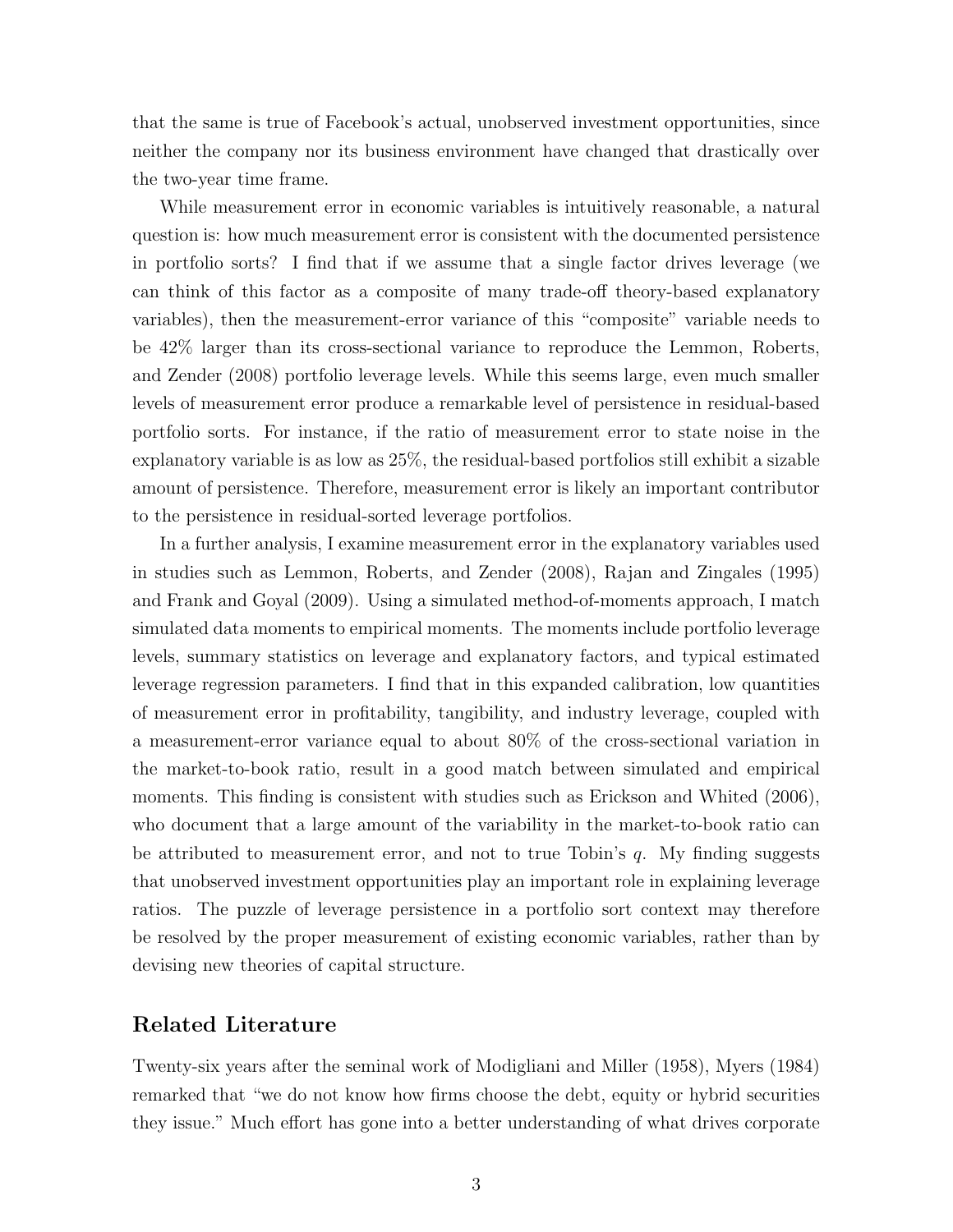capital structures, yet the question of whether firms do have a target capital structure towards which they actively adjust their debt/equity mix is open. Titman and Wessels (1988) find several variables that help predict a firm's capital structure, yet the variables do not correspond to any one theory. Fischer, Heinkel, and Zechner (1989) propose a dynamic capital structure model, where firms adjust towards an optimum, but are hampered by adjustment costs. Hovakimian, Opler, and Titman (2001) provide evidence that firms behave in a fashion consistent with a trade-off model, a finding that is echoed in Leary and Roberts (2005). Roberts (2002) shows that firms appear to adjust towards firm-specific time-varying targets, that adjustment speeds vary considerably across industries, and that accounting for measurement error increases the speed of adjustment. In their extensive survey, Graham and Harvey (2001) find some, though not particularly strong, support for the trade-off theory. Baker and Wurgler (2002), on the other hand, suggest that firms' issuance behaviour is driven by attempts to time the market, while Welch (2004) shows that firms appear to do nothing to counteract mechanistic stock return effects on market leverage. In Hennessy and Whited (2005), there is no leverage target towards which firms adjust, in spite of their optimizing behaviour. Chang and Dasgupta (2009) argue that the evidence for the trade-off theory is not as strong as it may seem, since random financing generates data that are similar to what actually is observed. Overall, the evidence for firms adjusting towards an optimal capital structure is mixed.

Lemmon, Roberts, and Zender (2008) contribute to this strand of literature. By analyzing leverage portfolios, they find that "high (low) levered firms tend to remain as such for over two decades." The authors sort firms into quartile portfolios on the basis of firm leverage, and track the portfolios' average leverage levels for 20 years. They find a large initial dispersion between the leverage portfolios. Over the years, the portfolios do converge to some extent (most of the convergence happens early on), but significant differences remain, even after 20 years. Controlling for known determinants of capital structure in a regression, and sorting on the regression residuals instead of on actual leverage has little effect on the results: the time series of the residual-based portfolios are very similar to those of the actual leverage-based portfolios. The authors thus characterize leverage ratios as containing a permanent, time-invariant leverage target and a transitory mean-reverting component, which may be attributed to active capital structure management. Furthermore, Lemmon, Roberts, and Zender (2008) show through a variance decomposition that a firm fixed effect has more explanatory power than any existing time-varying determinants, and thus is the factor that best explains the cross-section of capital structure. The authors also show that this effect pre-dates firms' IPOs, which suggests that "... changes in the distribution of control,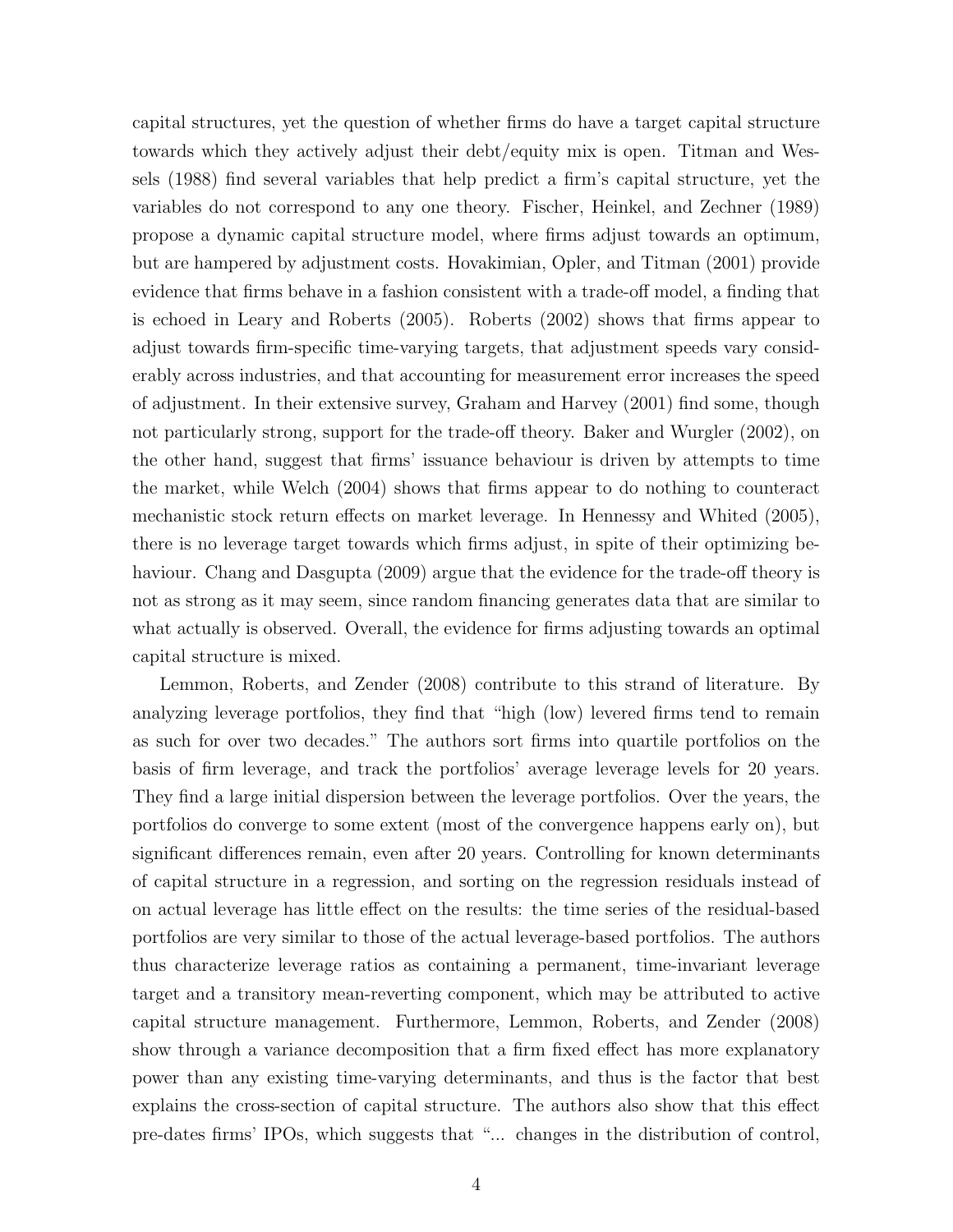the information environment, and the access to capital markets... do little to alter the relative costs and benefits that determine firms' preferred leverage ratios."

DeAngelo, DeAngelo, and Whited (2011) offer a potential explanation of leverage persistence. In their model, firms can finance investment by using retained earnings (cash), by issuing debt or by issuing equity. Carrying cash forces the firm to incur agency costs proportional to the cash balance. Issuing debt is costless, but credit rationing caps a firm's debt capacity. Equity issuance, on the other hand, is costly. Generally, firms will avoid carrying a cash balance owing to the associated agency costs. Instead, when installing new capital, they will free up debt capacity so as to avoid a costly equity issuance. This "transitory" debt, coupled with various frictions in the model and crosssectional dispersion in profitability shocks, leads to actual leverage-based sorts that resemble those in Lemmon, Roberts, and Zender (2008).

Another recent effort to explain leverage persistence is by Menichini (2010). His model, which includes agency costs and endogenous investment, leverage, and dividend payouts generates portfolio sorts on both actual and unexpected leverage that exhibit long-term persistence. This occurs largely because in his model there is no single longterm mean towards which firms revert.

On the other hand, DeAngelo and Roll (2011) question the stability of capital structures altogether, and argue that it is the exception and not the rule. They find that many firms that have been listed for 20 or more years have leverage levels in at least three different quartiles.

The goal of this study is to reconcile some of the recent empirical findings regarding the persistence of capital structure. Lemmon, Roberts, and Zender (2008) provide evidence for leverage persistence via their portfolio sorts, and find that a firm fixed effect best explains the data. Both Roberts (2002) and Flannery and Rangan (2006) suggest that measurement error is partly responsible for the sluggish convergence of leverage ratios towards their mean, as measured by the adjustment speed parameter in a partial-adjustment framework. Flannery and Rangan (2006) also show that including firm fixed effects increases the estimated convergence speeds. My paper expands on this literature: I explore the channel through which measurement error can add to the persistence of leverage and load on a fixed effect in a portfolio sort setting. To extract the amount of measurement error necessary to reproduce the stylized facts, I use a model in which persistence stems from slow-moving, mismeasured leverage determinants rather than from a firm fixed effect.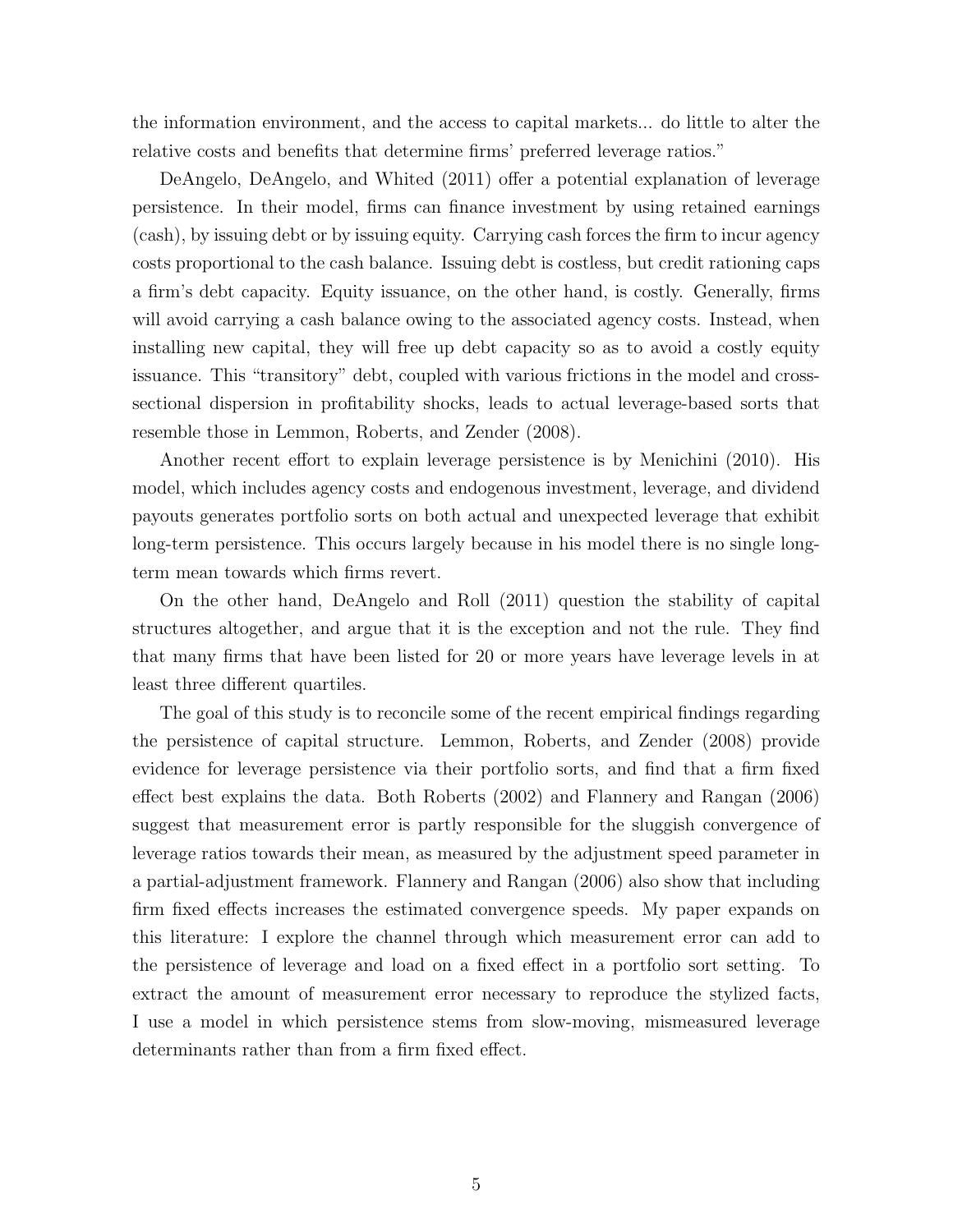# 2 Persistence in Portfolio Sorts and Possible Explanations

The data sample consists of firms listed in the annual Compustat database between 1965 and 2003. Financial institutions and firms with missing asset or debt values are excluded. Leverage is constrained to lie in the closed unit interval. Definitions of all variables are given in Appendix A. Explanatory variables are winsorized at the  $1^{st}$ and  $99<sup>th</sup>$  percentiles. Table 1 presents summary statistics that are similar to those in Lemmon, Roberts, and Zender (2008). The table also shows a prominent feature of the data – namely, the existence of zero-leverage firms, whose proportion is sizable (see e.g., Strebulaev and Yang (2013)).

### [Table 1 about here.]

The procedure for the portfolio sorts follows Lemmon, Roberts, and Zender (2008) and generates similar results: Starting in 1965, and then every year thereafter, I sort firms into four quartile portfolios on the basis of their book leverage level. I then compute the mean leverage of each portfolio for the next 20 years, keeping its composition constant (save for potential exits from the sample).<sup>2</sup> This results in a total of  $38$  portfolio time series, each with a length of 20 years or less. The portfolios are then averaged cross-sectionally in event time. Panel A of Figure 1 shows the long-term persistence in raw leverage that this procedure produces.

### [Figure 1 about here.]

Panel A of Figure 1 is virtually identical to Panel A of Figure 1 in Lemmon, Roberts, and Zender (2008). There is wide cross-sectional dispersion among portfolios in the initial sorting period. This dispersion is followed by an initially quick convergence toward the overall mean, which starts to taper off noticeably as we move further away from the portfolio's formation year. After 20 years, there is still a 16-percentage-point difference between the highest and lowest leverage portfolios.

Since the pattern in Figure 1 could be the result of cross-sectional variation in the underlying determinants of firm leverage, Lemmon, Roberts, and Zender (2008) regress leverage on lagged firm size, profitability, tangibility, market-to-book equity and Fama-French 38-industry dummies.<sup>3</sup> In a variant of the original portfolio sorts, firms are

<sup>&</sup>lt;sup>2</sup>Note that starting in 1983, the available time series for each portfolio will decrease by one year each year.

<sup>&</sup>lt;sup>3</sup>The regressions are estimated every year, which allows for time-varying coefficient estimates. Size, profitability and an industry dummy are used, e.g., in Titman and Wessels (1988), while tangibility and market-to-book equity are used, e.g., in Rajan and Zingales (1995).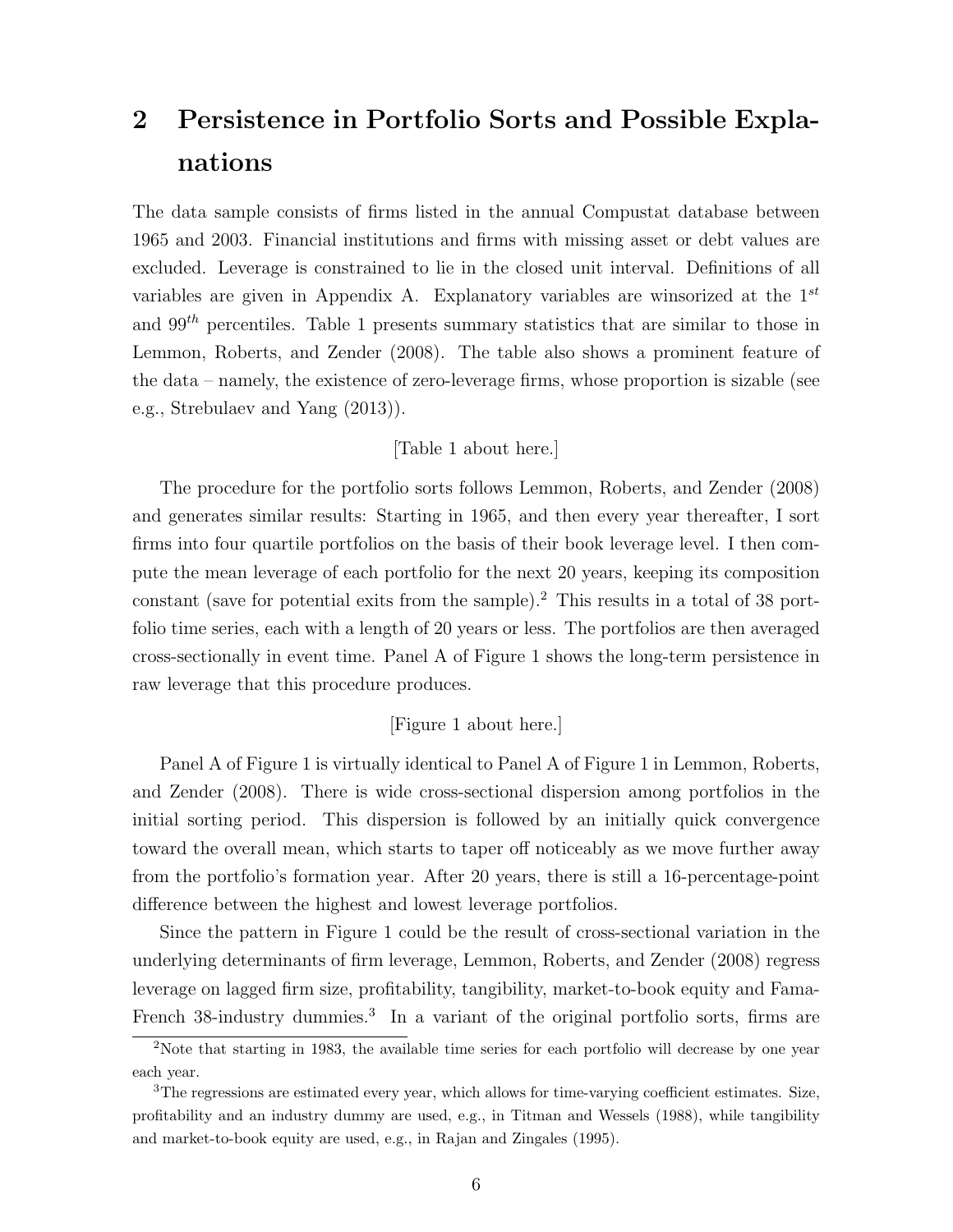now sorted into portfolios based on the estimated regression residuals (the "unexpected leverage") instead of on actual leverage.

Similar to Lemmon, Roberts, and Zender (2008), I also perform sorts based on "unexpected leverage," but instead of industry dummies, I use mean industry leverage (identified by Frank and Goyal (2009) as an important determinant of leverage). Panel B of Figure 1 depicts the residual-based sorts and reproduces the findings of Lemmon, Roberts, and Zender (2008) virtually identically (see their Panel A, Figure 2). The cross-sectional portfolio dispersion in the formation year is slightly reduced, when compared with sorting on actual leverage. However, large differences between the portfolios remain over the entire 20 years. This is inconsistent with a well-specified regression, where convergence of the portfolio-leverage averages towards the overall mean should speed up, since the residuals would not contain any information about firms' future leverage levels.

The persistent differences between leverage portfolios cast doubt on theories of capital structure that have the firm adjust towards some kind of optimal mix of debt and equity. However, before turning to new theories, it is useful to know to what extent existing theories are able to accommodate leverage persistence in a portfolio-sort setting. There are several possible channels that can give rise to the persistence of residual-based leverage portfolios. All are manifestations of the same underlying fact: the regression residuals must contain information about future levels of leverage. The first channel is that empirical specifications of leverage regressions are plagued by an omitted variable problem. In its simplest form, leverage is largely determined by a time-invariant firm fixed effect.<sup>4</sup> Since the omitted fixed effect is constant over time, sorting on the regression residual would lead to leverage persistence in the portfolios.

Another possibility is that regressions omit one or more time-varying persistent variables that determine leverage. As with a fixed effect, the regression residuals are no longer just noise, but contain information. An example of this strand of literature is the recent paper by DeAngelo, DeAngelo, and Whited (2011), who model firms as incurring transitory debt obligations that represent deliberate, but temporary, deviations from a target capital structure. When they carry out portfolio sorts based on their simulated firms' leverage, they find persistent portfolio-leverage levels. While DeAngelo, DeAngelo, and Whited (2011) do not sort on regression residuals, some of the persistence would likely remain in residual-based sorts: without accounting for the level of transitory debt, an omitted variable would be imbedded in the residual.

<sup>&</sup>lt;sup>4</sup>A firm fixed effect can be thought of as every firm having its own intercept in the regression.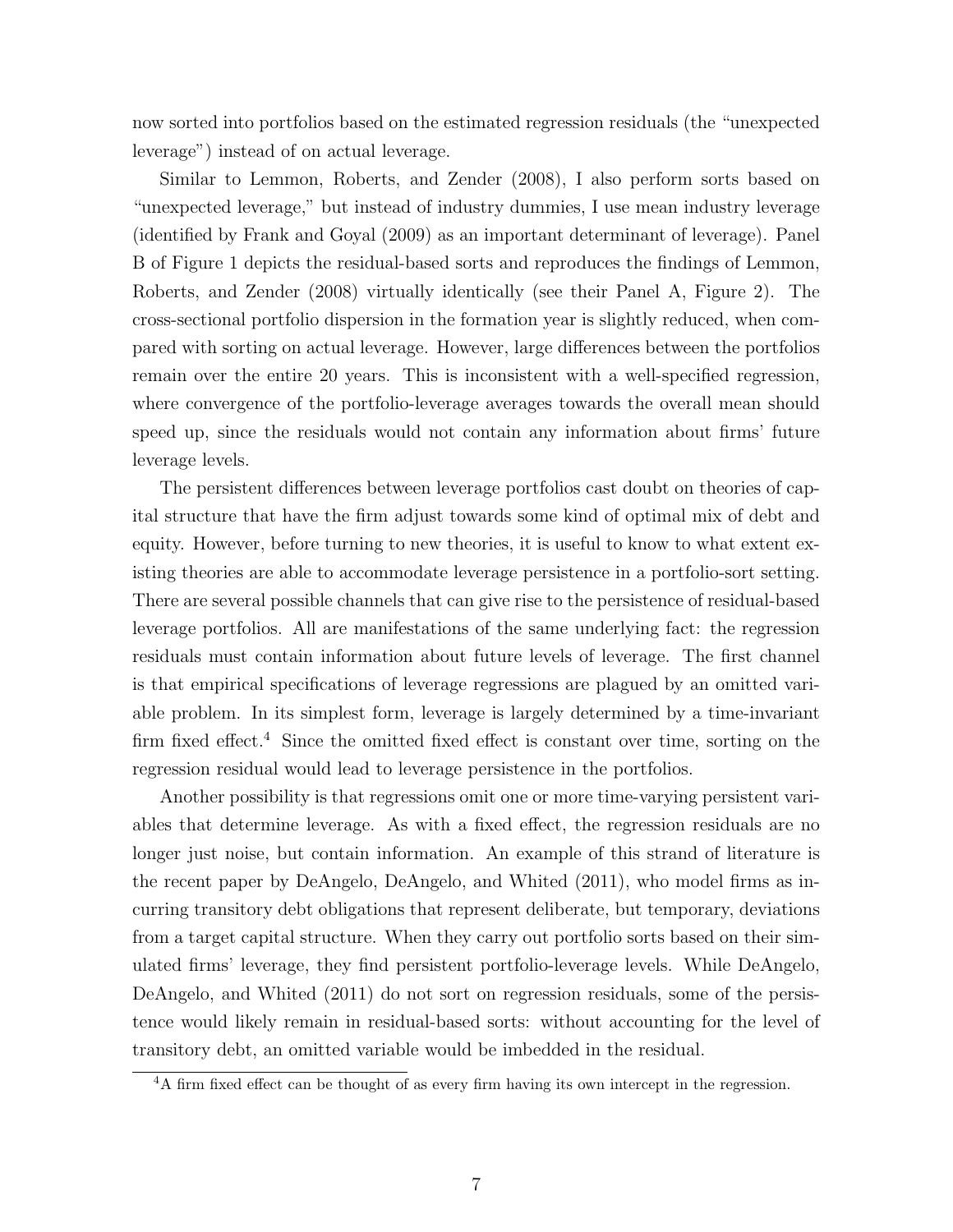A third possibility is that the regressions are misrepresentations of the underlying economic mechanism. For instance, if firms face adjustment costs as in Fischer, Heinkel, and Zechner (1989) or Hennessy and Whited (2005), there would be no target leverage as implied by the regression. Instead, the firm would alter its capital structure only after leverage drifts outside of a certain range.

Finally, it is possible that our economic models are correct, but the empirical proxies for the benefits and costs of debt are inaccurate. If the explanatory variables were mismeasured, the regression residual and leverage itself would be correlated, and sorting on the residual would resemble sorting on leverage.

Generally, distinguishing conclusively between these alternatives is difficult. Including firm fixed effects in leverage regressions explains much of the cross-sectional variation among firms. It does not completely eliminate the interesting portfolio patterns in residual-based sorts, as shown in Panel C of Figure 1. While a fixed effect reduces initial dispersion, there is still no convergence, since the average leverage level of the low-leverage portfolio is now substantially higher than that of the high-leverage portfolio after 20 years. In essence, including a fixed effect de-means the portfolio-leverage time series, but the patterns, albeit shifted, still remain.

In the sections to follow, I show that the stylized facts of persistence in leverage sorts obtain if leverage is a function of one or more mismeasured explanatory variables that exhibit a certain degree of persistence. My results cannot prove that measurement error is the sole source of the phenomena I study. However, measurement error in explanatory variables is intuitively sensible and consistent with the data, which studies like Flannery and Rangan (2006), Roberts (2002), and Erickson and Whited (2006) confirm.

# 2.1 Persistence in Leverage Portfolios Due to Measurement Error

In this section, I formally examine persistence in leverage sorts, starting with the case where we can observe all variables perfectly. If leverage is determined by one or more persistent explanatory variables, then sorting firms into portfolios based on observed leverage will produce persistent portfolios. The persistence of the portfolio-leverage time series reflects the persistence of the determinants. When firms are sorted into portfolios based on residuals from a regression that controls for the persistent determinants of leverage, differences between portfolio-leverage levels also arise naturally during the formation period. This happens because the residual is, by construction, correlated with the dependent variable, leverage. However, if the regression residuals are uncorrelated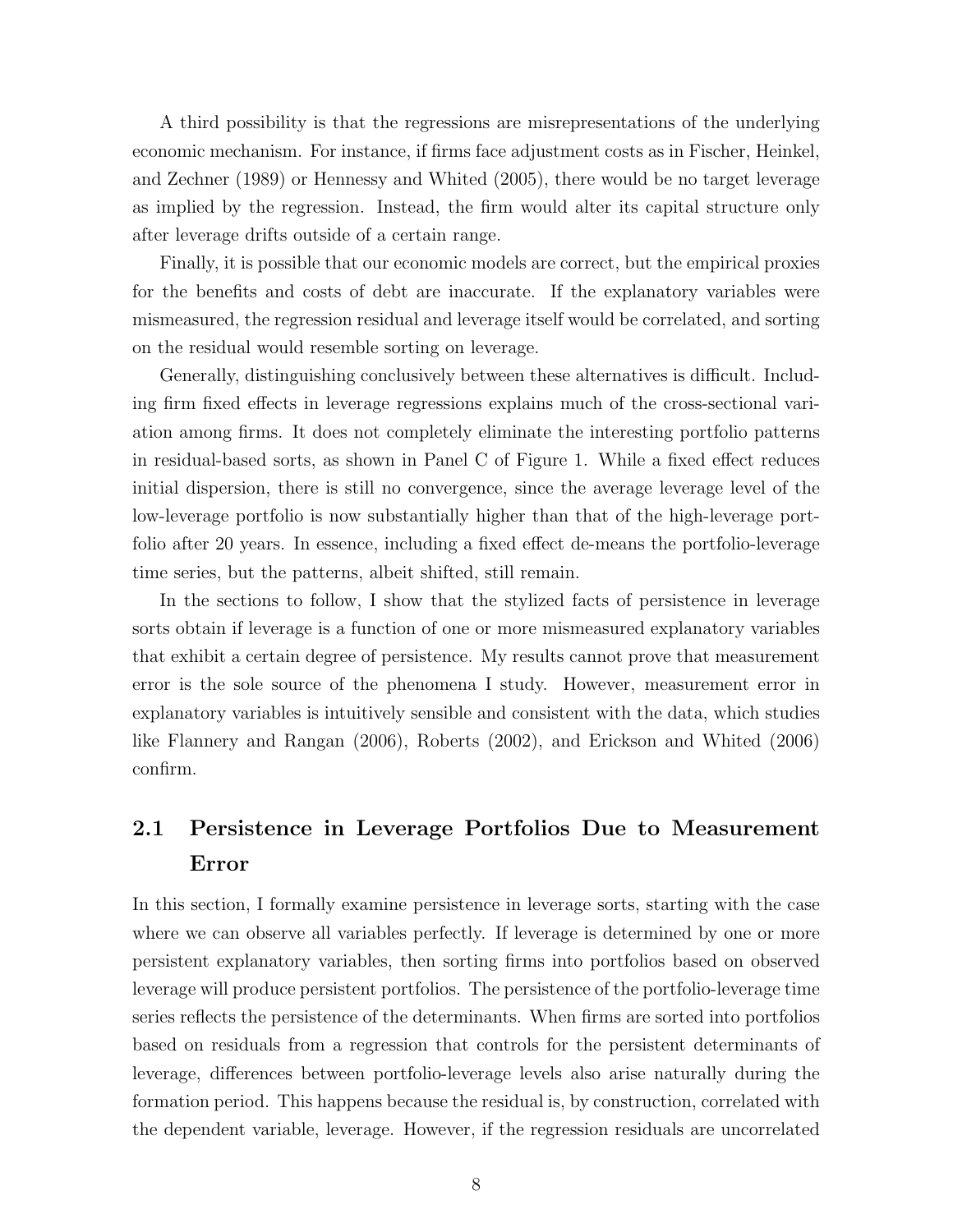over time, then any initial difference between the portfolios should completely vanish in the subsequent period. Finally, I show how persistent differences in residual-based portfolios arise when explanatory variables are measured with error. In my setup, I do not assume measurement error to be persistent or firm-specific. The only persistent variable is the true, but unobserved regressor.

### 2.1.1 Base Case: A Correctly Specified Model

I begin with a world where leverage is a function of a single persistent explanatory variable, which is perfectly measured. There exists a panel of firms, where  $i$  indexes a firm and t indexes time. The dependent variable of interest  $-$  leverage  $-$  is denoted by lev<sub>it</sub>. Its true relationship to the explanatory variable  $x_{it}$  (e.g., size, profitability, or the book-to-market ratio) is given by:

$$
lev_{it} = \beta x_{it} + u_{it} \tag{1}
$$

where  $u_{it} \sim N(0, \sigma_{u_{it}}^2)$  is an error term and  $\beta x_{it}$  can be thought of as firm *i*'s leverage target, towards which the firm fully adjusts every time period. The firm's actual leverage  $lev_{it}$  equals its target, plus a random deviation  $u_{it}$ . This deviation, which Lemmon, Roberts, and Zender (2008) refer to as unexpected leverage, represents an exogenous shock that occurs after adjustment to the target has taken place. For instance, a change in the market value of the firm's equity would cause actual leverage to deviate from the target. The leverage determinant  $x_{it}$  follows an AR(1) process of the form:

$$
x_{it} = \phi x_{it-1} + \epsilon_{it} \tag{2}
$$

where  $\phi > 0$  and  $\epsilon_{it} \sim N(0, \sigma_{\epsilon_{it}}^2)$ . For simplicity, I assume that the explanatory variable and, hence, leverage, have a mean of  $0<sup>5</sup>$  Under this specification, leverage directly inherits the dynamics of the explanatory variable. Tomorrow's expected leverage, conditional on today's observed leverage, is governed by the magnitude of the autocorrelation coefficient of the AR(1) process, since  $\mathbb{E}(lev_{it}|lev_{it-1}) = \phi lev_{it-1}$ .

If the value of  $\phi$  is large,<sup>6</sup> then if we form portfolios by sorting on leverage and track their evolution over time, the high-leverage portfolios decline only slowly towards

<sup>5</sup>This assumption is not crucial and will be relaxed in Section 3 We could easily add a mean to the explanatory variable  $x_{it}$  without affecting any of the conclusions. Alternatively, since it is possible in my setup for leverage to be negative, it is perhaps most natural to think of the  $lev_{it}$  as logit leverage  $ln\left(\frac{lev}{1-lev}\right)$ . An inverse logit transformation would map leverage from the real line back to the unit interval.

<sup>&</sup>lt;sup>6</sup>The assumption of a slow-moving explanatory variable is reasonable, since the empirical factors and the underlying capital structure determinants they proxy for are both persistent. Empirically, the persistence of the tangibility ratio is  $\phi = 0.95$ , for example.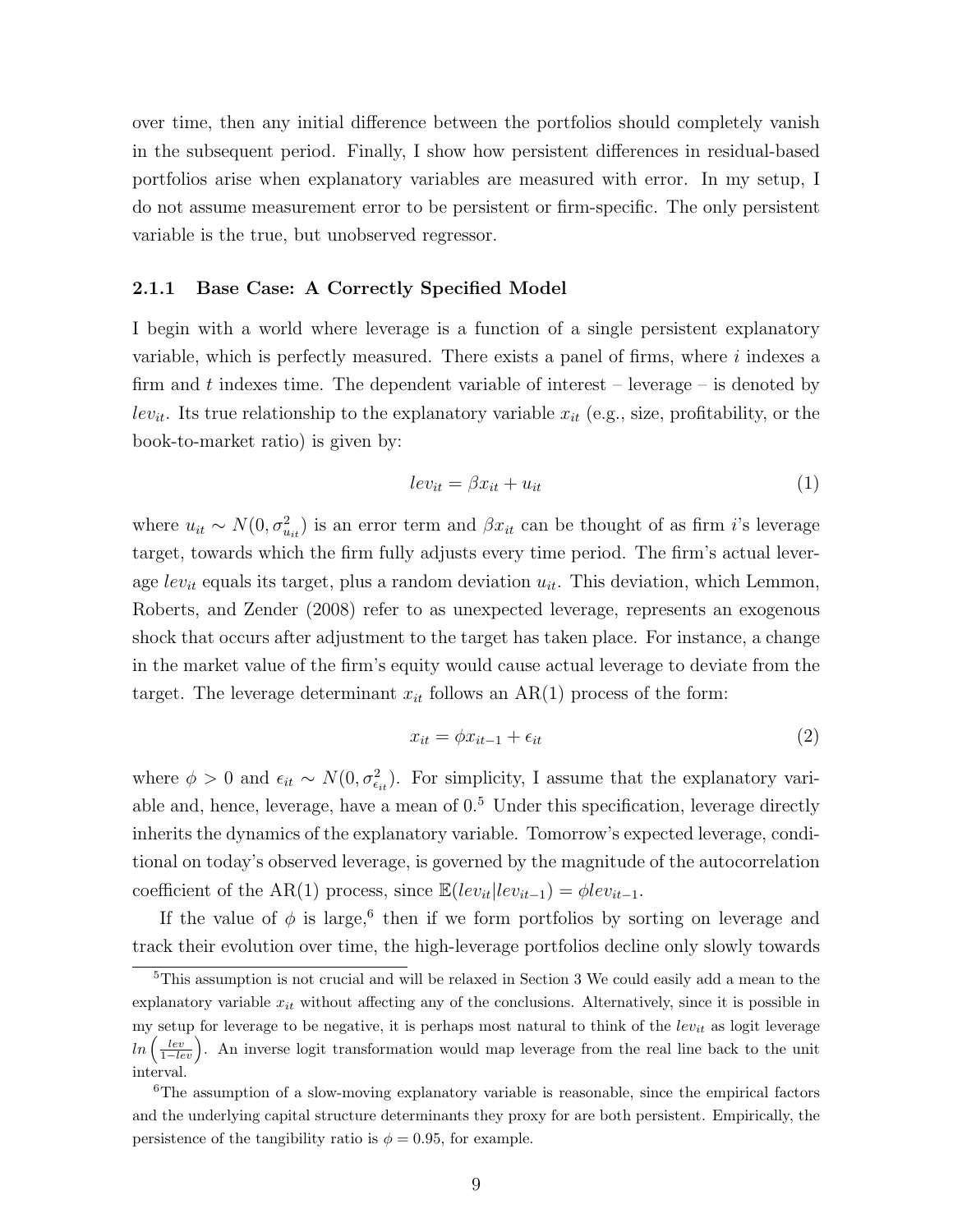the unconditional mean, while the leverage of low-leverage portfolios increases equally slowly towards the mean. The persistent difference between a high-leverage portfolio and a low-leverage portfolio reflects the persistence in the explanatory variable. Figure 2 illustrates this via a simulation. Leverage is a function of a persistent explanatory variable  $x_{it}$ , whose autocorrelation coefficient is  $\phi = 0.85$ . The persistence in the explanatory variable is clearly reflected in the slow convergence of the leverage portfolios in Panel A: the high-leverage and low-leverage portfolios have not converged to the unconditional mean of 0 after 20 time periods.

### [Figure 2 about here.]

If instead of sorting on actual leverage, we sort on unexpected leverage, i.e., on the residuals obtained from a regression of lev<sub>it</sub> on  $x_{it}$ , convergence happens immediately after the sorting period. Since there is no information in the regression residual about future values of the regressor and, hence, leverage, next period's average portfolio leverage drops to its unconditional mean of zero right away, irrespective of the magnitude of the residual that we condition on. To see this analytically, combine (1) with (2) to obtain the following sample regression equation:

$$
lev_{it+1} = \beta \phi x_{it} + \beta \epsilon_{it+1} + u_{it+1}
$$
\n(3)

The expectation of next period's leverage  $lev_{it+1}$ , conditional on this period's estimated regression residual  $\hat{u}_{it}$ , obtained by running regression (1), is:

$$
\mathbb{E}[lev_{it+1}|\hat{u}_{it}] = \beta \phi \mathbb{E}[x_{it}|\hat{u}_{it}] + \beta \mathbb{E}[\epsilon_{it+1}|\hat{u}_{it}] + \mathbb{E}[u_{it+1}|\hat{u}_{it}]
$$
  
= 0 (4)

since all three expectations on the RHS are equal to zero.  $\mathbb{E}[x_{it}|\hat{u}_{it}] = \mathbb{E}[x_{it}] = 0$ follows from the orthogonality of the residuals to the regressor. The second expectation vanishes owing to the independence of  $\epsilon_{it+1}$  and  $\hat{u}_{it}$ , while the last expectation equals zero because of the temporal independence of the regression residuals. Thus, under a correctly specified model of leverage, conditioning on the estimated residuals does not produce persistent differences between leverage portfolios.

Panel B of Figure 2 shows the results for sorting on unexpected leverage (the estimated regression residual) instead of on leverage itself. Since the regression is wellspecified, today's residual contains no information about tomorrow's leverage, and both portfolios converge to the unconditional mean after one time period.

### 2.1.2 Case II: Persistence as a Consequence of Measurement Error

Under a correctly specified model of leverage, conditioning on the estimated residuals does not produce persistent differences between leverage portfolios. This is no longer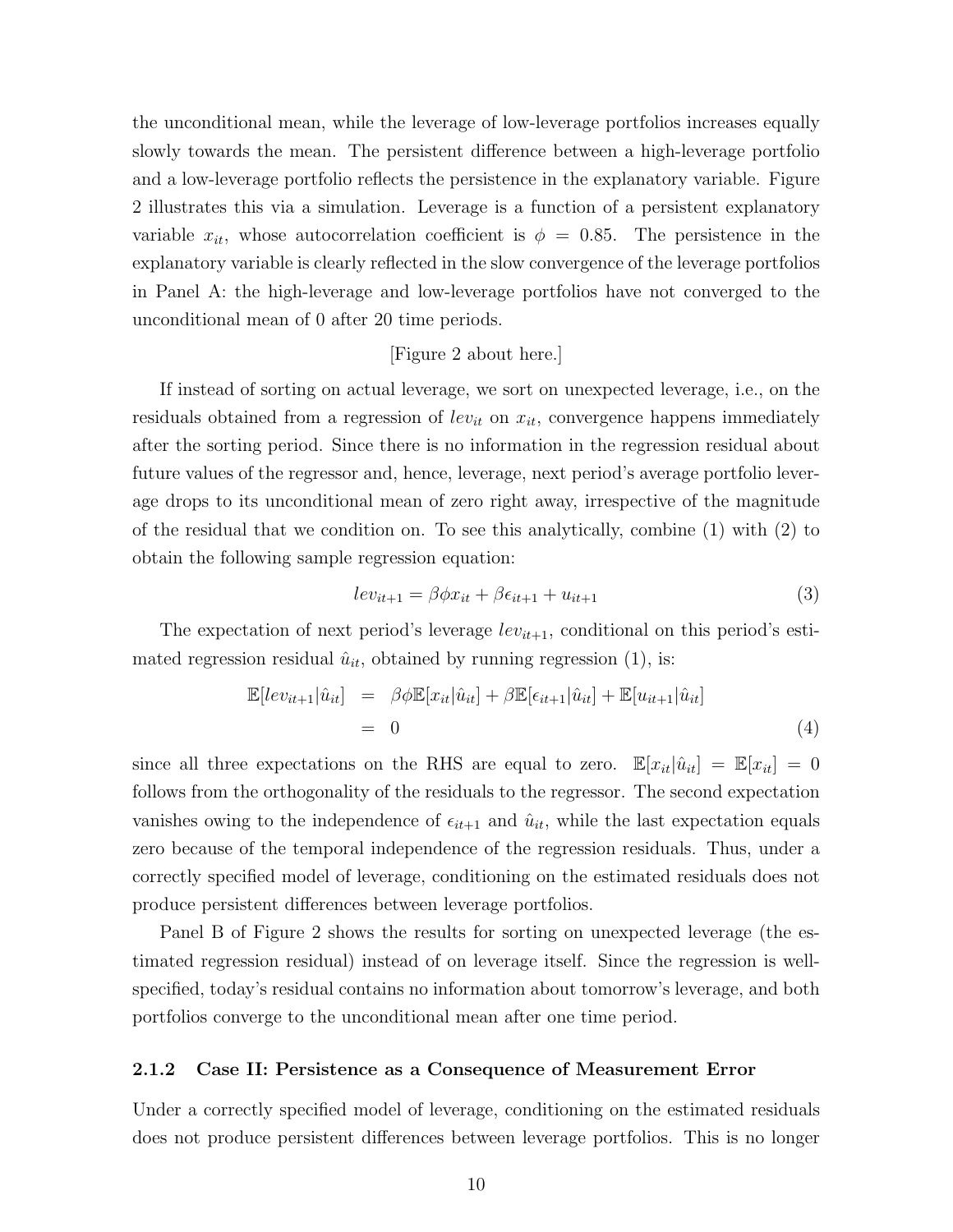true if we measure a slowly moving explanatory variable with error. To understand the transmission mechanism, I first assume that the regressor  $x_{it}$  is not directly observable, but a mismeasured regressor  $x_{it}^*$  is:

$$
x_{it}^* = x_{it} + \eta_{it} \tag{5}
$$

where  $\eta_{it} \sim N(0, \sigma_{\eta_{it}}^2)$  denotes measurement error. The leverage equation is still given by (1), and the AR(1) process of the explanatory variable is given by (2). The error terms of all three equations (i.e.,  $u_{it}$ ,  $\epsilon_{it}$  and  $\eta_{it}$ ) are independent. If we run a regression of lev<sub>it</sub> on  $x_{it}^*$ , the sample regression equation (\* indicates a coefficient or variable that is affected by measurement error, and  $\hat{\ }$  denotes a regression estimate) is:

$$
lev_{it} = \hat{\beta}^* x_{it}^* + \hat{u}_{it}^* \tag{6}
$$

The estimated slope coefficient of regression equation (6) is biased towards 0 (see Appendix B.1):

$$
\hat{\beta}^* = \frac{cov(x_{it}^*, lev_{it})}{\sigma_{x_{it}}^2} = \beta \frac{\sigma_{x_{it}}^2}{\sigma_{x_{it}}^2 + \sigma_{\eta_{it}}^2} \le \beta \tag{7}
$$

The estimated regression residuals  $\hat{u}_{it}^*$  are now biased as well. If we use the residuals  $\hat{u}_{it}^*$  to form portfolios at time t and track the leverage of these portfolios over time, next period's expected portfolio leverage is no longer equal to zero (or to the unconditional mean, more generally):

**Proposition 1.** Suppose that leverage is determined by lev<sub>it</sub> =  $\beta x_{it} + u_{it}$ , where  $x_{it} = \phi x_{it-1} + \epsilon_{it}$ , and all noise terms are normally distributed. If we regress leverage on the mismeasured observable variable  $x_{it}^* = x_{it} + \eta_{it}$ , then expected leverage next period, conditional on this period's estimated regression residual  $\hat{u}_{it}^*$ , is a function of the estimated residual:

$$
\mathbb{E}(lev_{it+1}|\hat{u}_{it}^*) = \phi \underbrace{\left[1 + \frac{\sigma_{u_{it}}^2}{\beta^2} \left(\frac{1}{\sigma_{\eta_{it}}^2} + \frac{1}{\sigma_{x_{it}}^2}\right)\right]^{-1}}_{= c \ge 0} \hat{u}_{it}^* \tag{8}
$$

 $\Box$ 

Proof. See Appendix B.2.

Equation (8) shows that next period's expected leverage is directly linked to this period's regression residual via the coefficient  $c$ . Its sign is positive, which implies that the expected leverage, conditional on a positive residual, will overstate the true expected leverage (and understate true expected leverage for a negative residual). This creates an artificial leverage dispersion when we track leverage portfolios. The rate at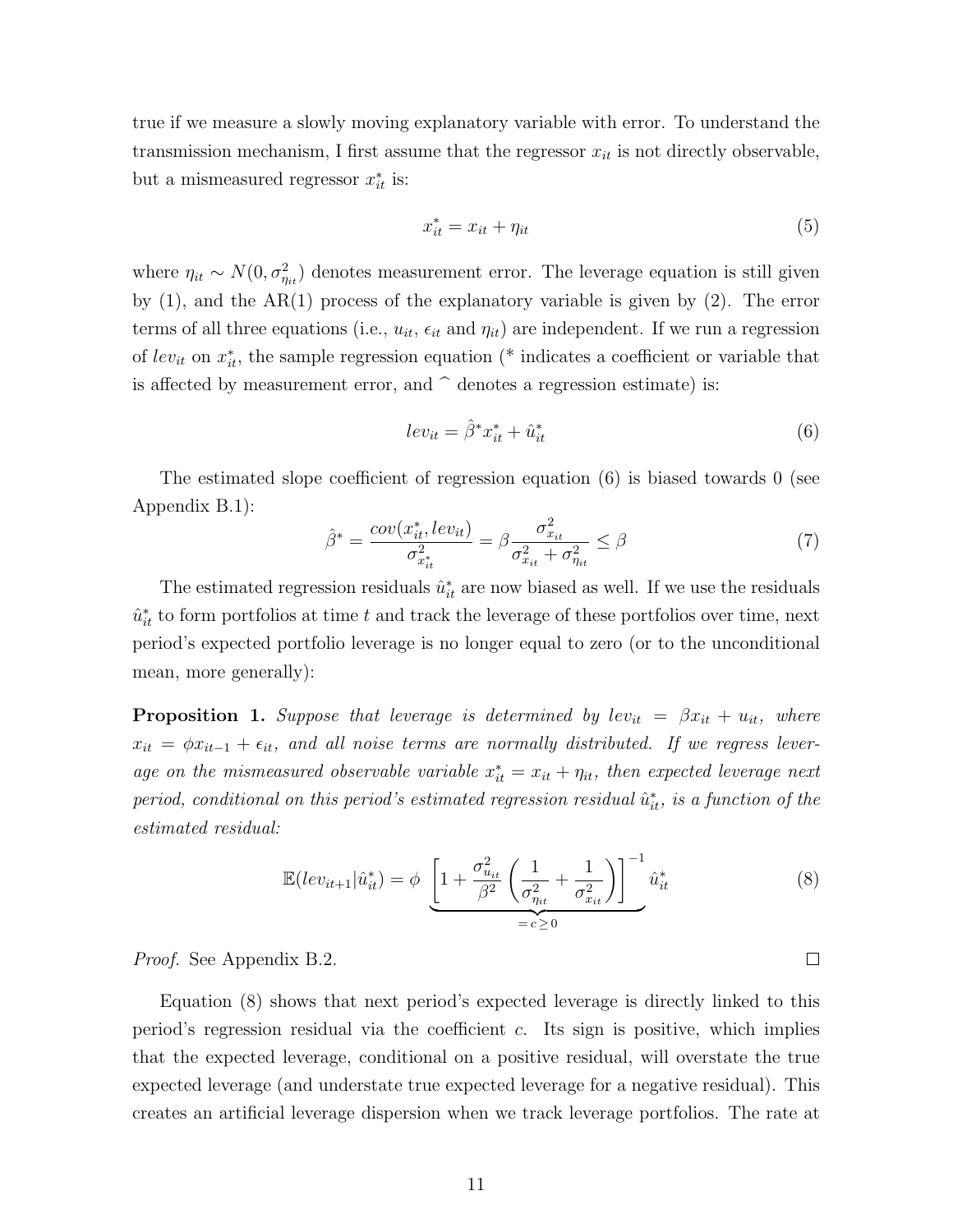which the dispersion disappears is directly governed by the coefficient  $\phi$ , the persistence in the underlying latent explanatory variable.

The link between the regression residual and expected leverage is that the mismeasured residual now contains information about the magnitude of the true explanatory variable  $x_{it}$ , which in turn determines leverage. Recall the general expression for expected portfolio leverage, conditional on sorting on the regression residual:

$$
\mathbb{E}[lev_{it+1}|\hat{u}_{it}^*] = \beta \phi \mathbb{E}[x_{it}|\hat{u}_{it}^*] + \beta \mathbb{E}[\epsilon_{it+1}|\hat{u}_{it}^*] + \mathbb{E}[u_{it+1}|\hat{u}_{it}^*]
$$
(9)

As under the no-measurement-error scenario, the second and third expectations on the RHS are still equal to zero. The first expectation on the RHS, however, is no longer equal to 0:

Lemma 1. In the setup described in Proposition 1, the expectation of the regressor, conditional on the estimated regression residual  $\hat{u}_{it}^*$ , is:

$$
\mathbb{E}(x_{it}|\hat{u}_{it}^*) = \mathbb{E}(x_{it}) + \frac{Cov(x_{it}, \hat{u}_{it}^*)}{Var(\hat{u}_{it}^*)} [\hat{u}_{it}^* - \mathbb{E}(\hat{u}_{it}^*)]
$$
\n
$$
= \underbrace{\left[\beta + \frac{\sigma_{u_{it}}^2}{\beta} \left(\frac{1}{\sigma_{\eta_{it}}^2} + \frac{1}{\sigma_{x_{it}}^2}\right)\right]^{-1}}_{=b} \hat{u}_{it}^* \tag{10}
$$

Proof. See Appendix B.2, beginning with (43).

This expression relates the expectation of  $x_{it}$ , conditional on an estimated residual  $\hat{u}_{it}^*$ , to the true parameters of the underlying processes, which are captured in the coefficient *b*. Importantly, knowing a particular value of  $\hat{u}_{it}^{*}$  tells us something about the value of the true  $x_{it}$ . This is because the estimated residual is not orthogonal to the true regressor, i.e.,  $\mathbb{E}(x_{it}|\hat{u}_{it}^*) \neq \mathbb{E}(x_{it})$ , unlike in the setup without measurement error. With a latent explanatory variable, if the true relationship between  $lev_{it}$  and  $x_{it}$ is positive (i.e.  $\beta > 0$ ), then a larger residual  $\hat{u}_{it}^{*}$  predicts a true  $x_{it}$  that is above its unconditional mean. Conversely, if  $\beta < 0$ , then a larger residual  $\hat{u}_{it}^{*}$  predicts a true  $x_{it}$ that is below its unconditional mean.

The more mismeasured the regressor is, the more persistent are the residual-based portfolio leverage levels. In Figure 3, I illustrate the effect of measurement error when the value of the AR(1) coefficient of the regressor is  $\phi = 0.85$ . The figure plots the relationship between portfolio-leverage dispersion and the magnitude of measurement error, when firms are sorted based on regression residuals. I include two lines for reference: the solid line shows the sort based on leverage itself, while the dotted line shows a residual-based sort without measurement error. In the latter case, the portfolios

 $\Box$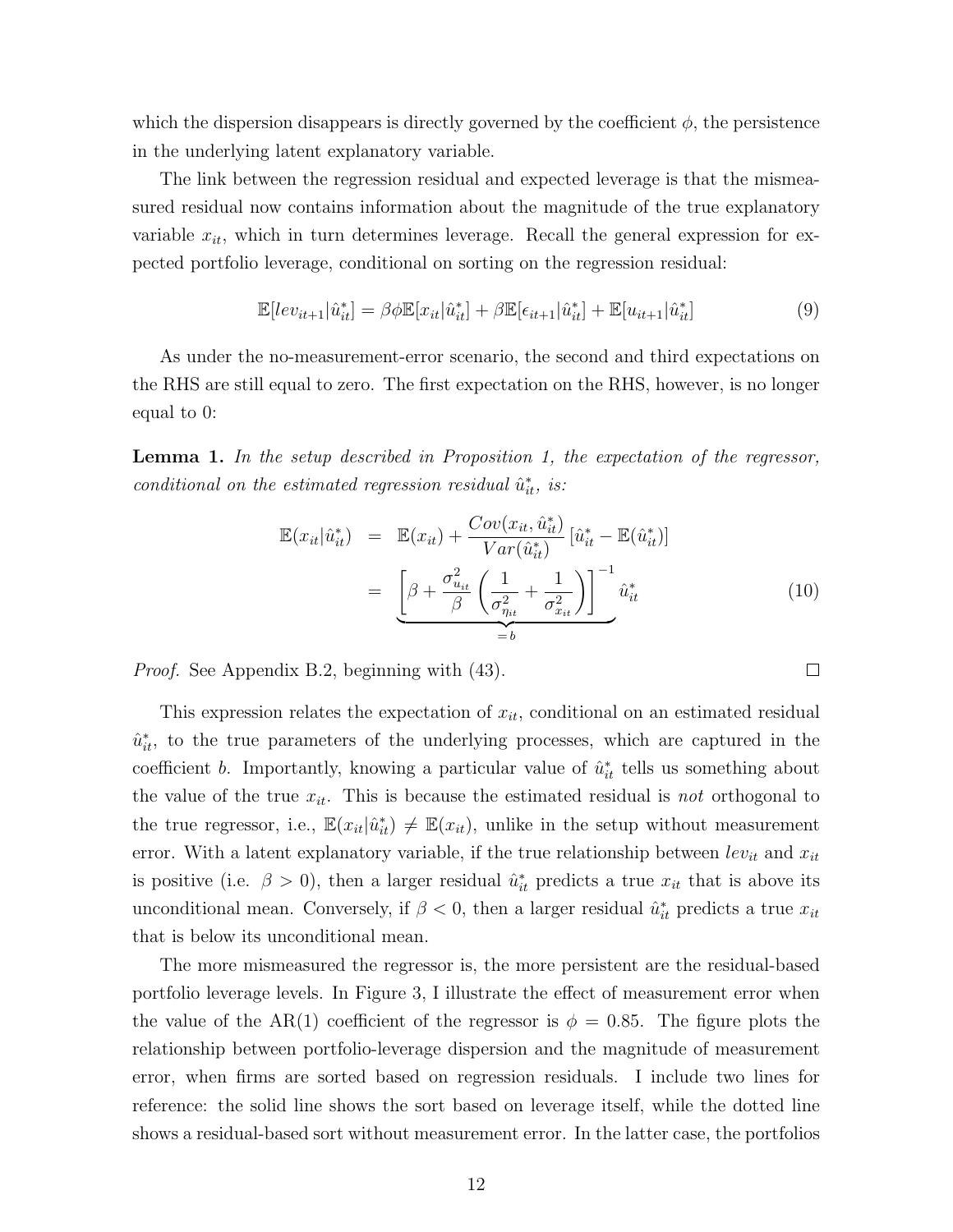collapse to the unconditional mean immediately after the sorting period, as discussed previously. The dashed lines show sorts for two levels of the measurement error:  $\sigma_{\eta} \in$ {0.5, 1}. The ratio of measurement noise to state noise in the regressor is thus also  $\sigma_{\eta}/\sigma_{\epsilon} \in \{0.5, 1\}$ . The larger the quantity of measurement error is, the more the residualbased sorts start to resemble leverage-based sorts. At the higher level of measurement error, the dispersion in portfolio leverage is about 50% of the dispersion when sorting is done on leverage itself.

[Figure 3 about here.]

**Lemma 2.** In the setup described in Proposition 1, the estimated regression residual  $\hat{u}_{it}^*$  will exhibit persistence:

$$
\mathbb{E}(\hat{u}_{it+1}^*|\hat{u}_{it}^*) = \phi(\beta - \hat{\beta}^*)\mathbb{E}(x_{it}|\hat{u}_{it}^*) = \left[\phi(\beta - \hat{\beta}^*)b\right]\hat{u}_{it}^*
$$
(11)

 $\Box$ 

where b is as defined in Lemma 1.

Proof. See Appendix B.3.

Lemma 2 shows that when a persistent regressor is mismeasured, the estimated regression residual itself will exhibit persistence. This persistence can be linked to the explanatory power of a firm fixed effect: increasing persistence (via a higher value of  $φ$ ) and a larger attenuation bias in the cross-sectional β coefficient will increase the explanatory power of a firm fixed effect. This occurs because the estimated firm fixed effect loads on the persistent error term.

# 3 Extracting Measurement Error from Explanatory Variables: Calibration

I now turn to the important question of how much measurement error is needed to reproduce both the wide initial dispersion between the residual-based portfolios, and the slow post-sort convergence evident in the data. To assess whether a reasonably calibrated model with measurement error in the explanatory variables can satisfactorily explain the data, I employ two different approaches: in the first approach, described in Sections 3.1 to 3.2, I use the portfolio sorts based on actual leverage as the starting point. If leverage is determined cross-sectionally by  $lev_{it} = \beta x_{it} + u_{it}$ , then in every time period, a firm's leverage is equal to target leverage  $\beta x_{it}$  plus an error term  $u_{it}$ . Therefore, the leverage time series of the portfolios based on actual leverage display the same dynamics as the true leverage target, and thus can be used to infer the target's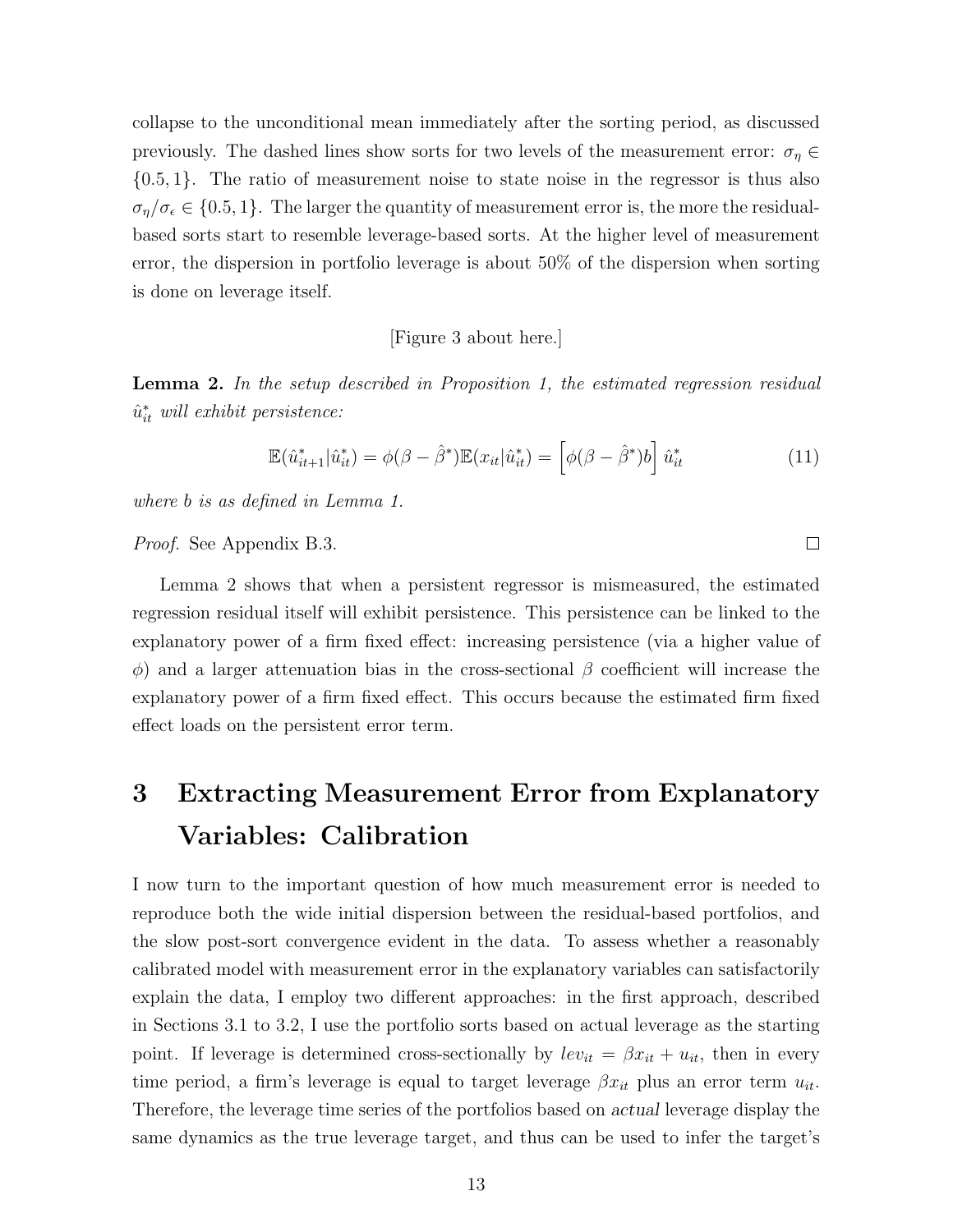law of motion. Furthermore, if the regressions underpinning the residual-based sorts correctly identified this true target, the leverage levels of the residual-sorted portfolios should converge to the unconditional mean immediately. Since they do not, I use the portfolio-leverage time series for the residual-based sorts to establish how mismeasured the leverage target (and thus its determinant) needs to be in order to be consistent with the residual-based sorts.

The second approach to quantifying the amount of measurement error needed to reproduce persistent leverage in portfolio sorts is outlined in Section 3.3. There, I examine four actual explanatory variables consistent with the Lemmon, Roberts, and Zender (2008) study, and determine how mismeasured each of these needs to be in order to be consistent with the portfolio sorts, as well as with other observed data moments.

### 3.1 Estimating Target-Leverage Dynamics

The first approach consists of a two-step method: Step 1 parameterizes the law of motion for a firm's target leverage. Step 2 (see Section 3.2) uses this law of motion in conjunction with residual-based portfolio sorts to arrive at an estimate of measurement error.

To start, consider again the setup from Section 2.1, where leverage  $lev_{it}$  is a function of a slow-moving factor  $x_{it}$ . This factor evolves according to an AR(1) process, but the true realizations of the process are latent. The observed values  $x_{it}^*$  contain iid measurement-error terms  $\eta_{it}$ :

$$
lev_{it} = \beta x_{it} + u_{it} \tag{12}
$$

$$
x_{it} = \phi_0 + \phi_1 x_{it-1} + \epsilon_{it} \tag{13}
$$

$$
x_{it}^* = x_{it} + \eta_{it} \tag{14}
$$

where  $u_{it} \sim N(0, \sigma_u^2)$ ,  $\epsilon_{it} \sim N(0, \sigma_e^2)$ , and  $\eta_{it} \sim N(0, \sigma_\eta^2)$ . An intercept  $\phi_0$  is included in the AR(1) process for the leverage determinant to allow for a positive leverage mean, as in the data (see Figure 1 for the mean leverage time series of the four leverage portfolios).

In the cross-sectional specification in equation (12), actual leverage  $lev_{it}$  can be viewed as the sum of two components: a leverage target  $\widehat{lev_{it}} \equiv \beta x_{it} = \mathbb{E}[lev_{it}|x_{it}],$ which the firm adjusts to every period, and a random deviation from the target  $u_{it}$ . Implicit in this representation is the assumption that there are no adjustment costs that would cause the firm to deviate systematically from its target for multiple periods. While the target in (12) is determined by only a single variable, using the target-leverage representation does allow the flexibility of viewing the target as a function of potentially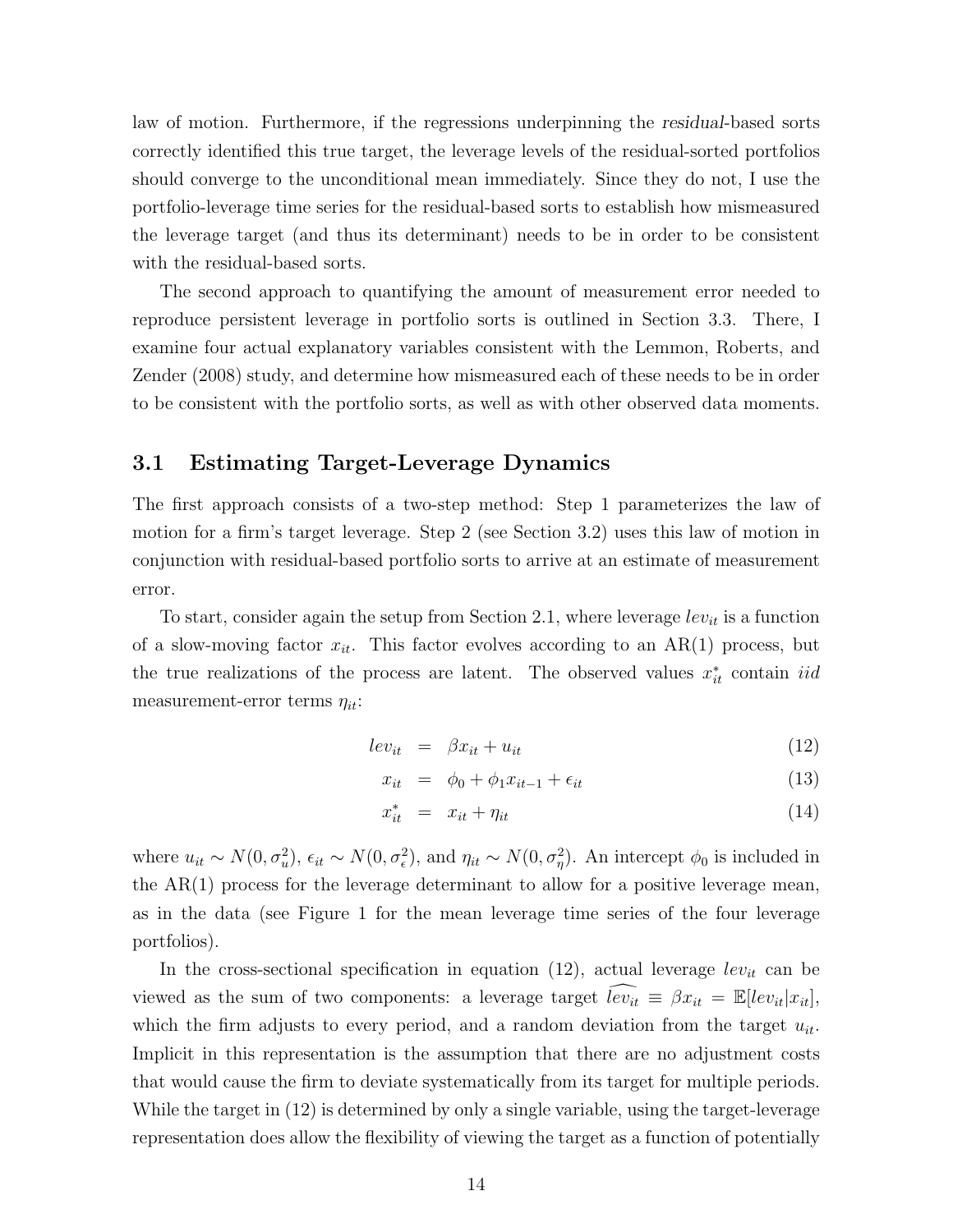many explanatory variables, so the above setup of only one explanatory factor does not result in a loss of generality. Substituting target leverage in (12) and (13) above gives the following system:

$$
lev_{it} = \widehat{lev}_{it} + u_{it} \tag{15}
$$

$$
\hat{lev}_{it} = \varphi_0 + \varphi_1 \hat{lev}_{it-1} + \varepsilon_{it} \tag{16}
$$

$$
x_{it}^* = x_{it} + \eta_{it} \tag{17}
$$

The law of motion for target leverage  $\widehat{lev}_{it}$  in (16) is the same as that for the original factor<sup>7</sup> in (13), scaled by the constant  $\beta$ .

To estimate the parameter values in (15) to (17), I proceed as follows: in the first step, I use the portfolio-leverage time series (sorted on actual leverage) to parameterize (15) and (16). After estimating target-leverage dynamics, I then determine how mismeasured (by virtue of mismeasuring the underlying factors) the target needs to be in the cross-sectional regressions for the patterns in the residual-based leverage sorts to obtain. Without loss of generality, I simplify the analysis by examining two rather than four portfolios: a "high-leverage" portfolio and a "low-leverage" portfolio. This does not affect the results, since initial convergence and long-term persistence are still evident with only two portfolios.

Using the actual leverage-based portfolios, I estimate four parameters in equations (15) and (16): the cross-sectional error variance  $\sigma_u^2$  in the leverage equation, and the intercept  $\varphi_0$ , slope coefficient  $\varphi_1$  and error variance  $\sigma_{\varepsilon}^2$  in the equation for the AR(1) process governing target leverage. I simulate equations (15) and (16) above for both realized leverage and the target, and then find parameter values that minimize the sum of the squared differences between actual portfolio leverage and simulated portfolio leverage, i.e.,

$$
\min_{\Phi} \sum_{i} \sum_{t} \left( PFlev_{it}^{sim} - PFlev_{it}^{act} \right)^{2} \tag{18}
$$

where the parameter vector  $\Phi = {\sigma_u^2, \varphi_0, \varphi_1, \sigma_\varepsilon^2}$ , and  $PFlev_{it}$  denotes the leverage of portfolio  $i$  (i indexes high and low leverage) at time t. The parameter estimates are as follows:

|                                                    | $\varphi_0$ | $\varphi_1$ | $\sigma_{\varepsilon}$ | $\sigma_u$ |
|----------------------------------------------------|-------------|-------------|------------------------|------------|
| Estimate                                           | 0.021       | 0.930       | 0.066                  | 0.080      |
| Std. Error $(0.012)$ $(0.009)$ $(0.003)$ $(0.010)$ |             |             |                        |            |

<sup>&</sup>lt;sup>7</sup>If more than one explanatory factor is included, the target dynamics can be thought of as a linear combination of  $AR(1)$  processes, which would result in an  $ARMA$  representation for the target (see e.g., Granger and Newbold (1977)).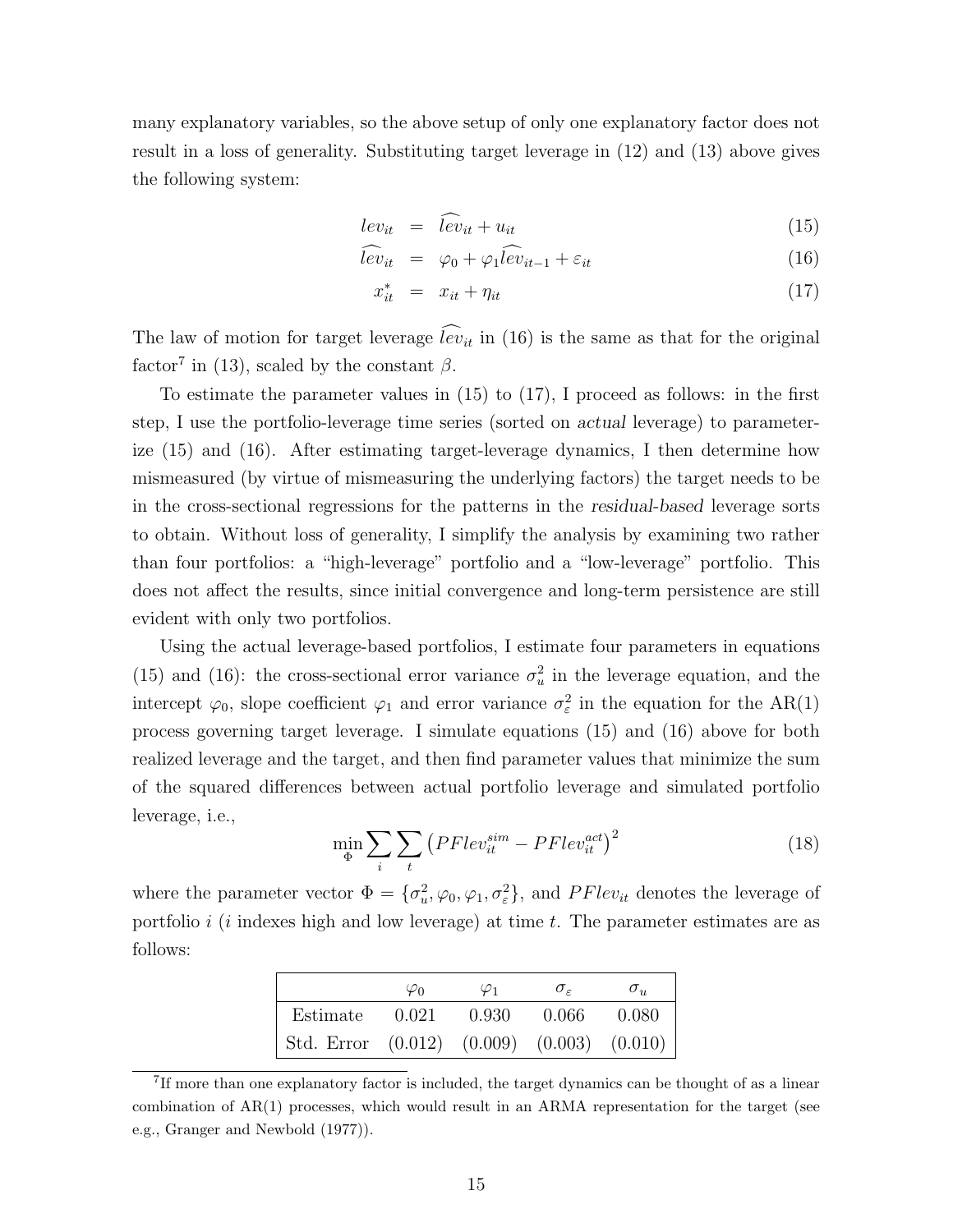The estimated coefficients are of reasonable magnitude, in line with what a pooled regression would yield. In addition, simulating the actual leverage-based portfolio sorts using the parameter values above provides a good fit to the real data, as shown in Figure 4.

[Figure 4 about here.]

# 3.2 Estimating Measurement Error by Extracting the Mismeasured Target

Having estimated the true leverage target  $\widehat{lev_{it}} = \beta x_{it}$  consistent with portfolios sorted on actual leverage, I now extract a mismeasured leverage target  $\overline{lev}_{it}^*$  consistent with the residual-based portfolios. The mismeasured target allows us to compute the mismeasured residuals  $u_{it}^*$ , which form the basis of the residual-based portfolio sorts because

$$
u_{it}^* = lev_{it} - \widetilde{lev_{it}^*}
$$
\n<sup>(19)</sup>

Using a noisy determinant in the regression implies that the target leverage (i.e., the regression's predicted leverage value) is also mismeasured. As mentioned before, I avoid explicitly modelling an explanatory variable  $x_{it}$ , or  $x_{it}^*$  in its mismeasured form, but focus on the target instead. This approach highlights the intuition behind the results.<sup>8</sup> It is possible to recover the mismeasured target leverage  $\tilde{lev}^*_{it}$ , because we can express it as a function of the true target:

**Proposition 2.** Suppose that leverage dynamics are given by equations (12) through (14). Using a mismeasured explanatory variable  $x_{it}^*$  in the cross-sectional leverage regression will cause target leverage  $\widehat{lev_{it}}^* = \mathbb{E}(lev_{it}^*|x_{it}^*)$  (the fitted regression value) to be mismeasured as well. If the mismeasured target is expressed in terms of the true target  $\widetilde{lev_{it}}$  by the following regression:

$$
\widehat{lev_{it}^*} = \alpha_0 + \alpha_1 \widehat{lev_{it}} + e_{it}
$$
\n(20)

then the parameters in (20) are functions of known data moments and the noise-to-

<sup>&</sup>lt;sup>8</sup>The target-leverage substitution also improves identification, since no cross-sectional  $\beta$ -coefficient needs to be estimated.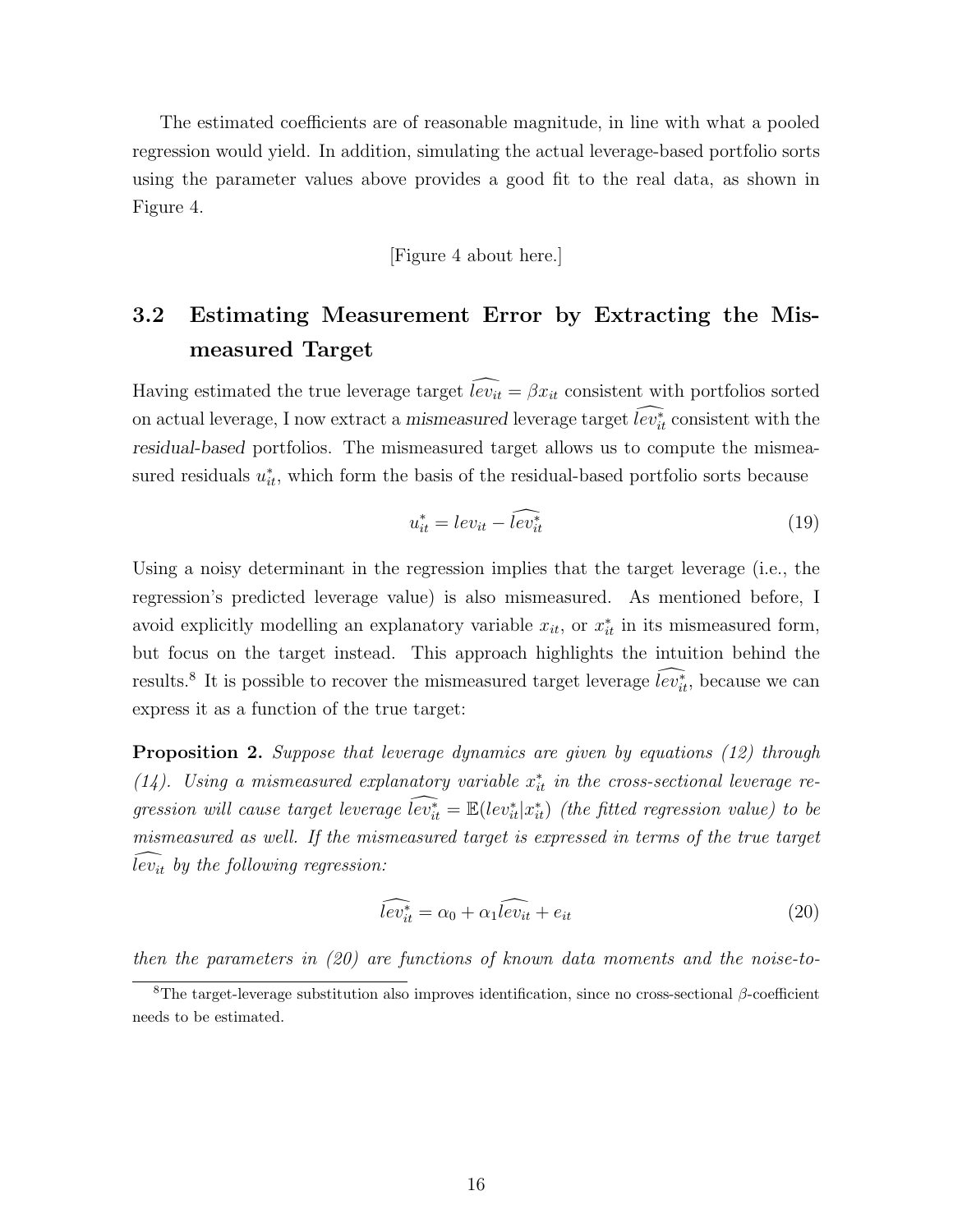signal ratio a of the mismeasured  $x_{it}^*$ :

$$
\alpha_0 = (1 - \alpha_1) \mathbb{E}(\widehat{lev_{it}}) \tag{21}
$$

$$
\alpha_1 = \frac{1}{1+a} \tag{22}
$$

$$
\sigma_e^2 = Var(\widehat{lev_{it}}) \frac{a}{(1+a)^2} \tag{23}
$$

$$
a = \frac{\sigma_{\eta}^2}{\sigma_x^2} \tag{24}
$$

### Proof. See Appendix C.

Proposition 2 states that knowledge of the true target dynamics, via the methodology in Section 3.1, permits an explicit solution for the mismeasured target leverage in (20). The unknown parameters  $\alpha_0$ ,  $\alpha_1$  and  $\sigma_e^2$  are functions of known data moments and a given ratio of measurement noise to cross-sectional variation  $\sigma_{\eta}^2 / \sigma_{x}^2 = a$ . This ratio can thus be used to indirectly quantify the amount of measurement error in equation (14), and also allows for an explicit solution for the parameters in Proposition 2.

An observation about Proposition 2 is warranted: if measurement error is present  $(\sigma_{\eta}^2 \geq 0)$ , then the variance of the mismeasured target is less than the variance of the true target, i.e.,  $Var(\overline{lev}_{it}^*) \leq Var(\overline{lev}_{it})$  (see (64) in Appendix C for a proof). The larger the amount of measurement error in the underlying leverage determinant, the smaller the variation in estimated target leverage will be. In a univariate regression, the attenuation in the estimated slope coefficient rises with the amount of measurement error in the explanatory variable. This naturally results in a larger estimated intercept, which makes intuitive sense: the "best" predicted value of the dependent variable in the presence of an increasingly noisy explanatory variable simply approaches the dependent variable's unconditional mean, which does not vary over time.

This reasoning translates directly to the relationship between the estimated mismeasured target leverage and the true target, as given by (20). If the target were perfectly measured, then  $\alpha_0 = 0$ ,  $\alpha_1 = 1$  and  $\sigma_e^2 = 0$ . As the measurement noise in the observed explanatory variable increases, the mismeasured target will become more stable relative to the true target:  $\alpha_0 > 0$  and  $\alpha_1 < 1$ , while  $\sigma_e^2$  will increase at first and then decrease again. In the limit, with the signal-to-noise ratio of  $x_{it}^*$  approaching 0, the mismeasured target is constant with  $\alpha_0 = \mathbb{E}(lev)$ ,  $\alpha_1 = 0$ , and  $\sigma_e^2 = 0$ .

While the mismeasured target will always be less variable than the true target, it still equals the true target, on average:  $\mathbb{E}(\widehat{lev}^*) = \mathbb{E}(\widehat{lev})$  (see (56) in Appendix C for a proof). Intuitively, this is due to regression mechanics: the mean predicted

 $\Box$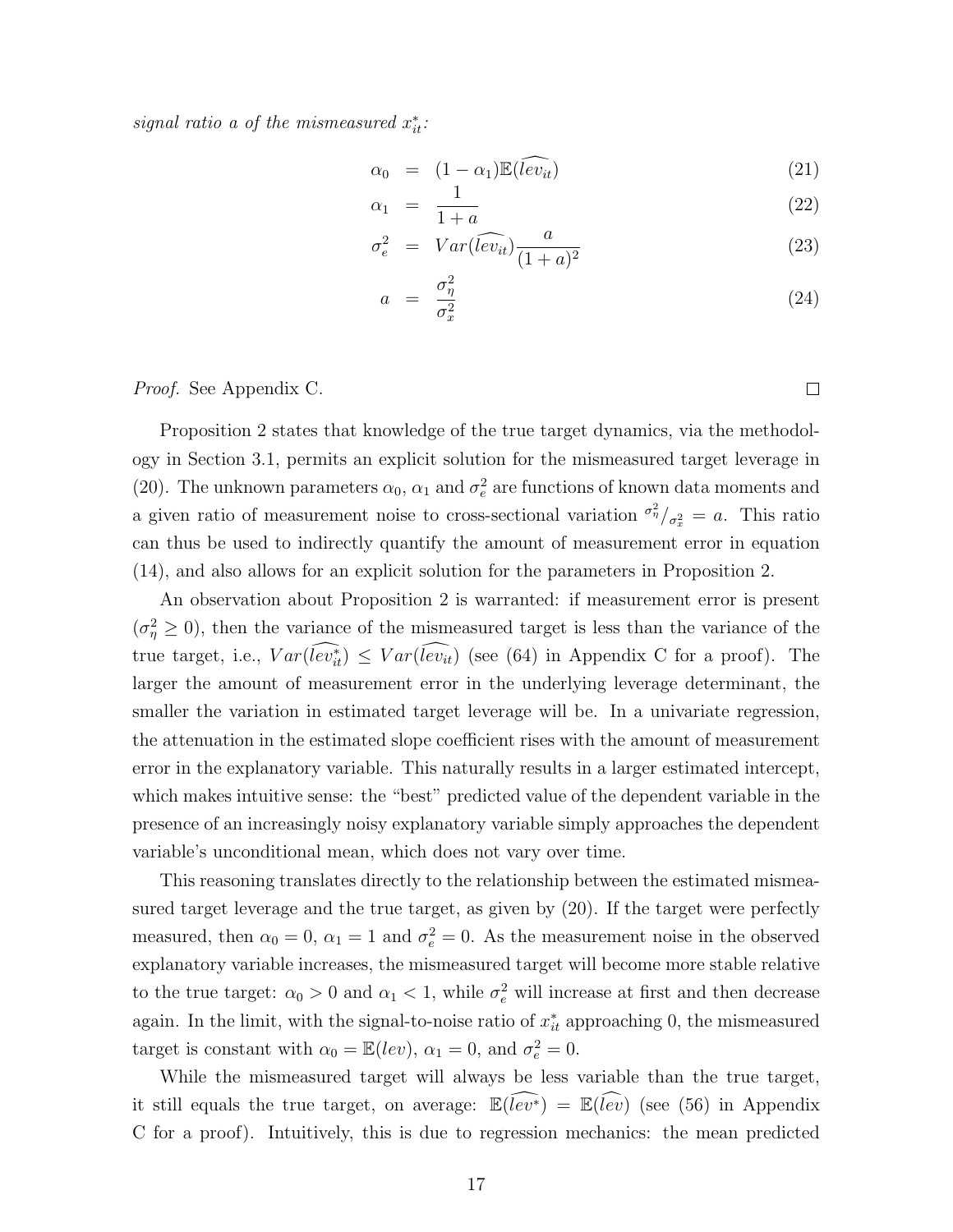value will equal the dependent variable's unconditional mean, regardless of whether there is measurement error in the explanatory variable. Naturally, this only holds in an unconditional sense; if a given true  $x_{it}$  is above its unconditional mean, the mismeasured target will underestimate the true target and vice versa. Figure 5 illustrates this point for various levels of the noise-to-signal ratio a. As a increases, the effect becomes more visible. For instance, in Panel D with  $a = 1.25$ , when true target leverage is below its unconditional mean of 0.27, the mismeasured target tends to be larger than the true target, i.e., it is closer to the unconditional mean of the leverage variable.

### [Figure 5 about here.]

I next recover the implied ratio a of measurement noise to cross-sectional variation in the explanatory variable that minimizes the sum of the squared differences between the simulated and actual portfolio-leverage levels, sorted on mismeasured residuals:

$$
\min_{a} \sum_{i} \sum_{t} \left( PFlev_{it}^{sim} - PFlev_{it}^{act} \right)^{2} \tag{25}
$$

 $P Flev_{it}$  denotes the average leverage of portfolio i, where i indexes high and low leverage at time t. To do the portfolio sorts embedded in the above minimization, I first compute the mismeasured target  $\overline{lev_{it}^*}$  from the true target  $\overline{lev_{it}}$  via (20), and then solve equation (19) for the residual  $u_{it}^*$ . Figure 6 shows the results of this minimization.

### [Figure 6 about here.]

The simulated residual-based portfolio sorts most closely match the empirical ones with a noise-to-signal ratio of  $a = 1.42$  (std. error = 0.12), i.e., the variance of the measurement error needs to be 42% larger than the cross-sectional variation of the true but unobserved explanatory variable  $x$ . Clearly, this amount of measurement error seems large, but the sole factor  $x$  in this setup serves as a stand-in for all the determinants of leverage. In a multivariate world, high levels of measurement error in one variable can counterbalance low levels of measurement error in another.

Another consideration is that in the previous calibration, each portfolio received an equal weighting. Weighting some observations more heavily than others would also reduce the value of a. Furthermore, while  $a = 1.42$  results in the best fit, even small quantities of measurement error relative to the variance of the explanatory variable produce a surprising amount of persistence in the residual-based sorts. Figure 7 shows portfolio sorts at different levels of a. For instance, Panel D shows that a noise-tosignal ratio as low as 0.75 still produces a good fit to the actual portfolios in year 5 and beyond. While large quantities of measurement error are needed to completely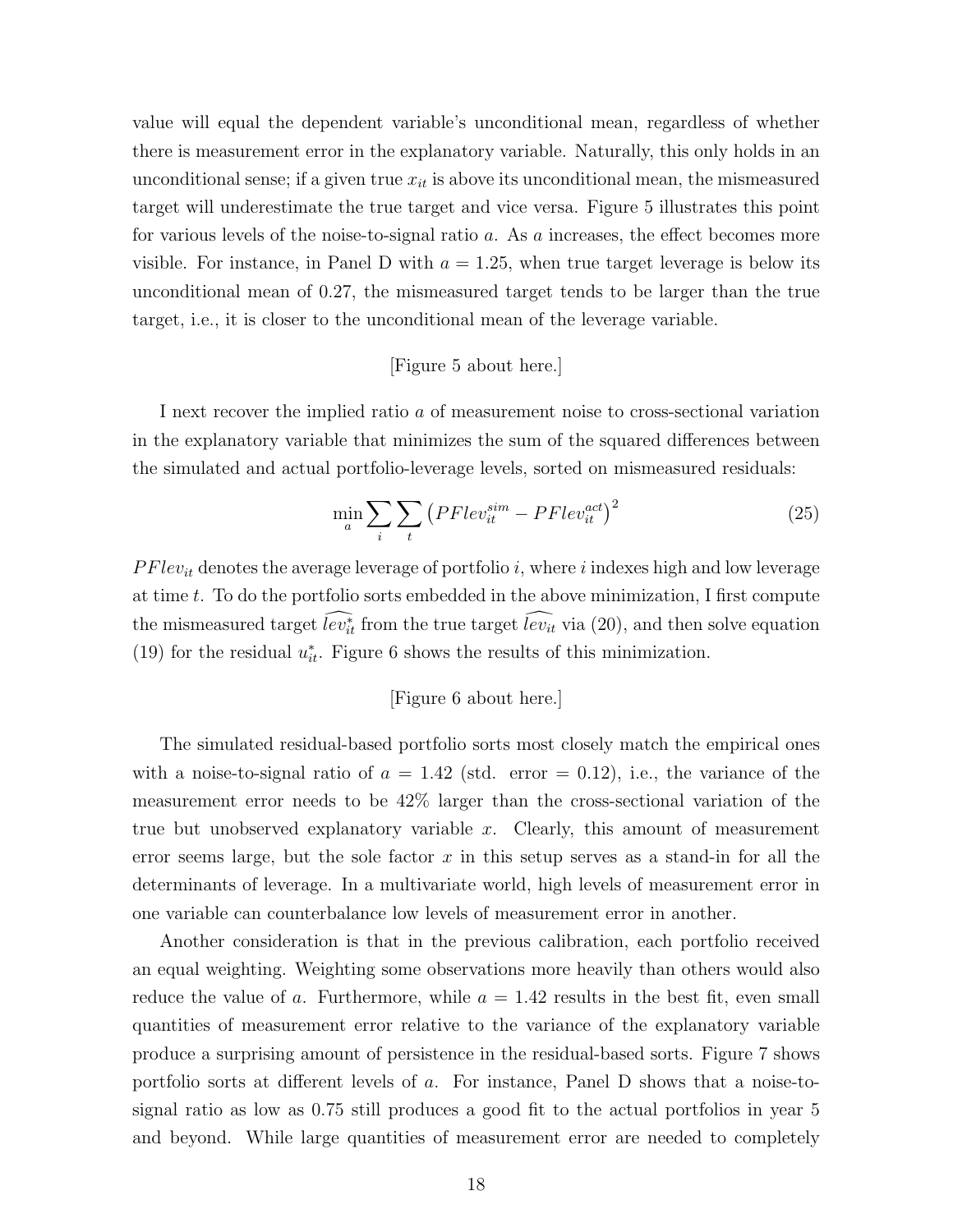reproduce the stylized facts, much more moderate levels still produce a notable amount of leverage persistence in the sorts. This reinforces the view that measurement error is a contributing factor to persistence in residual-based portfolio sorts.

[Figure 7 about here.]

### 3.3 Multi-Variable Calibration with iid Measurement Error

I now turn to whether measurement error in explanatory variables similar to those used by Lemmon, Roberts, and Zender (2008) is able to reproduce the leverage time series of both the actual- and residual-based portfolio sorts. I focus on profitability; tangibility (as a measure of how tangible a firm's collateral assets are); the marketto-book ratio (as a proxy for investment opportunities); and industry leverage (as a measure of industry-specific leverage targets, in lieu of an industry fixed effect). Firm size is excluded, since it is not stationary and thus would not conform to my setup of modelling the explanatory variables as AR(1) processes.

The estimation by simulated method of moments proceeds in a similar fashion to that in Section 3.2. In particular, the economy consists of simulated firms whose leverage dynamics are governed by the following system of equations:

$$
lev_{it} = \beta'(1 \mathbf{x}_{it})' + u_{it} \tag{26}
$$

$$
= \left(\beta_0 \quad \beta_{Prof} \quad \beta_{Tang} \quad \beta_{MB} \quad \beta_{IndLev}\right) \left(\begin{array}{c} 1 \\ Prof_{it} \\ Tangit \\ MB_{it} \\ IndLev_{it} \end{array}\right) + u_{it} \tag{27}
$$

 $\sim$   $\sim$ 

$$
x_{it} = \phi_0 + \phi_1 x_{it-1} + \epsilon_{it} \tag{28}
$$

$$
= \begin{pmatrix} \phi_0^{Prof} \\ \phi_0^{Tang} \\ \phi_0^{MB} \\ \phi_0^{IndLev} \end{pmatrix} + \begin{pmatrix} \phi_1^{Prof} & 0 & 0 & 0 \\ 0 & \phi_1^{Tang} & 0 & 0 \\ 0 & 0 & \phi_1^{MB} & 0 \\ 0 & 0 & 0 & \phi_1^{IndLev} \end{pmatrix} x_{it-1} + \begin{pmatrix} \epsilon_{it}^{Prof} \\ \epsilon_{it}^{Tang} \\ \epsilon_{it}^{MB} \\ \epsilon_{it}^{IndLev} \end{pmatrix}
$$
(29)

$$
x_{it}^* = x_{it} + \eta_{it} \tag{30}
$$

The errors are all normally distributed with  $u_{it} \sim N(0, \sigma_u^2)$ ,  $\epsilon_{it} \sim N(0, \Sigma_{\epsilon})$ , and  $\eta_{it} \sim N(0, \Sigma_{\eta})$ .<sup>9</sup> Leverage is determined in the cross-section by an intercept and the

<sup>9</sup>Vectors and matrices are denoted by bold letters.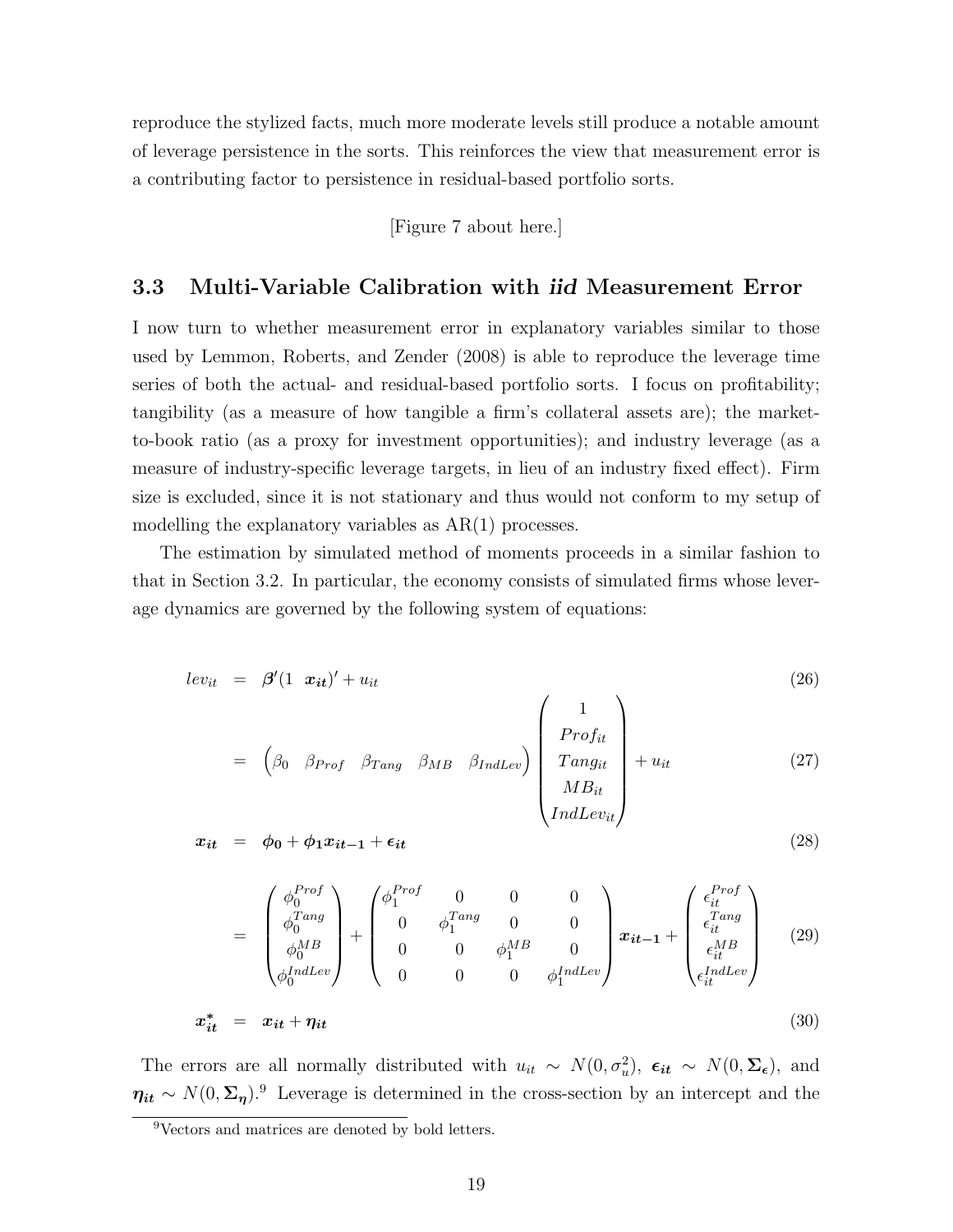four explanatory factors, which are all modelled as  $AR(1)$  processes. Firms differ in terms of the realization of a particular variable, but the coefficients in the model are the same for all firms. The true explanatory variable vector  $x_{it}$  is latent; the observable  $x_{it}^*$  is measured with error  $\eta_{it}$ : The explanatory variables are imperfect proxies for the true economic fundamentals driving leverage.

The covariance matrix of the innovations of the AR(1) processes  $\Sigma_{\epsilon}$  is diagonal, as is the covariance matrix of the measurement-error terms  $\Sigma_{\eta}$ :

$$
\Sigma_{\epsilon} = \begin{pmatrix}\n\sigma_{\epsilon_{Proj}}^{2} & 0 & 0 & 0 \\
0 & \sigma_{\epsilon_{Tang}}^{2} & 0 & 0 \\
0 & 0 & \sigma_{\epsilon_{MB}}^{2} & 0 \\
0 & 0 & 0 & \sigma_{\epsilon_{IndLev}}^{2}\n\end{pmatrix}
$$
\n
$$
\Sigma_{\eta} = \begin{pmatrix}\n\sigma_{\eta_{Proj}}^{2} & 0 & 0 & 0 \\
0 & \sigma_{\eta_{Tang}}^{2} & 0 & 0 \\
0 & 0 & \sigma_{\eta_{MB}}^{2} & 0 \\
0 & 0 & 0 & \sigma_{\eta_{IndLev}}^{2}\n\end{pmatrix}
$$
\n(32)

There are a total of 22 unknown parameters in this formulation: the intercepts, slopes, and error variances of the  $AR(1)$  process (12 parameters), the cross-sectional betas and the error variance  $\sigma_u^2$  (6 parameters), and the measurement-error variances (4 parameters).

To reduce the number of free parameters in the model, the unconditional means of the noisy explanatory variables are inferred directly from the data. This is possible since mismeasured and latent explanatory variables have the same mean:  $\mu_{x^*} = \mathbb{E}(x_{it}^*)$  $\mathbb{E}(\mathbf{x}_{it} + \eta_{it}) = \mathbb{E}(\mathbf{x}_{it}) = \mu_{\mathbf{x}}$ . This allows me to express the intercepts of the latent AR(1) processes as functions of the empirical means of the respective variables and estimates of  $\phi_1$ , which is a free parameter matrix:

$$
\phi_0 = (I_4 - \phi_1) \mu_x \tag{33}
$$

$$
= (I_4 - \phi_1) \mu_{x^*} \tag{34}
$$

 $I_4$  denotes a  $4 \times 4$  identity matrix. In fact, several other parameters could be inferred directly from the variance of leverage  $Var(lev)$ , and from the variance matrix of the noisy explanatory variables  $\Sigma_{x^*}$ .<sup>10</sup> However, forcing the constraints that the model imposes on these parameters to hold exactly is too restrictive and results in a poor fit. Instead, the variances are added as moment conditions, which results in the simulated values being close to the data values without the need to match them exactly.

<sup>&</sup>lt;sup>10</sup>We could relate the variance matrix for the AR(1) innovations  $\Sigma_{\epsilon}$  to the variance of the noisy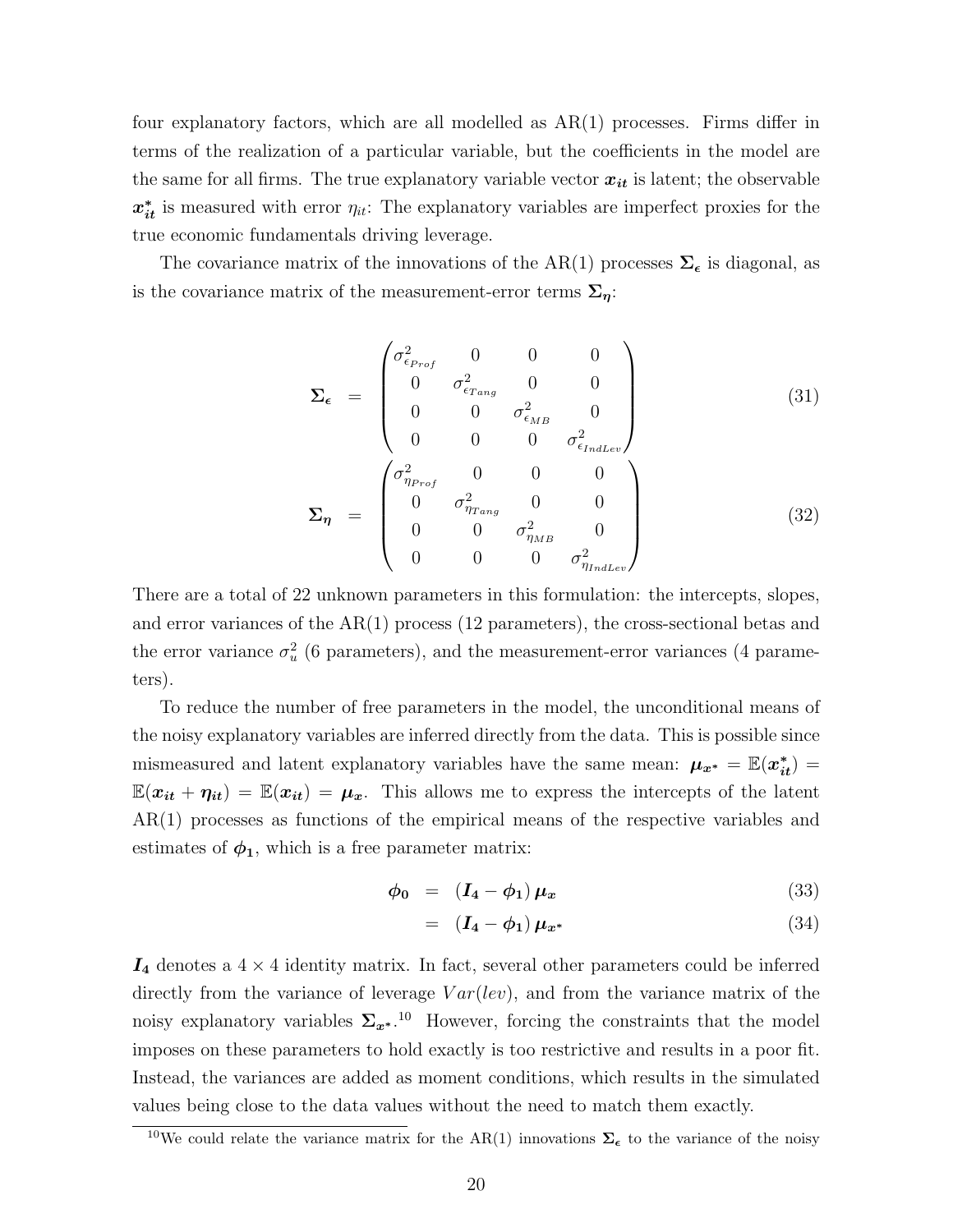#### 3.3.1 Identification

To reduce the dimensionality of the parameter space, I calculate the intercepts for the autoregressive processes directly from the data via (34). This pares down the free structural parameters to a total of 18: the matrix  $\phi_1$ , which contains the slope coefficients for the explanatory variables, the innovation standard deviation matrix  $\Sigma_{\epsilon}$ , and the measurement-error variance matrix  $\Sigma_n$ . Furthermore, the parameter vector  $\beta$ , which governs the cross-sectional relationship between leverage and its determinants, along with the standard deviation of the cross-sectional residual  $\sigma_u$ , has to be estimated.

The structural parameters underlying the latent processes are obtained by matching simulated sample moments to data moments. Broadly speaking, the data moments consist of sample statistics for leverage and the explanatory variables, panel and time-series regression parameters, and the portfolio-leverage levels of the Lemmon, Roberts, and Zender (2008) portfolio sorts. Since I assume that the actual data on explanatory variables are contaminated by measurement error, all data moments involving explanatory variables are mismeasured as well. In particular, I use the following moments:

i. The intercepts  $\phi_0^*$  and slope coefficients  $\phi_1^*$  for each explanatory variable (i.e., profitability, tangibility, market-to-book and industry leverage), which are obtained by regressing each observed mismeasured explanatory variable on its lagged value (8 moments):

$$
x_{it}^* = \phi_0^* + \phi_1^* x_{it-1}^* + \epsilon_{it}^* \tag{37}
$$

- ii. The variance of each mismeasured explanatory variable  $\sigma_x^{2*}$ , and the variance of leverage  $\sigma_{lev}^2$  (5 moments).
- iii. The cross-sectional coefficients  $\beta^*$  from a regression of leverage on the noisy determinants (5 moments):

$$
lev_{it} = \beta^{*'} (1 \ \mathbf{x}_{it}^{*'}) + u_{it}^{*} \qquad \text{where} \qquad (38)
$$

$$
\beta^{\ast'} = (\beta_0^* \ \beta_{Prof}^* \ \beta_{Tang}^* \ \beta_{MB}^* \ \beta_{IndLev}^* ) \tag{39}
$$

and  $x_{it}^*$  is the vector of mismeasured explanatory variables.

factors  $\Sigma_{x^*}$ , and the variance of the regression residual  $\sigma_u^2$  to the variance of leverage  $Var(lev)$  via:

$$
\Sigma_{\epsilon} = (I_4 - \phi_1' \phi_1) \Sigma_x
$$
  
=  $(I_4 - \phi_1' \phi_1) (\Sigma_{x^*} - \Sigma_{\eta})$  (35)

$$
\sigma_u^2 = Var(lev) - \beta \Sigma_x \beta' \tag{36}
$$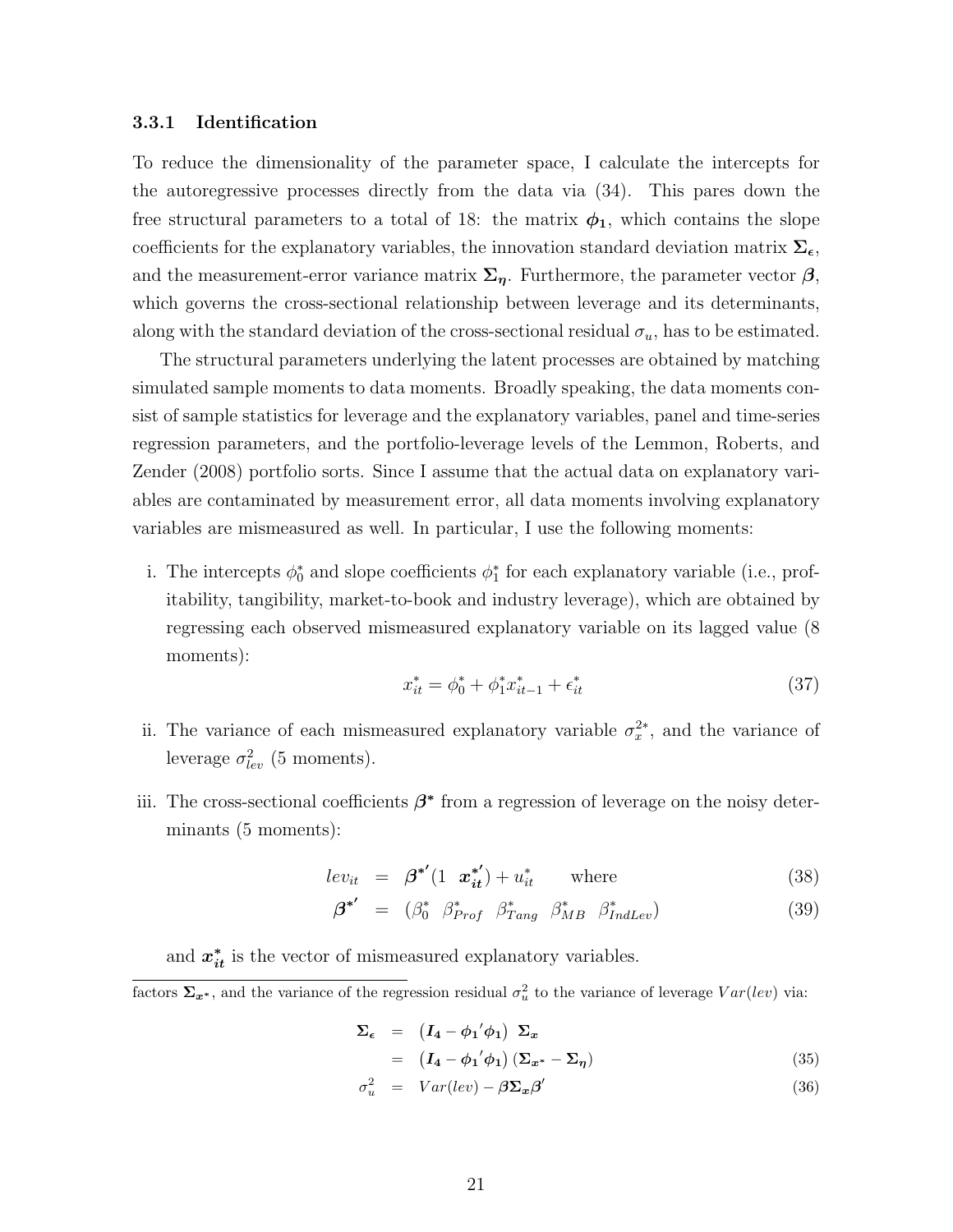iv. The time series of portfolio-leverage levels after sorting on both actual and unexpected leverage (80 moments in total). A time series consists of 20 portfolio-leverage levels for each "high-leverage" and "low-leverage" portfolio.

For both actual and simulated data, the moments are collected in vectors  $\mathbf{m}^{\textit{act}}$  and  $m^{sim}$ , respectively. The structural parameters collected in the vector

 $\Phi = (\phi_1 \Sigma_{\epsilon} \Sigma_{\eta} \beta \sigma_u)$  are found by minimizing the sum of the squared differences between actual moments and simulated moments:

$$
\min_{\Phi} \left( \mathbf{m}^{\mathbf{act}} - \mathbf{m}^{\mathbf{sim}} \right)' (\mathbf{m}^{\mathbf{act}} - \mathbf{m}^{\mathbf{sim}}) \tag{40}
$$

This minimization makes the simulated moments as close to their actual counterparts as possible by picking the "best" structural parameter values.

### 3.3.2 Results

The estimated structural parameters of this procedure, along with their standard errors,<sup>11</sup> are listed in Table 2. Table 3 presents a comparison of empirical data moments, their simulated counterparts based on mismeasured variables, and moments that are based on the estimated true latent parameters. Table 4 gives two estimates of the ratio of measurement noise to state noise for each simulated explanatory variable. The first estimate is the ratio of the measurement-error variance to the variance of the latent underlying variable, while the second estimate is the ratio of the measurement-error variance to the variance of the observed variable, which thus includes the measurementerror variance in the denominator. Finally, Figure 8 shows the portfolio sorts on actual and residual leverage, which are obtained with the estimated parameter values.

> [Table 2 about here.] [Table 3 about here.] [Table 4 about here.] [Figure 8 about here.]

For both the tangibility and industry-leverage ratios, the calibrated values of the latent processes are very close to the empirical data values. As measured by the AR(1)

<sup>&</sup>lt;sup>11</sup>The standard errors are bootstrapped: First, all empirical moments are recalculated for subsets of the Compustat universe. I then estimate structural parameters for each of the subsamples. The standard errors are given by the standard deviations of the estimated structural parameters.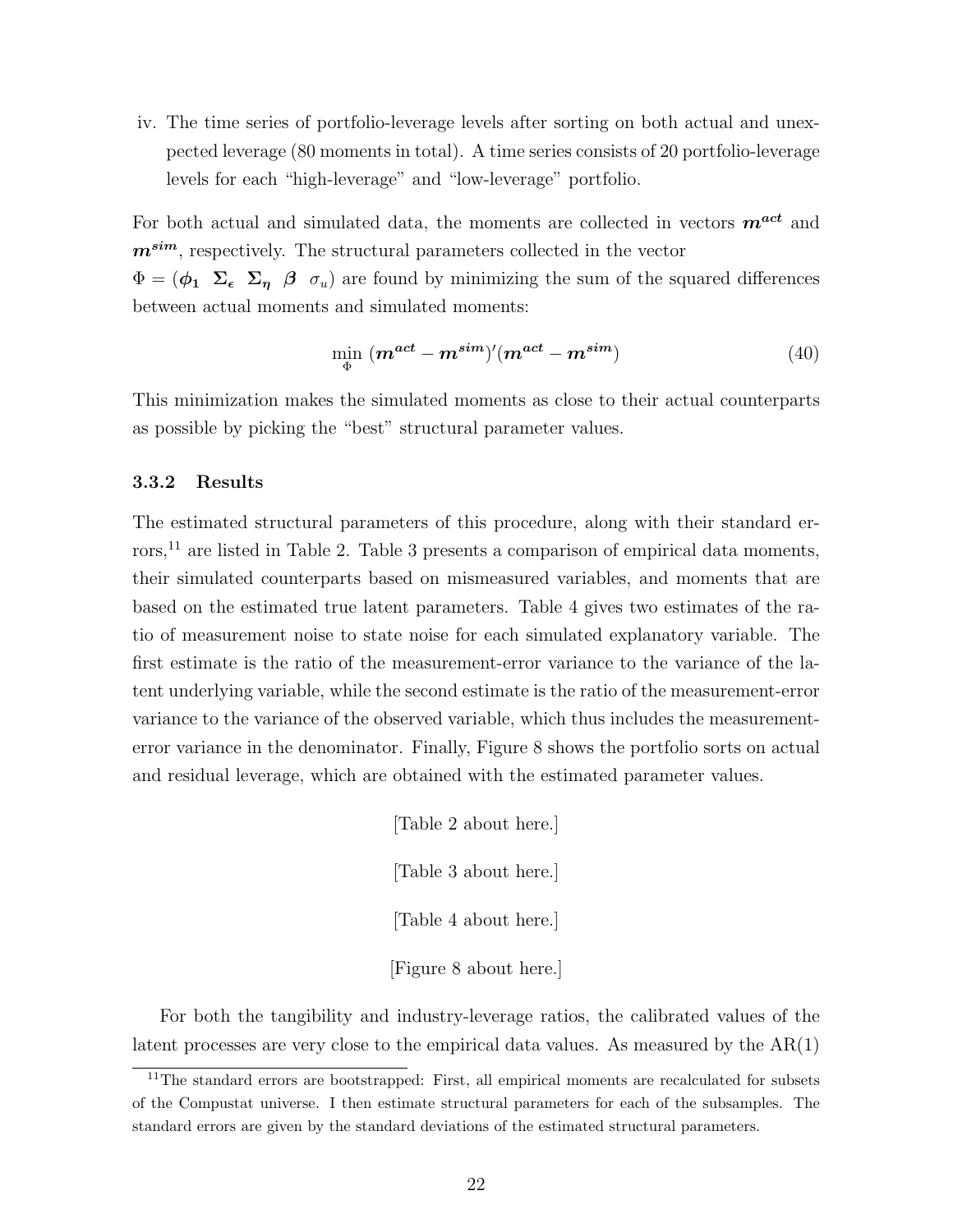parameter and shown in Table 3, the estimated persistence for tangibility is 0.936 (empirical data value of 0.952), while it is 0.891 for industry leverage (empirical data value of 0.908). The estimated magnitude of the measurement-error standard deviation  $\sigma_{\eta}$  is small in both instances, and well below the standard deviation of the innovation  $\sigma_{\epsilon}$ in the respective  $AR(1)$  process (see Table 2). This results in a ratio of measurementerror variance to latent-variable variance  $\sigma_{\eta}^2/\sigma_x^2$  of 0.021 for tangibility and 0.018 for industry leverage (see Table 4, column (1)). Similar values for the measurement-error ratio are obtained if the variance of the observed explanatory variable is used instead. Consistent with the small magnitude of the estimated measurement error terms, the structural  $\beta$ -coefficients for both variables are close to their empirical counterparts (see Table 3).

Table 3 shows that latent profitability ( $\phi_1 = 0.832$ , see "Struc. Value" column) is more persistent than observed profitability ( $\phi_1^* = 0.775$ ). The depressed observed  $\phi_1^*$ coefficient is caused by measurement error in observed profitability with an estimated standard deviation of  $\sigma_{\eta} = 0.105$  (see Table 2), which also induces a slight downward bias in the cross-sectional  $\beta^*$ . Relative to tangibility and industry leverage, the measurement error ratios for profitability have increased to 0.090 and 0.083, respectively (see Table 4). These values are still low; for example, the latter implies that only 8.3% of the variation in observed profitability is due to measurement error.

The most interesting result obtains for the market-to-book ratio. The latent  $AR(1)$ process has an estimated value of  $\phi_1 = 0.931$ , while the empirical process has a value of  $\phi_1^* = 0.534$  (see Table 3). The simulated  $\phi_1^*$  value, obtained by regressing the simulated mismeasured market-to-book ratio on its lagged value, is 0.530, which is very close to the empirical estimate. The discrepancy between latent and observed  $\phi_1$  is caused by a measurement-error standard deviation that is large when compared with that for the other variables. Its value is  $\sigma_{\eta} = 1.476$ , which exceeds the standard deviation of the innovation term in the AR(1) process  $\sigma_{\epsilon} = 0.603$ , as shown in Table 2. The resulting measurement-error ratio is  $\sigma_{\eta}^2/\sigma_x^2 = 0.802$ , which drops to  $\sigma_{\eta}^2/\sigma_{x^*}^2 = 0.445$  if we use the variance of the observed market-to-book ratio in the denominator (see Table 4). This latter value implies that 44.5% of the observed variation in the market-to-book ratio is driven by noise. While this seems large, the market-to-book ratio as a proxy for investment opportunities can, ex ante, be expected to be noisy. Erickson and Whited (2006) state that "all observable measures or estimates of the true incentive to invest [...] are likely to contain measurement error." Using a classical errors-in-variables model with the investment-to-capital ratio on the LHS and average  $q$  on the RHS, Erickson and Whited (2006) report that approximately 59% of the variation in book-value-based measures of Tobin's  $q$  is driven by noise, and only  $41\%$  is driven by variation in the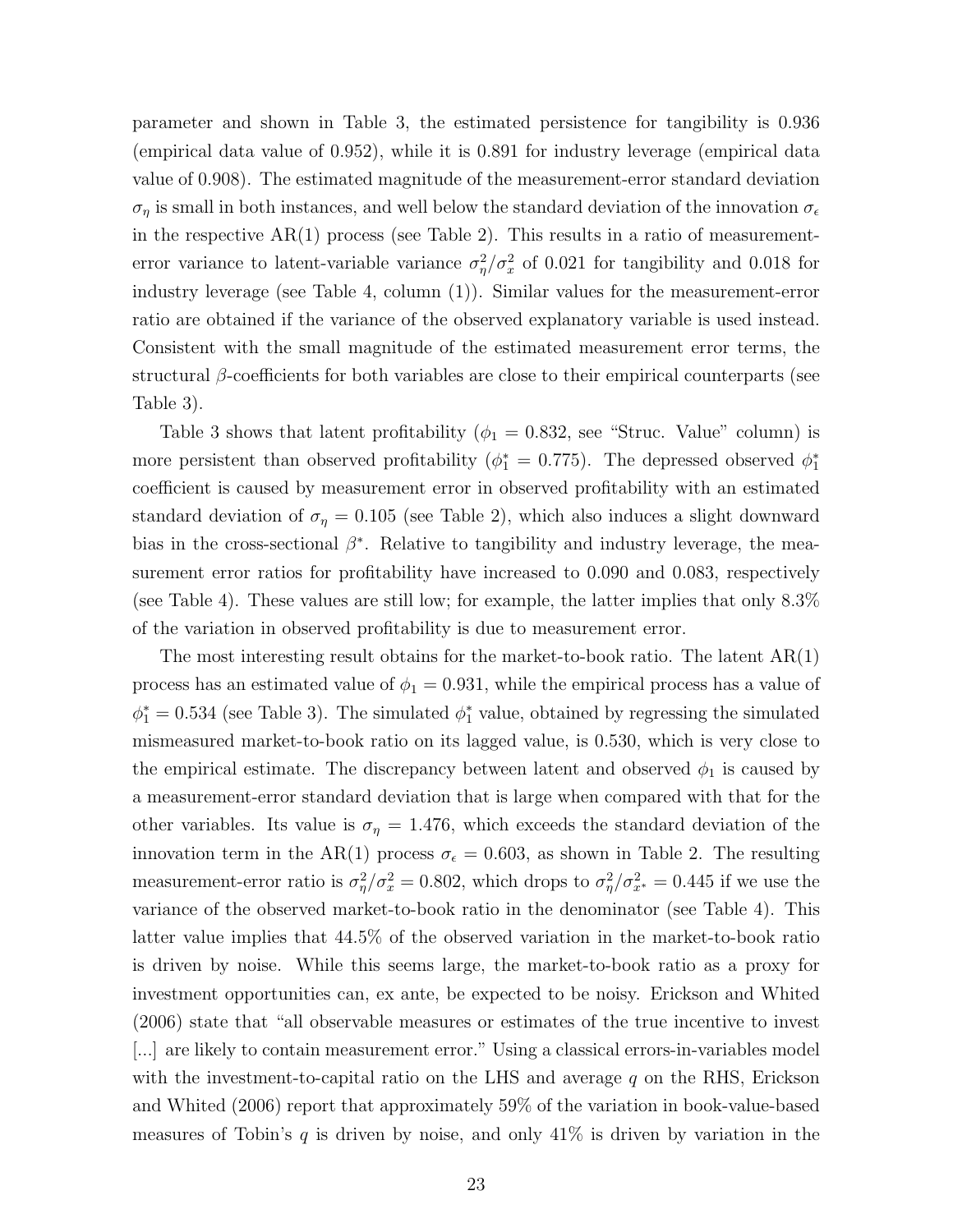true unobservable q. This is consistent with my results, where  $55\%$  of the variation in the market-to-book ratio is due to variation in true  $q$ .

My estimates of the structural parameters produce a variance in the observed market-to-book ratio of 4.895, which is equal to its empirical counterpart. Thus, the results are not driven by an unnaturally high total variance in the market-to-book ratio. In the simulated cross-section, the true latent  $\beta$ -coefficient for the market-to-book ratio is -0.105, which is larger than the empirical value of -0.006 (Table 3). The simulated mismeasured observed value for  $\beta_{MB}$  is -0.058. My results suggest that a market-tobook ratio, which is a poor proxy for true investment opportunities, plays an important role in the persistence of the residual-based portfolio sorts. Since an option to invest is riskier than the investment itself, firms with a high true  $q$  would optimally choose to carry lower amounts of leverage. However, this effect is obscured in the data owing to the high amount of measurement error inherent in the market-to-book ratio.

Overall, the estimation produces sensible parameter values, and the simulated moments closely resemble their empirical data counterparts, as a comparison of the "Data Value" and "Sim. Value" columns in Table 3 reveals. Finally, Figure 8 shows the results of the portfolio sorts. Using the estimated values of the structural parameters in Table 2 produces a close fit between empirical and simulated portfolio leverage time series, regardless of whether the sort is done on actual or residual leverage. While the simulated residual-based portfolios exhibit less dispersion than their empirical counterparts in years two to five, they track the empirical time series closely in the other time periods. This shows that low levels of measurement error in profitability, size and industry leverage, coupled with a larger, yet realistic, amount of measurement error inherent in using book-value-based proxies of Tobin's  $q$  offers a potential explanation of the documented persistence in leverage portfolios.<sup>12</sup>

# 4 Conclusion

Persistence in residual-based leverage portfolios is a well-documented fact. While this persistence can result from the omission of either a firm fixed effect or time-varying variables, I show that it also arises when slow-moving explanatory variables in a leverage regression are measured with error. Sorting firms into portfolios based on these regression residuals will exhibit similar portfolio-leverage persistence as sorting firms into portfolios based on actual leverage.

<sup>12</sup>In unreported results, model fit improves by allowing for a slight autocorrelation in the measurement-error terms themselves.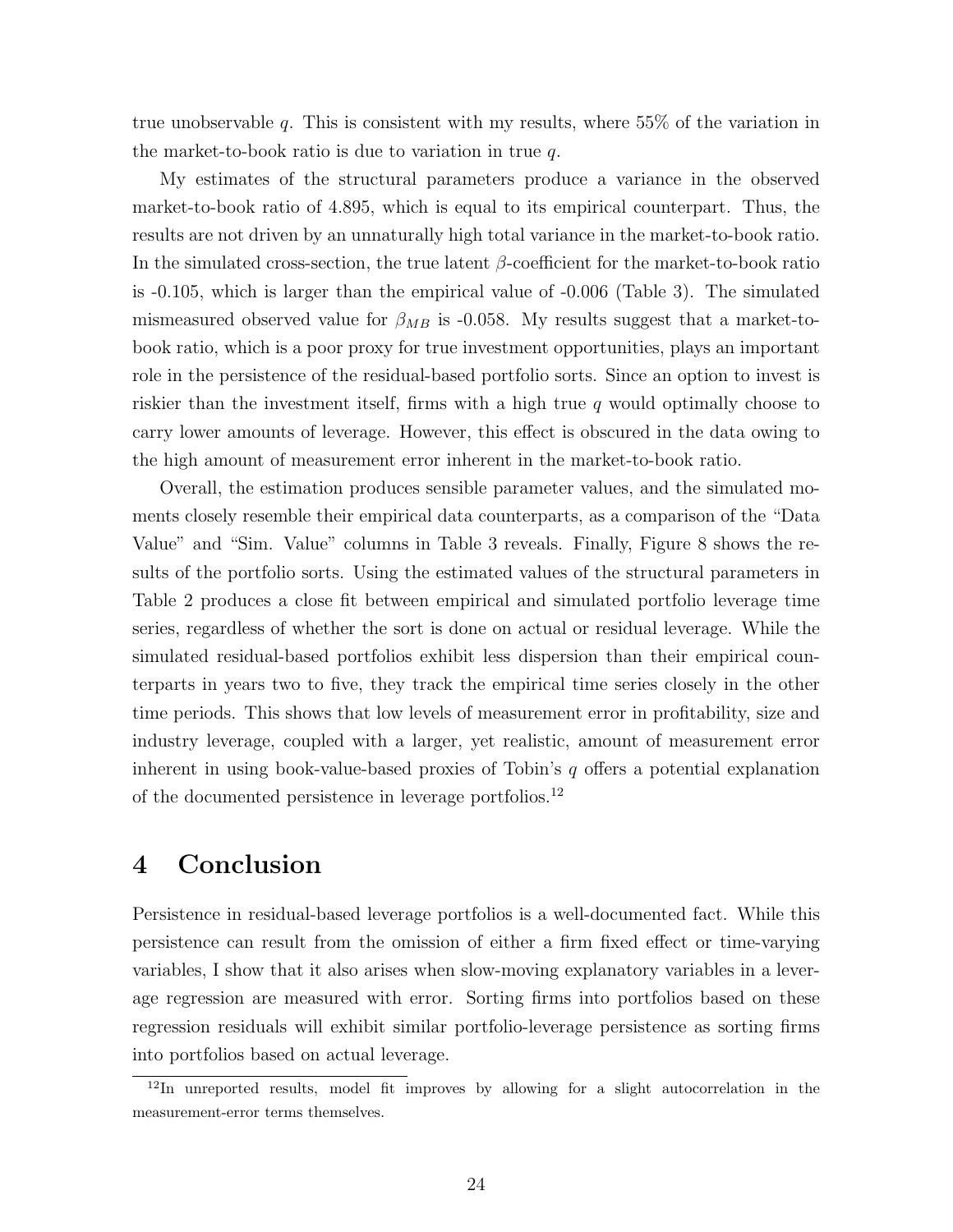Being able to predict future leverage with the regression residuals implies that target leverage is mismeasured. I find that if the leverage target is modelled as being determined by a single composite factor of a number of possible trade-off theory variables, then the measurement-error variance of this latent factor needs to be 142% of its cross-sectional variance to reproduce the stylized empirical facts. This number is large, but is nonetheless a useful measure, since it can be interpreted as an aggregate estimate of how mismeasured the explanatory variables would need to be. However, even much lower amounts of measurement error still produce remarkably persistent residual-based portfolio sorts. Therefore, even if measurement error alone is not sufficient to fully account for the persistence of leverage in the setting of regression-residual-based portfolio sorts, it is nonetheless likely to be an important contributor.

I also examine measurement error in several important explanatory variables, namely the firm's profitability, the tangibility of its assets, the market-to-book ratio, and industry leverage. I find that low quantities of measurement error in profitability, tangibility and industry leverage, coupled with a measurement-error variance equal to about 80% of the cross-sectional variation in the market-to-book ratio, produce a good fit of simulated sample data moments to empirical moments. This level of measurement error in the market-to-book variable, which proxies for Tobin's  $q$ , is consistent with other studies such as Erickson and Whited (2006), and suggests that unobserved investment opportunities play an important role in explaining leverage ratios, and, hence, in the persistence of the residual-based portfolio sorts.

The focus of this paper is on capital structure. However, portfolio sorts are also a popular tool to evaluate the returns from trading strategies, and to test asset pricing models. Measurement quality is an important consideration for the risk factors in these models, so my work also has implications for the asset pricing applications of portfolio sorts.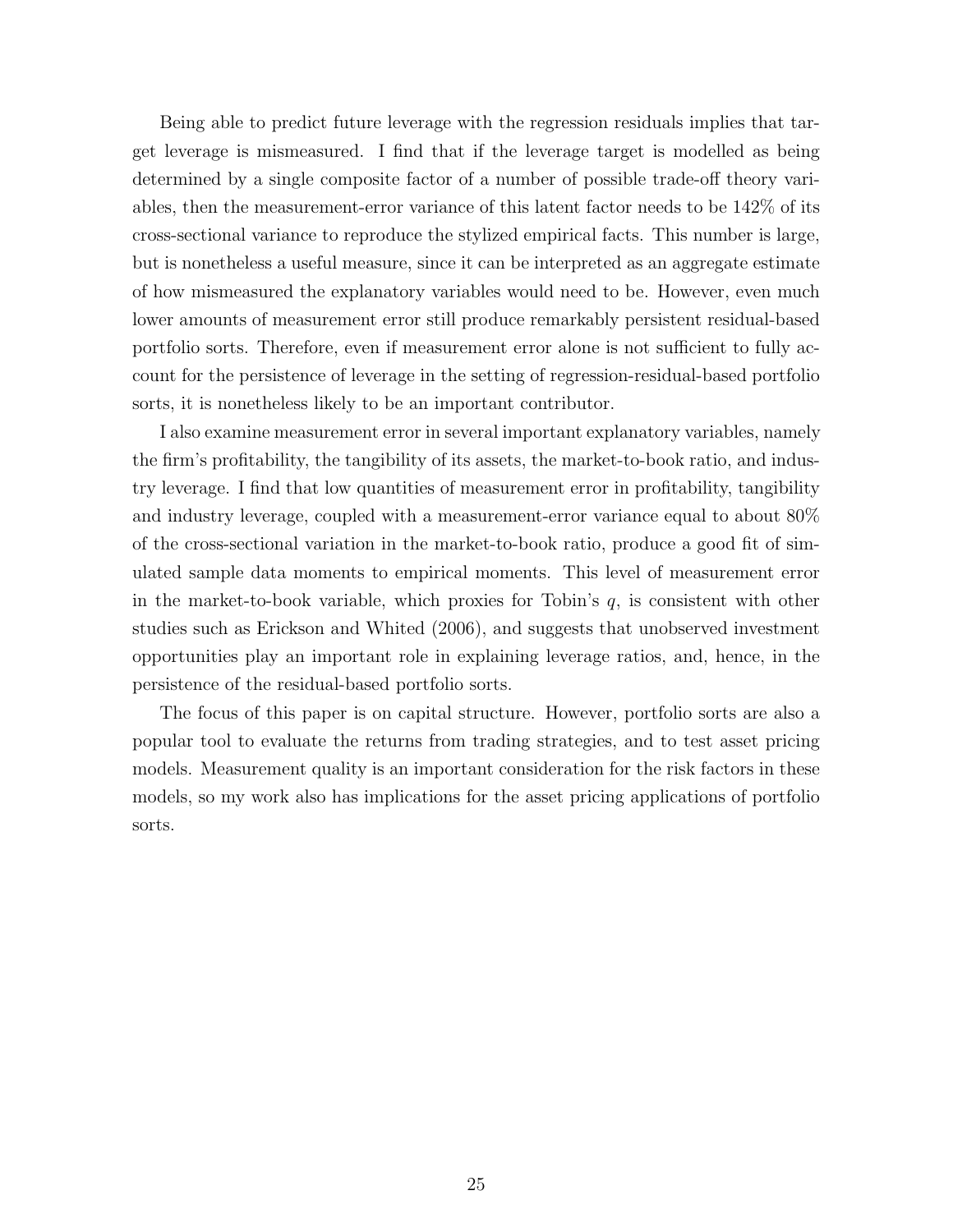# Appendices

# A Variable Definitions

Data are taken from the annual Compustat database between 1965 and 2003. Financial firms and companies with missing asset or debt values are excluded from the sample. Leverage is constrained to lie in the closed unit interval. Size, profitability, tangibility and the market-to-book ratio are winsorized at the  $1^{st}$  and  $99^{th}$  percentiles. The construction of each variable is as follows:

Leverage = 
$$
\frac{\text{Short-Term Debt [34] + Long-Term Debt [9]}}{\text{Book Assets [6]}}
$$

\nTotal Debt = Short-Term Debt + Long-Term Debt

\nSize =  $ln(\text{Book Assets [6]})$ 

\nProfitability =  $\frac{\text{Operating Income before Depreciation [13]}}{\text{Book Assets [6]}}$ 

\nTangibility =  $\frac{\text{PPE [13]}}{\text{Book Assets [6]}}$ 

\nMarket Equity =  $\frac{\text{Share Price [199] * Shares Outstanding [54]}}{\text{Book Asset System of 199 + S} + \text{There. Stock Lie, Value [10] - Def. Taxes [35]}}$ 

\nMarket-to-Book =  $\frac{\text{Market Equity + Total Debt + Pref. Stock Lie, Value [10] - Def. Taxes [35]}}{\text{Book Assets [6]}}$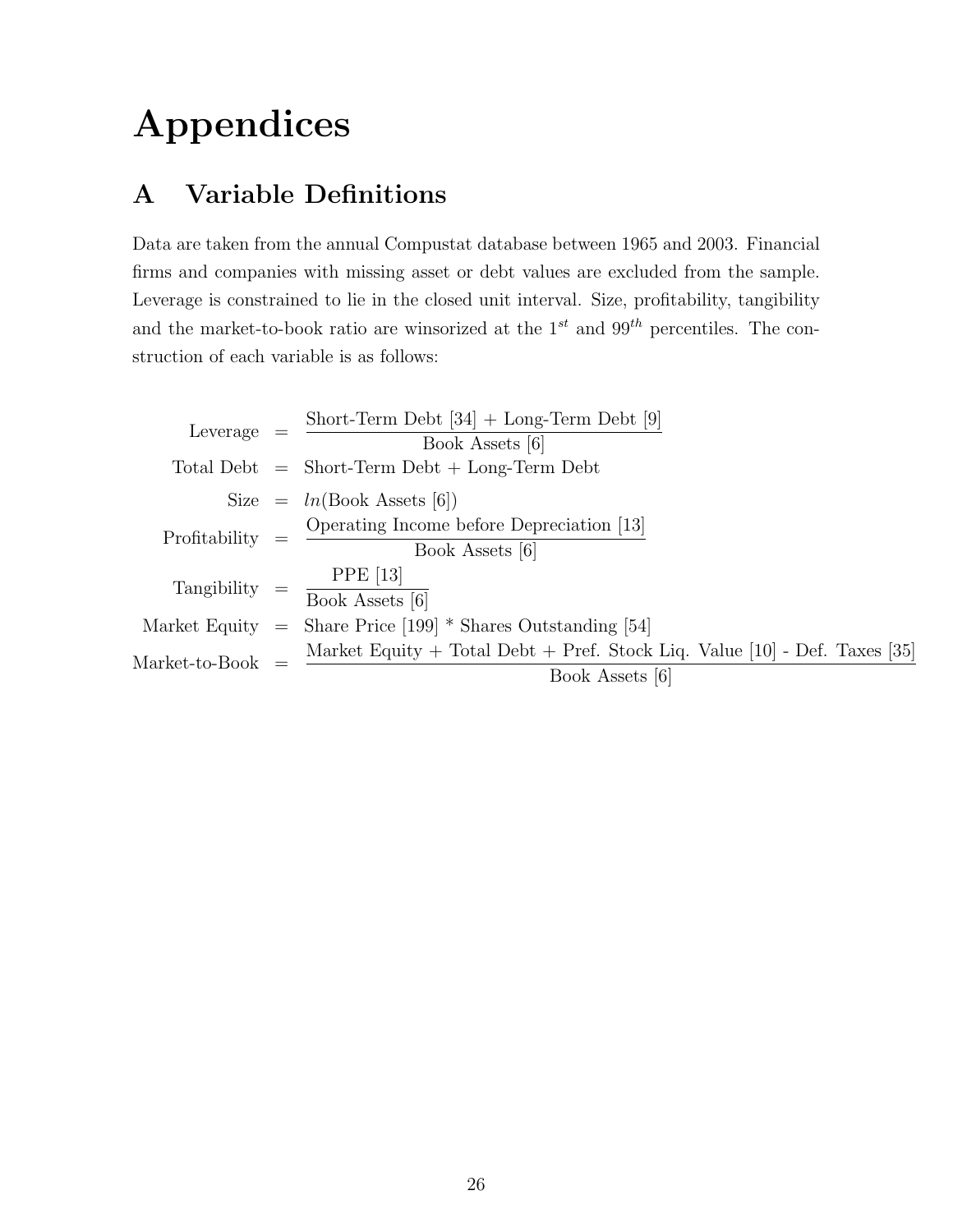## B Derivations

### B.1 Attenuation Bias

Intermediate Steps:

$$
\hat{\beta}^* = \frac{\text{cov}(x_{it}^*, lev_{it})}{\sigma_{x_{it}}^2} = \frac{\mathbb{E}[(x_{it} + \eta_{it})(\beta x_{it} + u_{it})] - \mathbb{E}(x_{it} + \eta_{it})\mathbb{E}(\beta x_{it} + u_{it})}{\mathbb{E}[(x_{it} + \eta_{it})^2] - \mathbb{E}(x_{it} + \eta_{it})^2}
$$
\n
$$
= \frac{\beta \mathbb{E}(x_{it}^2) - \beta \mathbb{E}(x_{it})^2}{\mathbb{E}(x_{it}^2) + \mathbb{E}\eta_{it}^2 - \mathbb{E}(x_{it})^2}
$$
\n
$$
= \beta \frac{\sigma_{x_{it}}^2}{\sigma_{x_{it}}^2 + \sigma_{\eta_{it}}^2}
$$
\n(41)

# B.2 Conditional Expectation of Leverage Under Measurement Error

Expected portfolio leverage, conditional on sorting on the mismeasured regression residual, is:

$$
\mathbb{E}[lev_{it+1}|\hat{u}_{it}^*] = \beta \phi \mathbb{E}[x_{it}|\hat{u}_{it}^*] + \beta \mathbb{E}[\epsilon_{it+1}|\hat{u}_{it}^*] + \mathbb{E}[u_{it+1}|\hat{u}_{it}^*]
$$
(42)

The second and third expectations on the RHS are equal to zero.  $\mathbb{E}[\epsilon_{it+1}|\hat{u}^*_{it}] = 0$ since next period's innovation in the explanatory variable is independent of this year's estimated residual. Similarly, next period's true residual in the leverage regression is independent of this period's estimated residual, so  $\mathbb{E}[u_{it+1}|\hat{u}_{it}^*]=0$ . The first expectation on the RHS is not equal to 0, however. The residual  $\hat{u}_{it}^*$  contains information about the true  $x_{it}$ , so  $\mathbb{E}(x_{it}|\hat{u}_{it}^*) \neq \mathbb{E}(x_{it})$ . To see this, assume that  $x_{it}$  and  $\hat{u}_{it}^*$  are normally distributed random variables. Start with a scalar version of the conditional expectation of multivariate normal random variables: <sup>13</sup>

$$
\mathbb{E}(x_{it}|\hat{u}_{it}^*) = \mathbb{E}(x_{it}) + \frac{Cov(x_{it}, \hat{u}_{it}^*)}{Var(\hat{u}_{it}^*)} [\hat{u}_{it}^* - \mathbb{E}(\hat{u}_{it}^*)]
$$
(43)

Now express  $\hat{u}_{it}^*$  as  $\hat{u}_{it}^* = lev_{it} - \hat{\beta}^* x_{it}^* = \beta x_{it} + u_{it} - \hat{\beta}^* (x_{it} + \eta_{it}) = (\beta - \hat{\beta}^*) x_{it} - \hat{\beta}^* \eta_{it} + u_{it}$ <sup>13</sup>Let  $x_1 \ldots x_N$  be multivariate normal, and collect  $(x_1 \ldots x_m)'$  in a vector  $x_a$ , and  $(x_{m+1} \ldots x_N)'$  in a vector  $x_b$  (1  $\leq$   $m \leq N-1$ ). Then stack the vectors and let  $\mathbf{x} =$  $\int x_a$  $x_b$ with mean  $\mu_a$  $\mu_b$  $\setminus$ and covariance matrix  $\Sigma =$  $\Big(\begin{array}{cc} \Sigma_a & \Sigma_{ab} \end{array}$  $\Sigma_{ba}$   $\Sigma_b$ ). Then  $\mathbb{E}(x_a|x_b) = \mu_a + \Sigma_{ab} \Sigma_b^{-1} (x_b - \mu_b)$ , where  $\Sigma_{ab} \Sigma_b^{-1}$  can be interpreted as the coefficients of a regression of  $x_a$  on  $x_b$  (see, for example, Greene (2003)).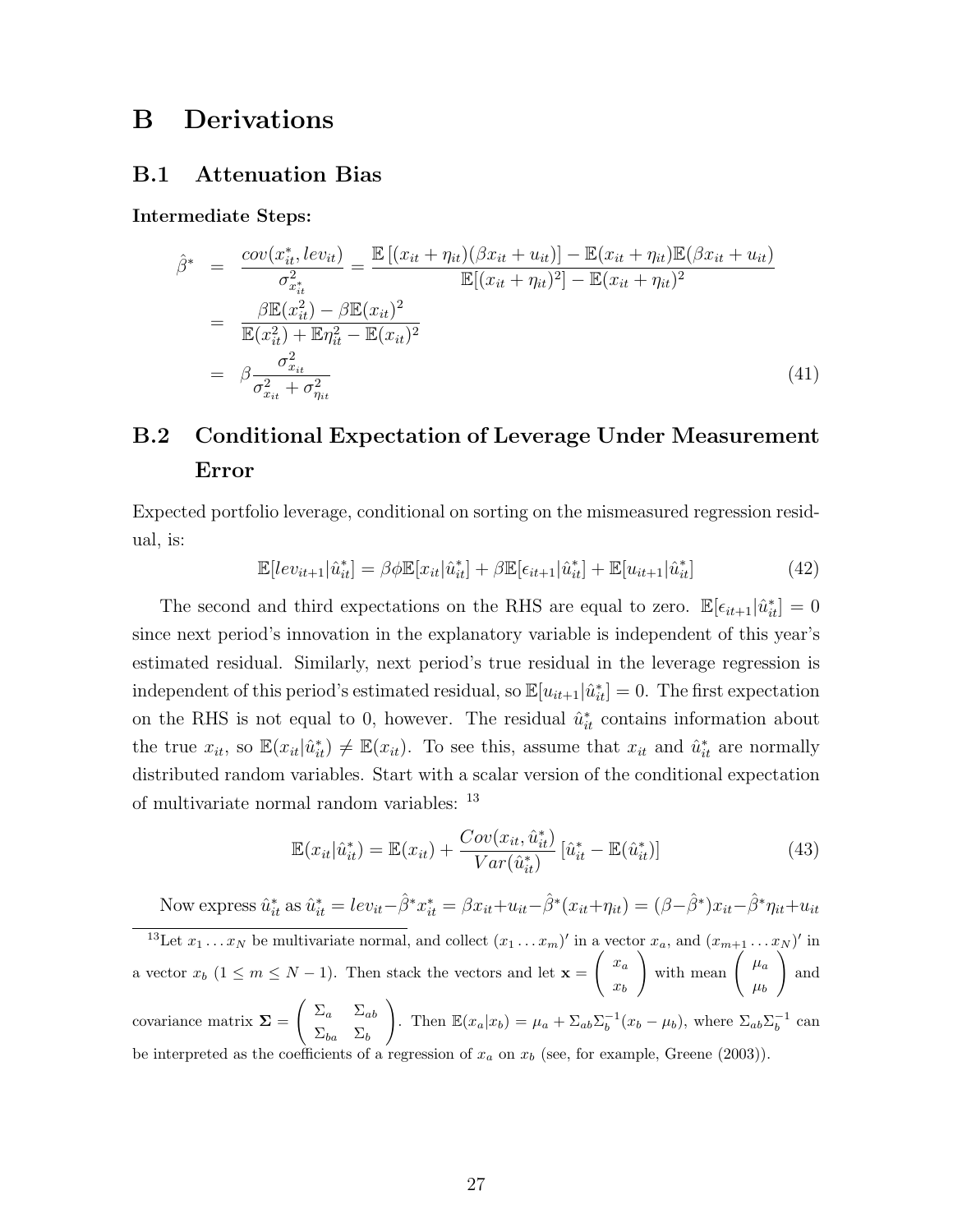and substitute:

$$
\mathbb{E}(x_{it}|\hat{u}_{it}^{*}) = \mathbb{E}(x_{it}) + \frac{\mathbb{E}\left[ (\beta - \hat{\beta}^{*})x_{it}^{2} - \hat{\beta}^{*}\eta_{it}x_{it} + u_{it}x_{it} \right] - \mathbb{E}(x_{it})\mathbb{E}[(\beta - \hat{\beta}^{*})x_{it}]}{\mathbb{E}\left[ (\beta - \hat{\beta}^{*})^{2}x_{it}^{2} + (\hat{\beta}^{*})^{2}\eta_{it}^{2} + u_{it}^{2} \right] - \left[ (\beta - \hat{\beta}^{*})\mathbb{E}(x_{it}) \right]^{2}} \hat{u}_{it}^{*}
$$
\n
$$
= \mathbb{E}(x_{it}) + \frac{(\beta - \hat{\beta}^{*})\left[\mathbb{E}(x_{it}^{2}) - \mathbb{E}(x_{it})^{2}\right]}{(\beta - \hat{\beta}^{*})^{2}\left[\mathbb{E}(x_{it}^{2}) - \mathbb{E}(x_{it})^{2}\right] + (\hat{\beta}^{*})^{2}\mathbb{E}(\eta_{it}^{2}) + \mathbb{E}(u_{it}^{2})} \hat{u}_{it}^{*}
$$
\n
$$
= \mathbb{E}(x_{it}) + \frac{(\beta - \hat{\beta}^{*})\sigma_{x_{it}}^{2}}{(\beta - \hat{\beta}^{*})^{2}\sigma_{x_{it}}^{2} + (\hat{\beta}^{*})^{2}\sigma_{\eta_{it}}^{2} + \sigma_{u_{it}}^{2}} \hat{u}_{it}^{*}
$$
\n(44)

Expanding the quadratic in the denominator and substituting  $\hat{\beta} = \beta \frac{\sigma_{x_{it}}^2}{\sigma_{x_{it}}^2 + \sigma_{y_{it}}^2}$  gives

$$
\mathbb{E}(x_{it}|\hat{u}_{it}^{*}) = \mathbb{E}(x_{it}) + \frac{(\beta - \hat{\beta}^{*})\sigma_{x_{it}}^{2}}{(\beta^{2} - 2\beta\hat{\beta}^{*} + (\hat{\beta}^{*})^{2})\sigma_{x_{it}}^{2} + (\hat{\beta}^{*})^{2}\sigma_{\eta_{it}}^{2} + \sigma_{u_{it}}^{2}} \hat{u}_{it}^{*}
$$
\n
$$
= \mathbb{E}(x_{it}) + \frac{(\beta - \hat{\beta}^{*})\sigma_{x_{it}}^{2}}{\beta(\beta - 2\hat{\beta}^{*})\sigma_{x_{it}}^{2} + \hat{\beta}^{*}\beta\frac{\sigma_{x_{it}}^{2}}{\sigma_{x_{it}}^{2} + \sigma_{\eta_{it}}^{2}}(\sigma_{x_{it}}^{2} + \sigma_{\eta_{it}}^{2}) + \sigma_{u_{it}}^{2}} \hat{u}_{it}^{*}
$$
\n
$$
= \mathbb{E}(x_{it}) + \frac{(\beta - \hat{\beta}^{*})\sigma_{x_{it}}^{2}}{\beta(\beta - \hat{\beta}^{*})\sigma_{x_{it}}^{2} + \sigma_{u_{it}}^{2}} \hat{u}_{it}^{*}
$$
\n
$$
= \mathbb{E}(x_{it}) + b \cdot \hat{u}_{it}^{*}; \qquad b = \left(\beta + \frac{\sigma_{u_{it}}^{2}(\sigma_{x_{it}}^{2} + \sigma_{\eta_{it}}^{2})}{\beta\sigma_{x_{it}}^{2}\sigma_{\eta_{it}}^{2}}\right)^{-1}
$$
\n(45)

In my setup,  $\mathbb{E}[x_{it}] = 0$ , so the expectation of  $x_{it}$  conditional on the regression residual  $\hat{u}_{it}^*$  is

$$
\mathbb{E}(x_{it}|\hat{u}_{it}^*) = b \cdot \hat{u}_{it}^* = \left[\beta + \frac{\sigma_{u_{it}}^2}{\beta} \left(\frac{1}{\sigma_{\eta_{it}}^2} + \frac{1}{\sigma_{x_{it}}^2}\right)\right]^{-1} \hat{u}_{it}^* \tag{46}
$$

Finally, substitute (46) into (9) to obtain an expression for the conditional expectation for next period's leverage:

$$
\mathbb{E}(lev_{it+1}|\hat{u}_{it}^*) = \beta \phi b \cdot \hat{u}_{it}^* = \phi \underbrace{\left[1 + \frac{\sigma_{u_{it}}^2}{\beta^2} \left(\frac{1}{\sigma_{\eta_{it}}^2} + \frac{1}{\sigma_{x_{it}}^2}\right)\right]^{-1}}_{=c \ge 0} \hat{u}_{it}^* \tag{47}
$$

### B.3 Residual Persistence

As before, express the regression residual as

$$
\hat{u}_{it+1}^* = (\beta - \hat{\beta}^*)x_{it+1} - \hat{\beta}^* \eta_{it+1} + u_{it+1} \n= (\beta - \hat{\beta}^*)(\phi x_{it} + \epsilon_{it}) - \hat{\beta}^* \eta_{it+1} + u_{it+1}
$$
\n(48)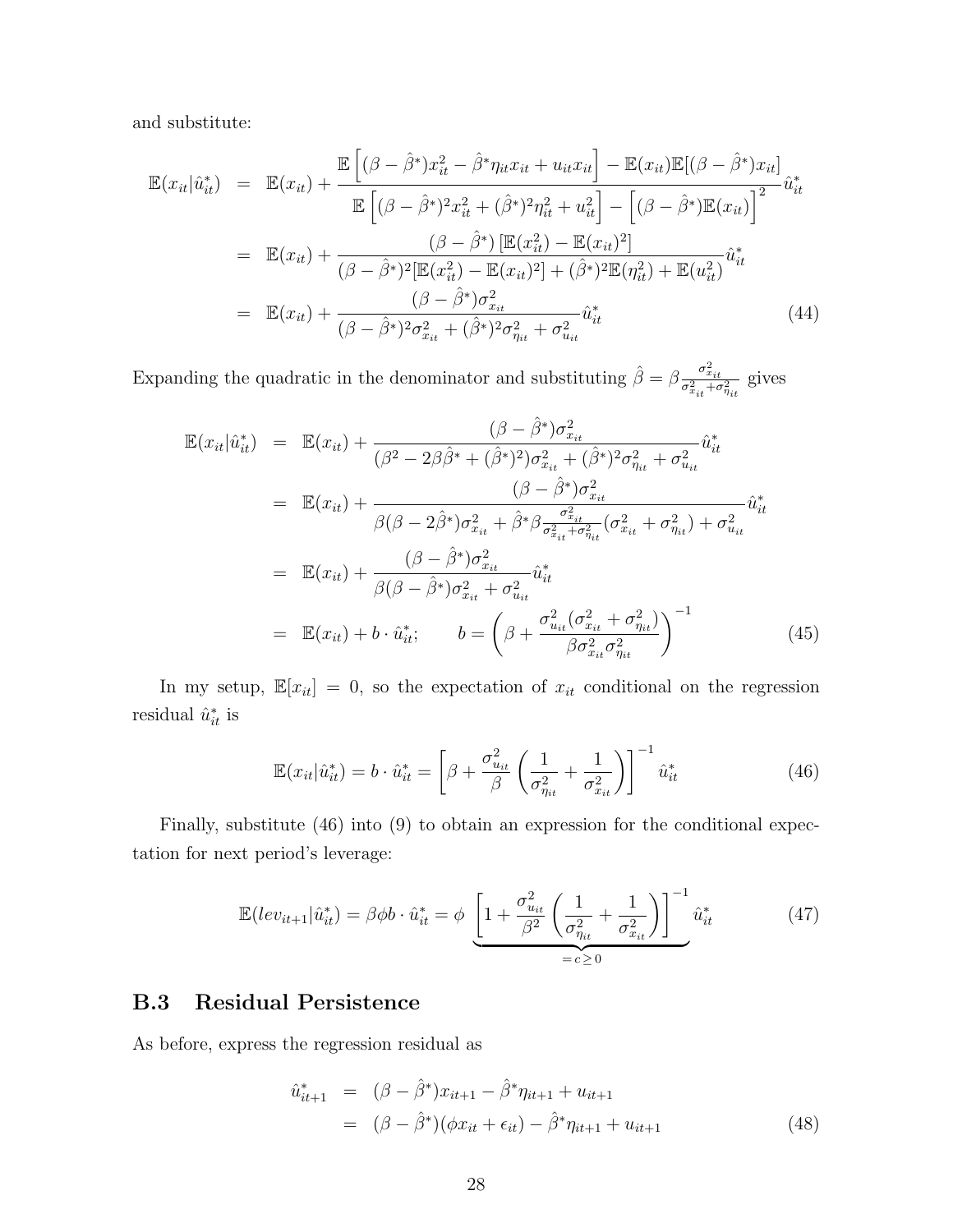Then

$$
\mathbb{E}(\hat{u}_{it+1}^*|\hat{u}_{it}^*) = (\beta - \hat{\beta}^*)[\phi \mathbb{E}(x_{it}|\hat{u}_{it}^*) + \mathbb{E}(\epsilon_{it}|\hat{u}_{it}^*)] - \hat{\beta}^* \mathbb{E}(\eta_{it+1}|\hat{u}_{it}^*) + \mathbb{E}(u_{it+1}|\hat{u}_{it}^*)
$$
  

$$
= (\beta - \hat{\beta}^*)\phi \mathbb{E}(x_{it}|\hat{u}_{it}^*) = [\phi(\beta - \hat{\beta}^*)b]\hat{u}_{it}^* \tag{49}
$$

# C Implied Target Leverage Derivations

### Derivation of  $\alpha_0$

Begin with the relationship between the mismeasured target and the true target:

$$
\widehat{lev^*} = \alpha_0 + \alpha_1 \widehat{lev} + e \tag{50}
$$

Taking expectations:

$$
\mathbb{E}(\widehat{lev^*}) = \alpha_0 + \alpha_1 \mathbb{E}(\widehat{lev}) + 0 \tag{51}
$$

The mismeasured target and the true target are equal, on average, i.e.,  $\mathbb{E}(\widehat{lev^*}) = \mathbb{E}(\widehat{lev})$ . To see this, start with the regression specification where the explanatory variable  $x^*$  is measured with error (\* denotes that a variable or parameter is affected by measurement error):

$$
lev = \beta_0^* + \beta_1^* x^* + \epsilon^* \tag{52}
$$

Taking expectations:

$$
\mathbb{E}(lev) = \beta_0^* + \beta_1 \frac{\sigma_x^2}{\sigma_x^2 + \sigma_\eta^2} \mathbb{E}(x + \eta) + \mathbb{E}(\epsilon^*)
$$
  

$$
= \beta_0^* + \frac{\sigma_x^2}{\sigma_x^2 + \sigma_\eta^2} \mathbb{E}(lev) \tag{53}
$$

Therefore,

$$
\beta_0^* = \mathbb{E}(lev) \left( 1 - \frac{\sigma_x^2}{\sigma_x^2 + \sigma_\eta^2} \right) \tag{54}
$$

Mismeasured target leverage is given by

$$
\widehat{lev^*} = \beta_0^* + \beta_1^* x^* \tag{55}
$$

Substituting for  $\beta_0^*$  and  $\beta_1^*$  shows that the mismeasured target equals the true target (and, hence, actual leverage), on average:

$$
\mathbb{E}(\widehat{lev^*}) = \mathbb{E}(lev) \left( 1 - \frac{\sigma_x^2}{\sigma_x^2 + \sigma_\eta^2} \right) + \frac{\sigma_x^2}{\sigma_x^2 + \sigma_\eta^2} \beta_1 \mathbb{E}(x + \eta)
$$
\n
$$
= \mathbb{E}(lev) \left( 1 - \frac{\sigma_x^2}{\sigma_x^2 + \sigma_\eta^2} \right) + \frac{\sigma_x^2}{\sigma_x^2 + \sigma_\eta^2} \mathbb{E}(lev)
$$
\n
$$
= \mathbb{E}(lev) \tag{56}
$$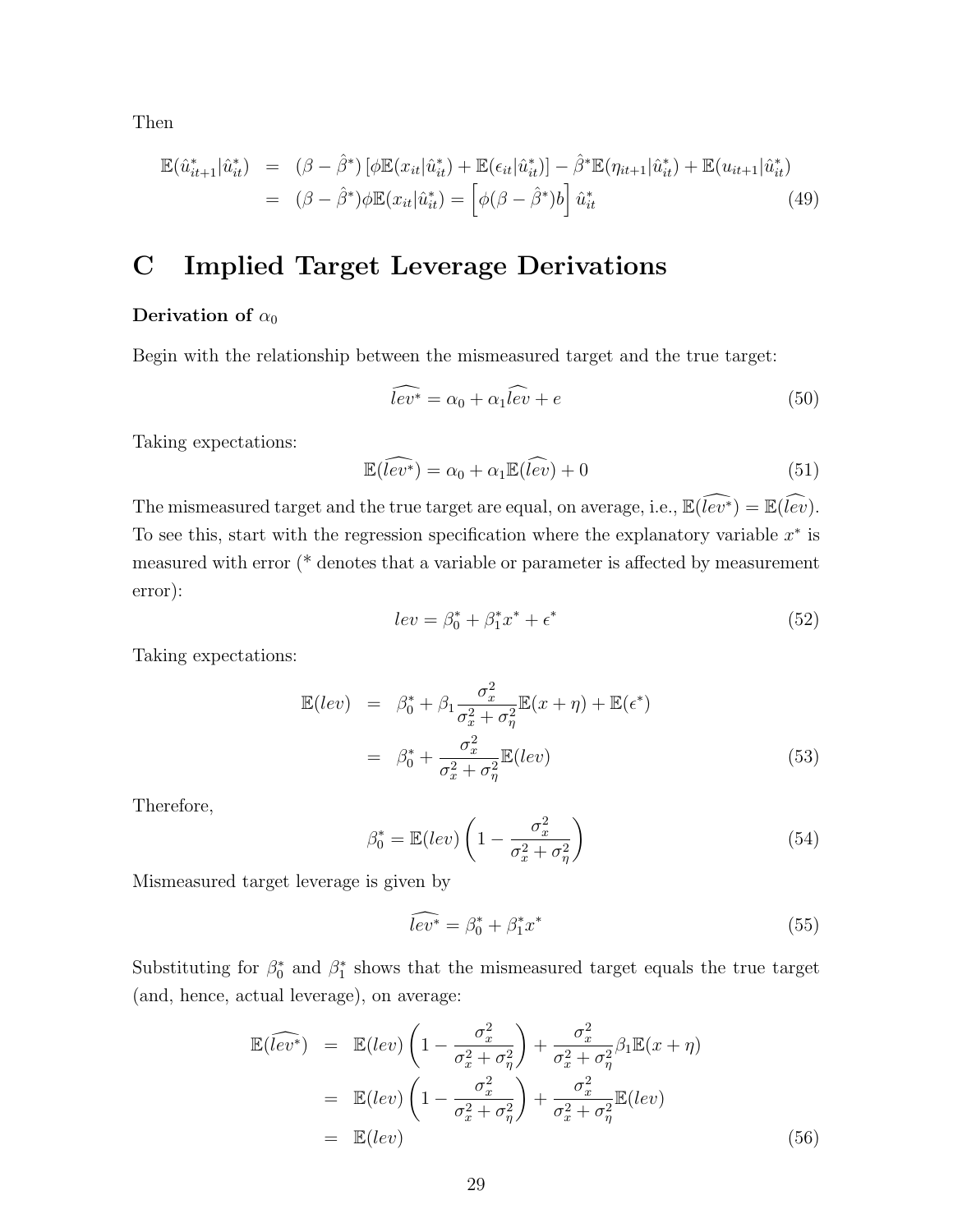Substituting (56) into (51) then yields an expression for  $\alpha_0$ :

$$
\mathbb{E}(\widehat{lev^*}) = \mathbb{E}(\widehat{lev}) = \alpha_0 + \alpha_1 \mathbb{E}(\widehat{lev}) + 0
$$
  

$$
\alpha_0 = (1 - \alpha_1) \mathbb{E}(\widehat{lev})
$$
 (57)

### Derivation of  $\alpha_1$

Since (50) above is a regression equation:

$$
\alpha_1 = \frac{cov(\widehat{lev}, \widehat{lev^*})}{Var(\widehat{lev})}
$$
\n(58)

Expanding the numerator:

$$
cov(\widehat{lev}, \widehat{lev^*}) = Cov(\beta_1 x, \beta_0^* + \beta_1^*(x + \eta))
$$
  
\n
$$
= Cov\left(\beta_1 x, \mathbb{E}(lev)\left(1 - \frac{\sigma_x^2}{\sigma_x^2 + \sigma_\eta^2}\right) + \beta_1 \frac{\sigma_x^2}{\sigma_x^2 + \sigma_\eta^2}(x + \eta)\right)
$$
  
\n
$$
= Cov\left(\beta_1 x, \beta_1 \frac{\sigma_x^2}{\sigma_x^2 + \sigma_\eta^2}x\right) + Cov\left(\beta_1 x, \beta_1 \frac{\sigma_x^2}{\sigma_x^2 + \sigma_\eta^2}\eta\right)
$$
  
\n
$$
= \beta_1^2 \frac{\sigma_x^2}{\sigma_x^2 + \sigma_\eta^2} Var(x)
$$
  
\n(59)

Substituting:

$$
\alpha_1 = \frac{cov(\widehat{lev}, \widehat{lev^*})}{Var(\widehat{lev})} = \frac{\beta_1^2 \frac{\sigma_x^2}{\sigma_x^2 + \sigma_\eta^2} Var(x)}{\beta_1^2 Var(x)}
$$

$$
= \frac{\sigma_x^2}{\sigma_x^2 + \sigma_\eta^2}
$$
(60)

Finally, let  $a = \frac{\sigma_{\eta}^2}{\sigma_x^2}$ , and substitute into (60):

$$
\alpha_1 = \frac{1}{1+a} \tag{61}
$$

### Derivation of  $\sigma_e^2$

Start again with (50), and compute the variance:

$$
Var(\widehat{lev^*}) = \alpha_1^2 Var(\widehat{lev}) + \sigma_e^2
$$
\n(62)

We can calculate  $Var(\widehat{lev})$  from calibrating the true target to resemble the leveragesorted portfolios. To compute  $Var(lev^*)$ , start again with

$$
\widehat{lev^*} = \beta_0^* + \beta_1^* x^* = \beta_0^* + \beta_1 \frac{\sigma_x^2}{\sigma_x^2 + \sigma_\eta^2} (x + \eta)
$$
\n(63)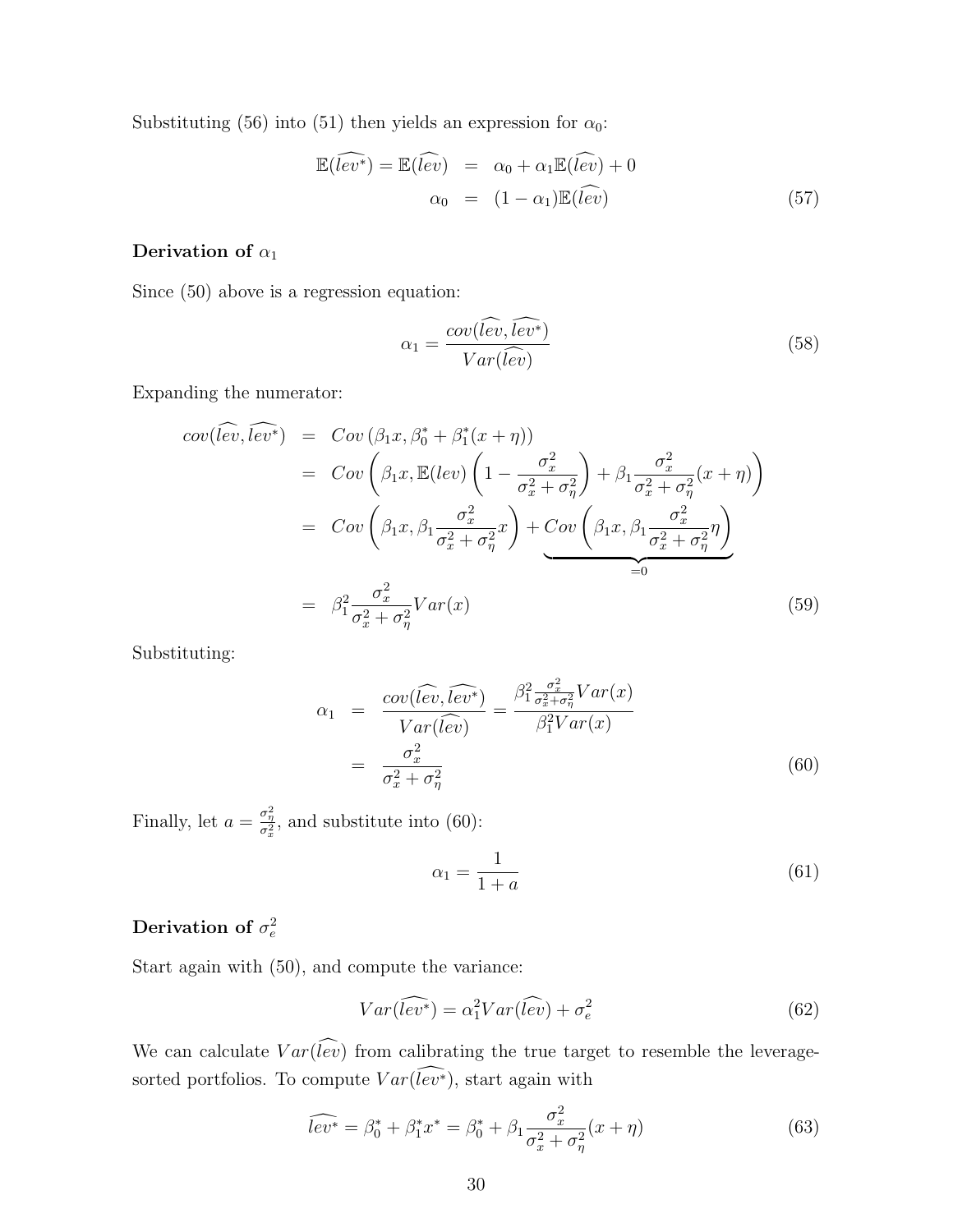Then compute the variance:

$$
Var(\widehat{lev^*}) = Var\left(\beta_1 \frac{\sigma_x^2}{\sigma_x^2 + \sigma_\eta^2}(x + \eta)\right)
$$
  
\n
$$
= \left(\beta_1 \frac{\sigma_x^2}{\sigma_x^2 + \sigma_\eta^2}\right)^2 (\sigma_x^2 + \sigma_\eta^2)
$$
  
\n
$$
= \beta_1^2 \frac{(\sigma_x^2)^2}{\sigma_x^2 + \sigma_\eta^2}
$$
  
\n
$$
= Var(\widehat{lev}) \frac{\sigma_x^2}{\sigma_x^2 + \sigma_\eta^2}
$$
  
\n
$$
\leq Var(\widehat{lev})
$$
 (64)

Substitute (64) into (62), and solve for  $\sigma_e^2$ :

$$
Var(\widehat{lev})\frac{\sigma_x^2}{\sigma_x^2 + \sigma_\eta^2} = \alpha_1^2 Var(\widehat{lev}) + \sigma_e^2
$$
\n(65)

Again, express measurement error as a fraction of the variability of the true x:  $\sigma_{\eta}^2 = a\sigma_x^2$ . We can now solve for the implied variance of the residual  $e$  as a function of the amount of measurement error present:

$$
\sigma_e^2 = Var(\widehat{lev}) \left[ \frac{\sigma_x^2}{\sigma_x^2 + \sigma_\eta^2} - \left( \frac{\sigma_x^2}{\sigma_x^2 + \sigma_\eta^2} \right)^2 \right]
$$
  
=  $Var(\widehat{lev}) \left[ \frac{1}{1+a} - \frac{1}{(1+a)^2} \right]$   
=  $Var(\widehat{lev}) \frac{a}{(1+a)^2}$  (66)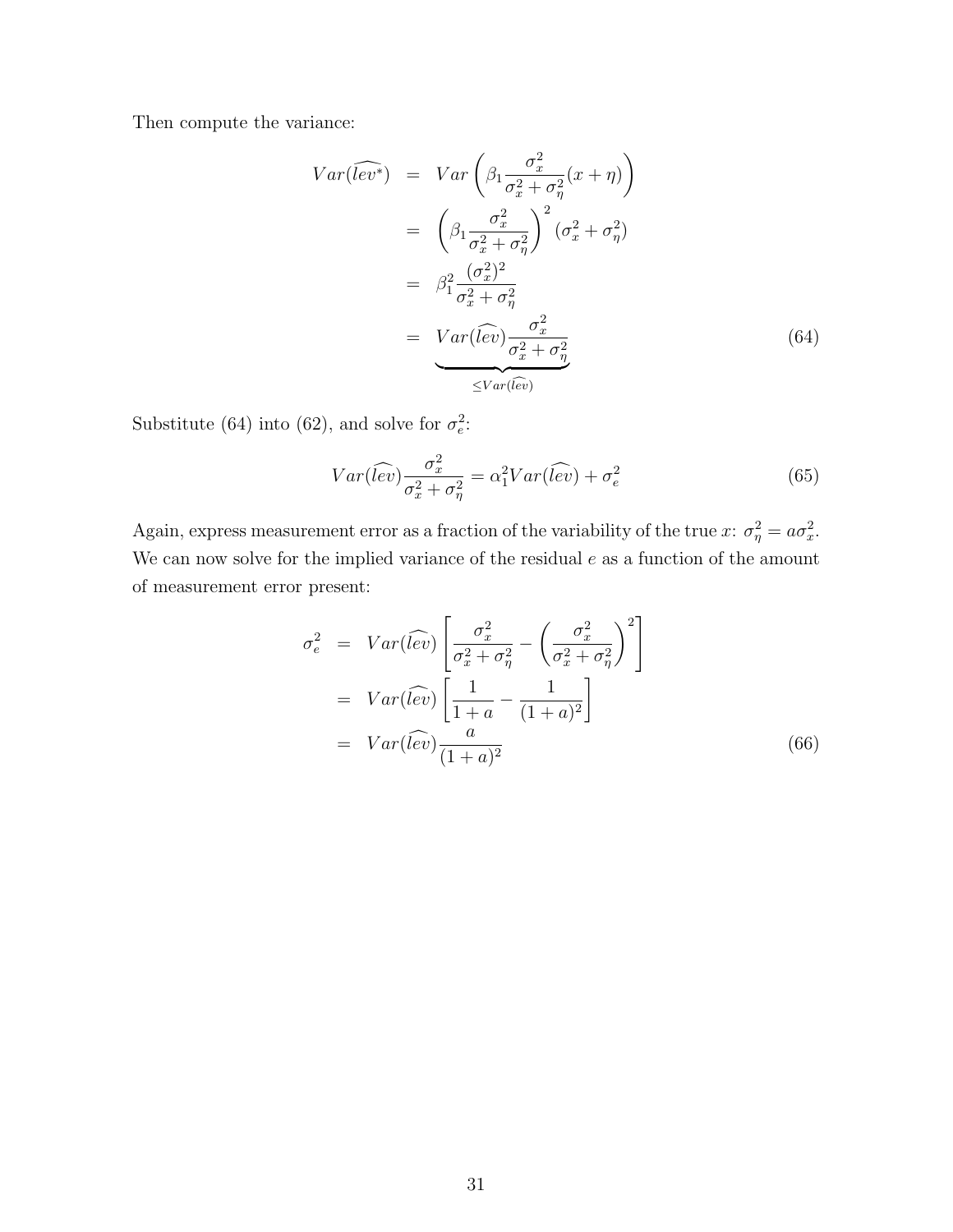## References

- Baker, Malcolm, and Jeffrey Wurgler. 2002. "Market Timing and Capital Structure." Journal of Finance 55 (1): 1–32.
- Chang, Xin, and Sudipto Dasgupta. 2009. "Target Behaviour and Financing: How Conclusive is the Evidence?" Journal of Finance 64 (4): 1767–1796.
- DeAngelo, Harry, Linda DeAngelo, and Toni Whited. 2011. "Capital Structure Dynamics and Transitory Debt." *Journal of Financial Economics* 99 (2): 235–261.
- DeAngelo, Harry, and Richard Roll. 2011. "How stable are corporate capital structures?" Journal of Finance, forthcoming.
- Erickson, Tim, and Toni M. Whited. 2006. "On the accuracy of different measures of q." Financial Management 35 (3): 5–33.
- Fischer, Edwin, Robert Heinkel, and Josef Zechner. 1989. "Dynamic Capital Structure Choice: Theory and Tests." Journal of Finance 44 (1): 19–40.
- Flannery, Mark, and Kasturi Rangan. 2006. "Partial Adjustment toward Target Capital Structures." Journal of Financial Economics 79 (3): 469–506.
- Frank, Murray, and Vidhan Goyal. 2009. "Capital Structure Decisions: Which Factors are Reliably Important?" Financial Management 38 (1): 1–37.
- Graham, John, and Campbell Harvey. 2001. "The Theory and Practice of Corporate Finance: Evidence from the Field." *Journal of Financial Economics* 60 (2): 187– 243.
- Granger, Clive, and Paul Newbold. 1977. Forecasting economic time series. New York, NY: Academic Press.
- Greene, William H. 2003. Econometric Analysis. Upper Saddle River, NJ: Pearson Education, Inc.
- Hennessy, Christoper, and Toni M. Whited. 2005. "Debt Dynamics." Journal of Finance 60 (3): 1129–1165.
- Hovakimian, Armen, Tim Opler, and Sheridan Titman. 2001. "The Debt-Equity Choice." Journal of Financial and Quantitative Analysis 36 (1): 1–24.
- Leary, Mark, and Michael Roberts. 2005. "Do Firms Rebalance Their Capital Structure?" Journal of Finance 60 (6): 2575–2620.
- Lemmon, Michael, Michael Roberts, and Jaime Zender. 2008. "Back to the Beginning: Persistence and the Cross-Section of Corporate Capital Structure." Journal of Finance 63 (4): 1575–1608.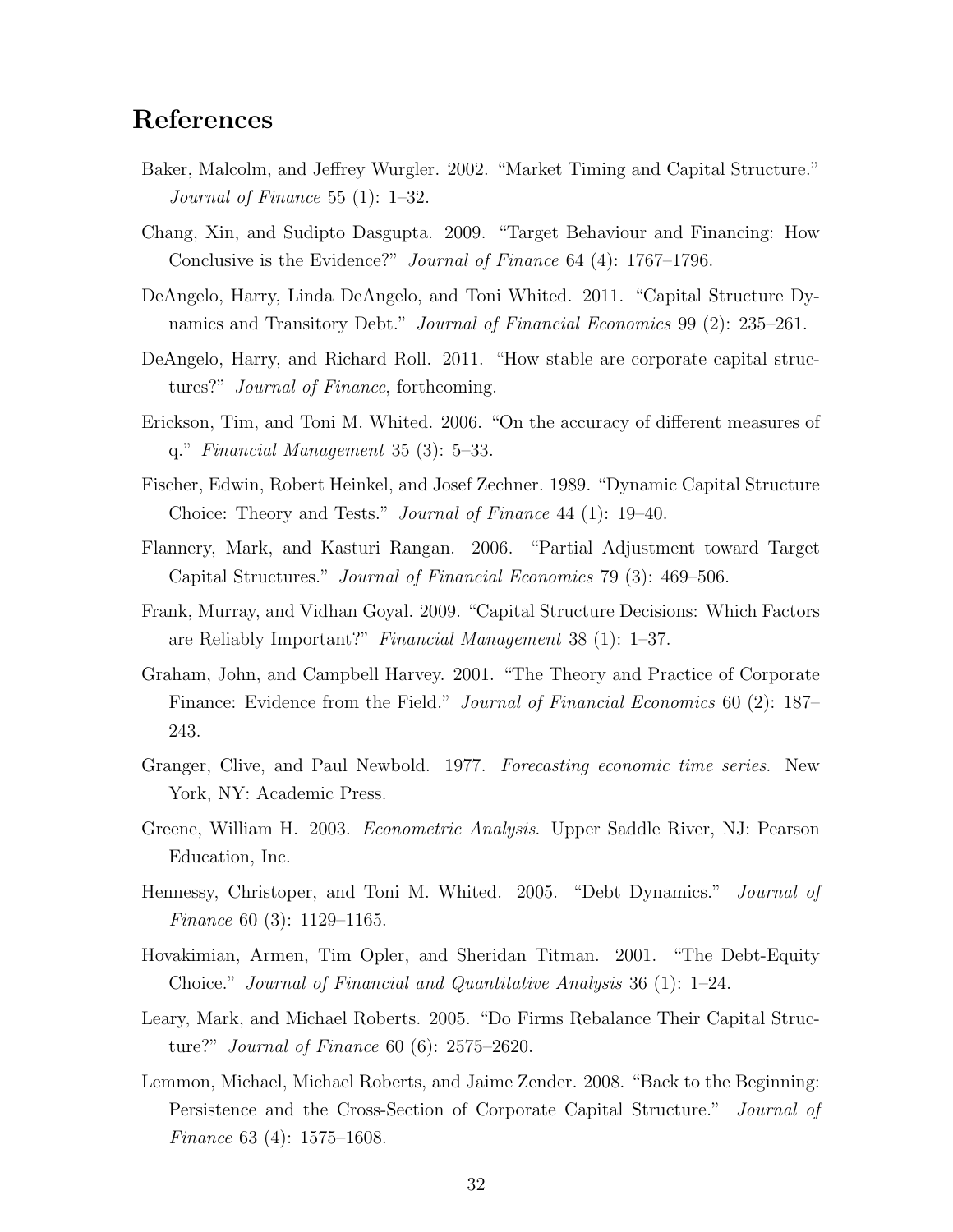- Menichini, Amilcar. 2010. "Financial frictions and capital structure choice: A structural estimation." Unpublished working paper, The University of Arizona.
- Modigliani, Franco, and Merton H. Miller. 1958. "The cost of capital, corporation finance and the theory of investment." American Economic Review 48 (3): 261– 297.
- Myers, Stewart. 1984. "The Capital Structure Puzzle." Journal of Finance 39 (3): 575–592.
- Rajan, Raghuram, and Luigi Zingales. 1995. "What Do We Know about Capital Structure: Some Evidence from International Data." Journal of Finance 50 (5): 1421–1460.
- Roberts, Michael. 2002. "The Dynamics of Capital Structure: An Empirical Analysis of a Partially Observable System." Unpublished working paper, Duke University.
- Strebulaev, Ilya, and Baozhong Yang. 2013. "The Mystery of Zero-Leverage Firms." Journal of Financial Economics 109 (1): 1–23.
- Titman, Sheridan, and Roberto Wessels. 1988. "The Determinants of Capital Structure Choice." Journal of Finance 43 (1): 1–19.
- Welch, Ivo. 2004. "Capital Structure and Stock Returns." Journal of Political Economy 112 (1): 106–131.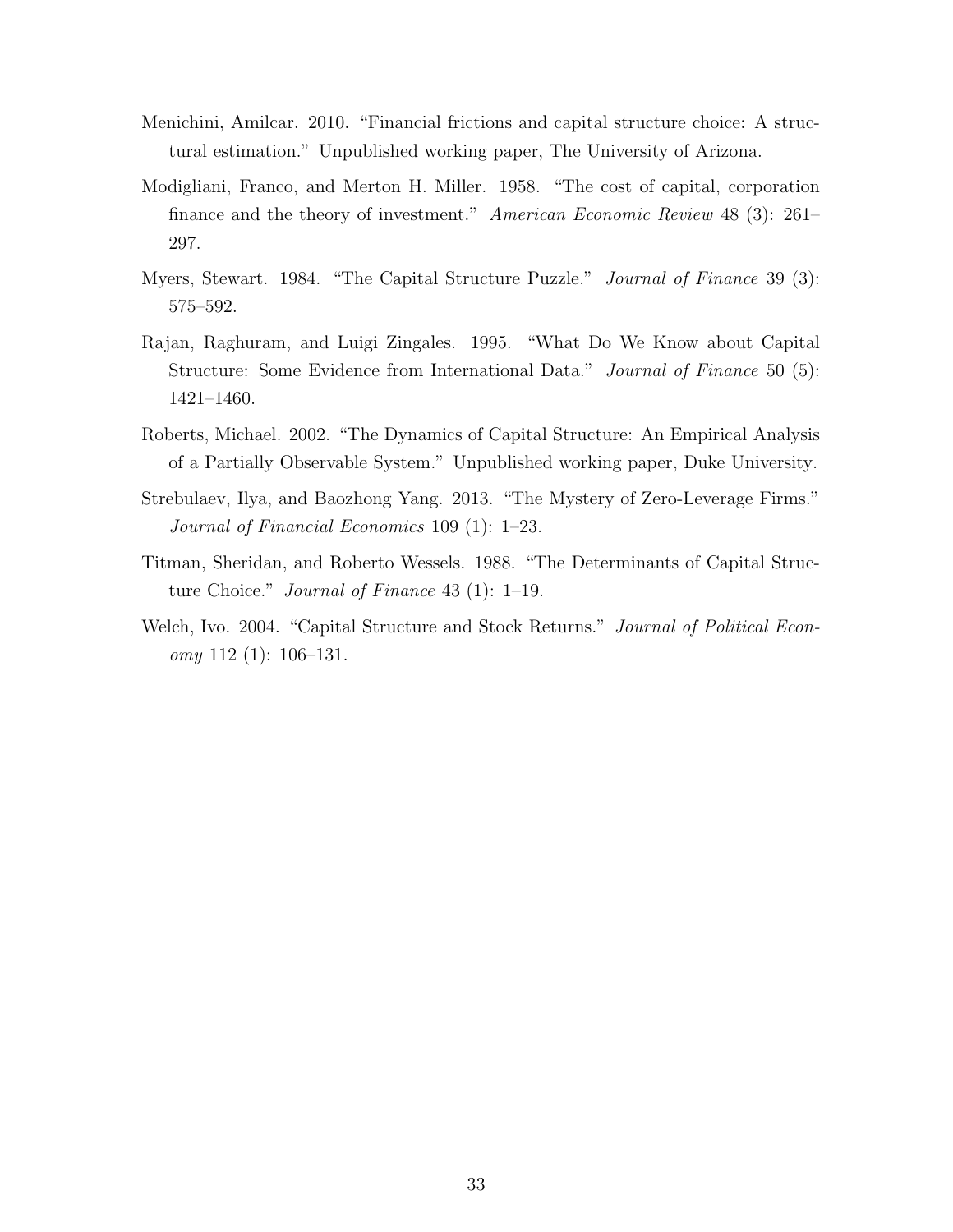# Figures

#### Figure 1: Average Leverage of Book Leverage Portfolios

Using the 1965-2003 sample of nonfinancial Compustat firms, I sort firms into 4 portfolios. In Panel A, the sort is based on the firm's actual level of book leverage. In Panel B, the sort is based on residuals from a regression of book leverage on lagged size, market-to-book, profitability, tangibility and mean industry leverage. In Panel C, a firm fixed effect (FE) is added to the other explanatory variables. I then compute the mean leverage of each portfolio for the next 20 years, keeping its composition constant. I repeat this procedure for all years until the end of the sample period. The resulting 38 portfolio time series are then averaged in event time. Variables are defined in Appendix A.



Panel A: Sort on Actual Leverage



Panel C: Sort on Unexpected Lev. with FE



Panel B: Sort on Unexpected Leverage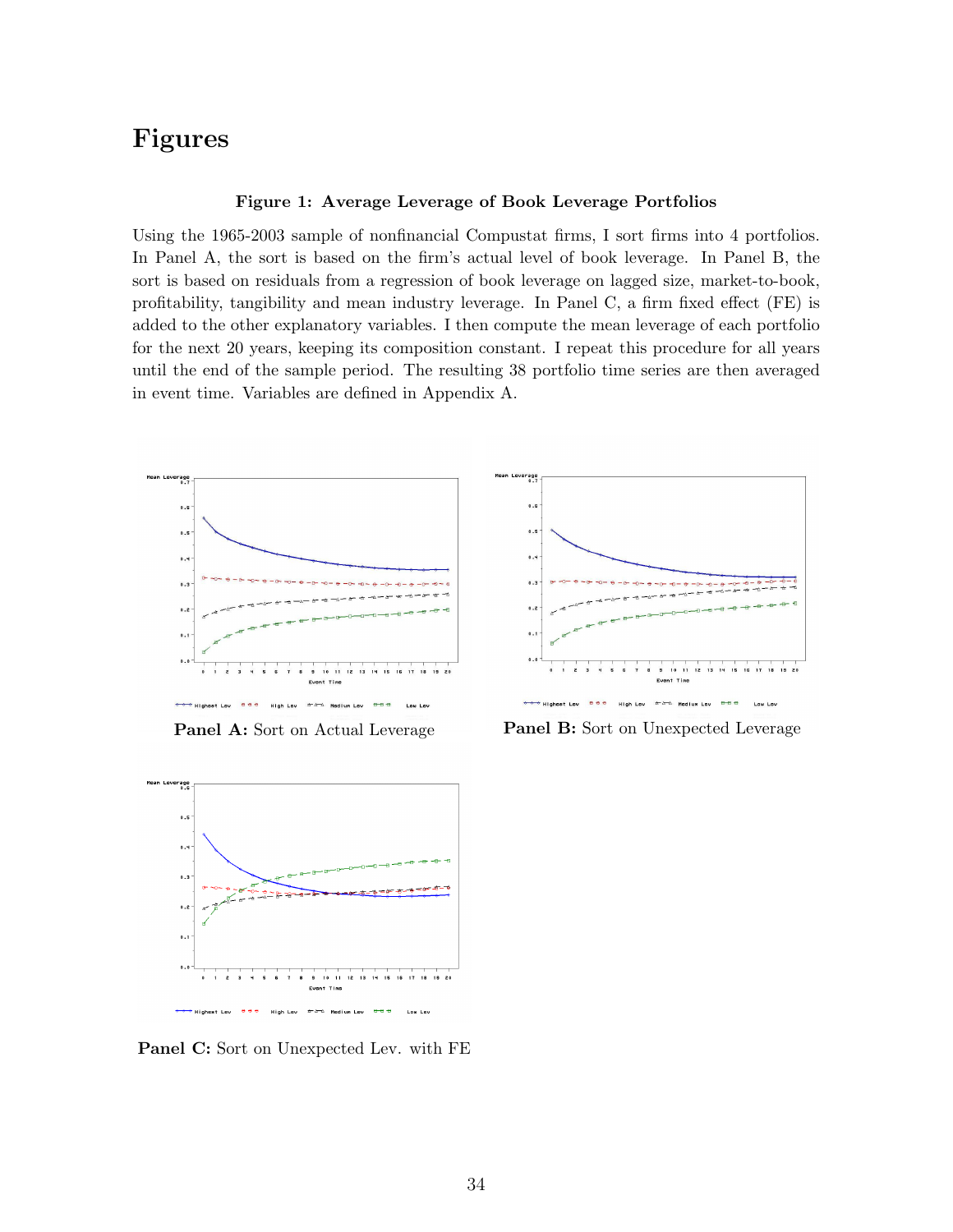#### Figure 2: Simulated Portfolio Convergence

The two panels show the evolution of leverage portfolios where simulated firms are sorted into either a high- or a low-leverage portfolio. In Panel A, the sort is based on actual leverage at time 0, while in Panel B, it is based on unexpected leverage at time 0. Unexpected leverage is the residual obtained from a cross-sectional regression of leverage on its determinant, which is estimated each year. The firms are kept in their respective portfolios for 20 years. The sort is carried out every year for 40 years, giving rise to 40 time series, each being 20 years long. The time series are then averaged in event time within each portfolio, resulting in the graphs above. Individual firm time series are produced as follows: each period, leverage is determined as a function of an explanatory variable  $x$ :

$$
lev_{it} = \beta x_{it} + u_{it} \tag{67}
$$

where  $\beta = 1$  and  $u_{it} \sim N(0, 0.25)$ . The leverage determinant  $x_{it}$  follows an AR(1) process:

$$
x_{it} = \phi x_{it-1} + \epsilon_{it} \tag{68}
$$

with  $\phi = 0.85$  and  $\epsilon_{it} \sim N(0, 1)$ . The time series for x is simulated for 160 time periods, of which only the last 60 are retained to approximate a steady state. I simulate a cross-section of 5,000 firms.



Panel A: Sort on Actual Leverage

Panel B: Sort on Unexpected Leverage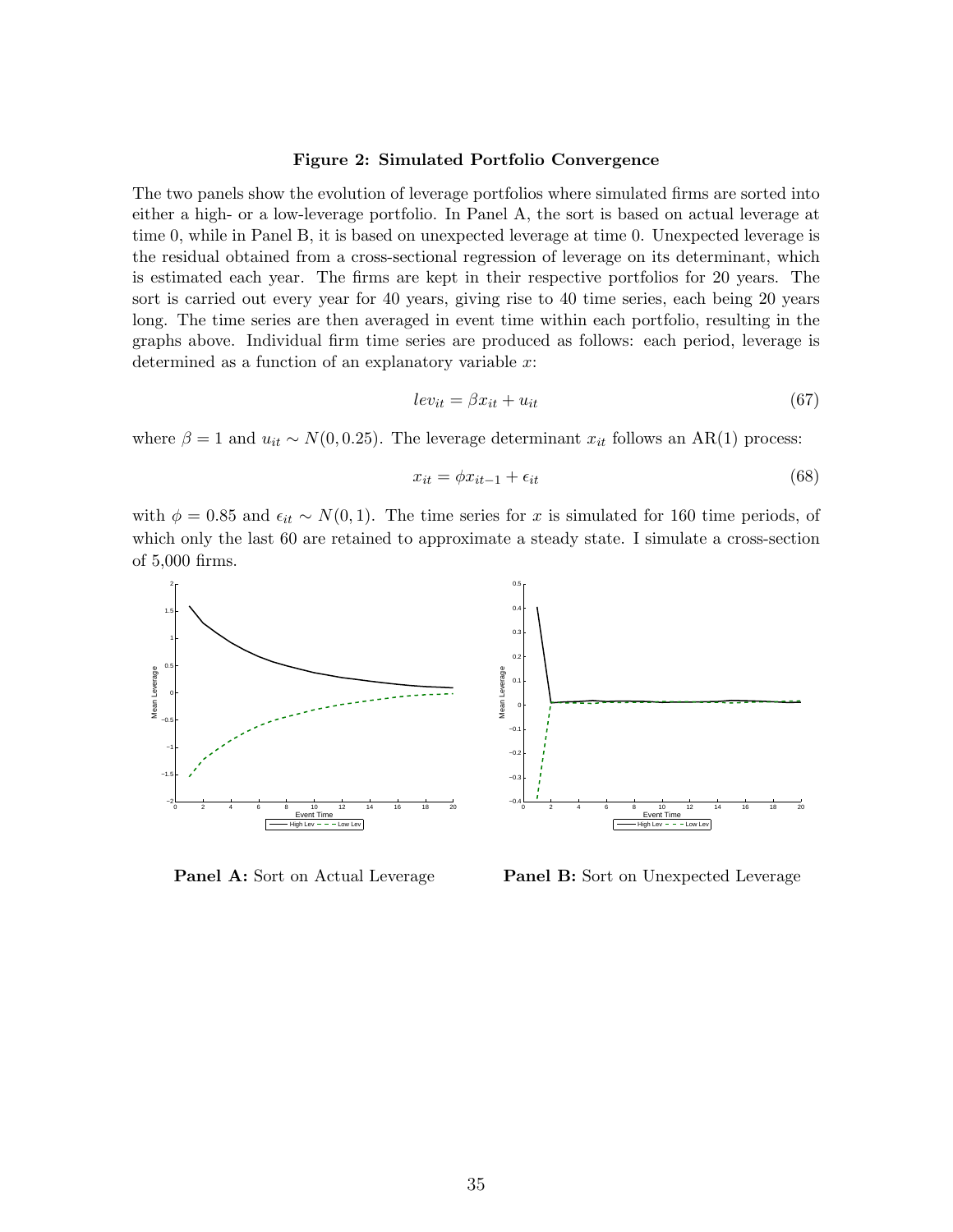### Figure 3: Comparison of Portfolio-Leverage Dispersion as a Function of Measurement Error

The simulation setup is as before, e.g., in Figure 2, but only the mismeasured regressor  $x_{it}^*$  is available. I simulate the following system 5,000 times:

$$
lev_{it} = \beta x_{it} + u_{it} \tag{69}
$$

$$
x_{it} = \phi x_{it-1} + \epsilon_{it} \tag{70}
$$

$$
x_{it}^* = x_{it} + \eta_{it} \tag{71}
$$

where  $\beta = 1$ ,  $u_{it} \sim N(0, 0.25)$ ,  $\phi = 0.85$ , and  $\epsilon_{it} \sim N(0, 1)$ . The available regressor  $x^*$  is imperfectly measured. I perform the residual-based portfolio sorts as before, for three levels of measurement error:  $\sigma_{\eta} \in \{0, 0.5, 1\}$ . The ratio of measurement noise to state noise in the regressor is thus also  $\sigma_{\eta}/\sigma_{\epsilon} \in \{0, 0.5, 1\}$ . The leverage-based portfolio sort (solid line) is included for reference. The average portfolio-leverage levels are shown over an event horizon of 20 time periods.

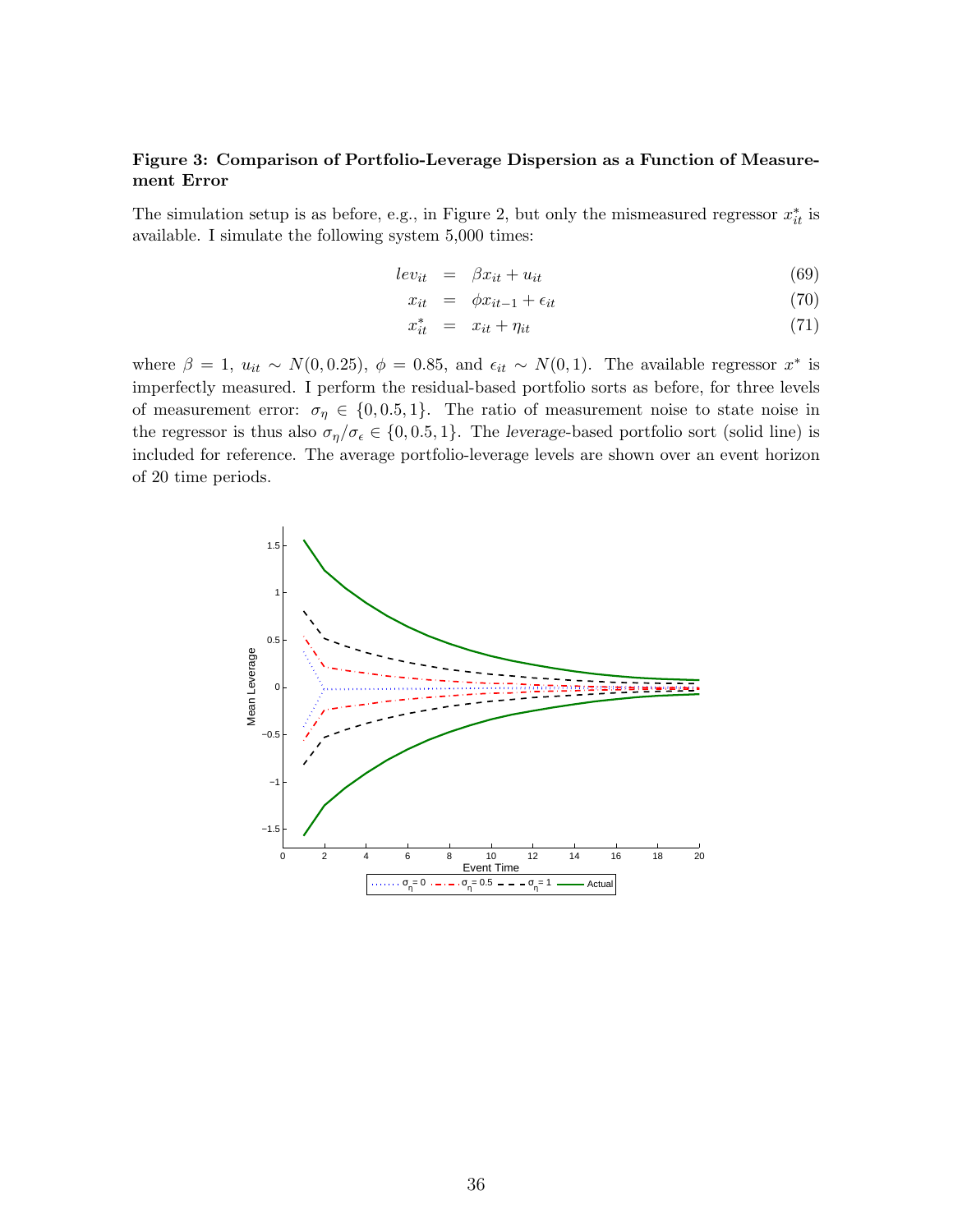### Figure 4: Data-Implied Target Leverage Dynamics

I model leverage lev as a function of its target  $\widehat{lev}$ , which in turn is an AR(1) process:

$$
lev_t = \hat{lev}_t + u_t \tag{72}
$$

$$
\dot{lev}_t = \varphi_0 + \varphi_1 \dot{lev}_{t-1} + \varepsilon_t \tag{73}
$$

The red crosses correspond to actual portfolio-leverage levels. I simulate a panel of 1,000 firms, and choose parameter values for the system above such that the simulated data most closely resemble the actual data points by minimizing the sum of the squared deviations:

$$
\min_{\Phi} \sum_{i} \sum_{t} \left( PFlev_{it}^{sim} - PFlev_{it}^{act} \right)^{2} \tag{74}
$$

where i indexes whether a data point belongs to a high- or low-leverage portfolio at time  $t$ , and the parameter vector  $\Phi = {\sigma_u^2, \varphi_0, \varphi_1, \sigma_\varepsilon^2}$ . The parameters are, respectively: the crosssectional error variance in  $(72)$ , as well as the intercept, slope and error variance for the  $AR(1)$ process governing target leverage in (73). The estimates are as follows:

|                                                            | $\varphi_0$ | $\varphi_1$ | $\sigma_{\varepsilon}$ | $\sigma_u$ |
|------------------------------------------------------------|-------------|-------------|------------------------|------------|
| Estimate                                                   | 0.021       | 0.930       | 0.066                  | 0.080      |
| $\vert$ Std. Error $(0.012)$ $(0.009)$ $(0.003)$ $(0.010)$ |             |             |                        |            |

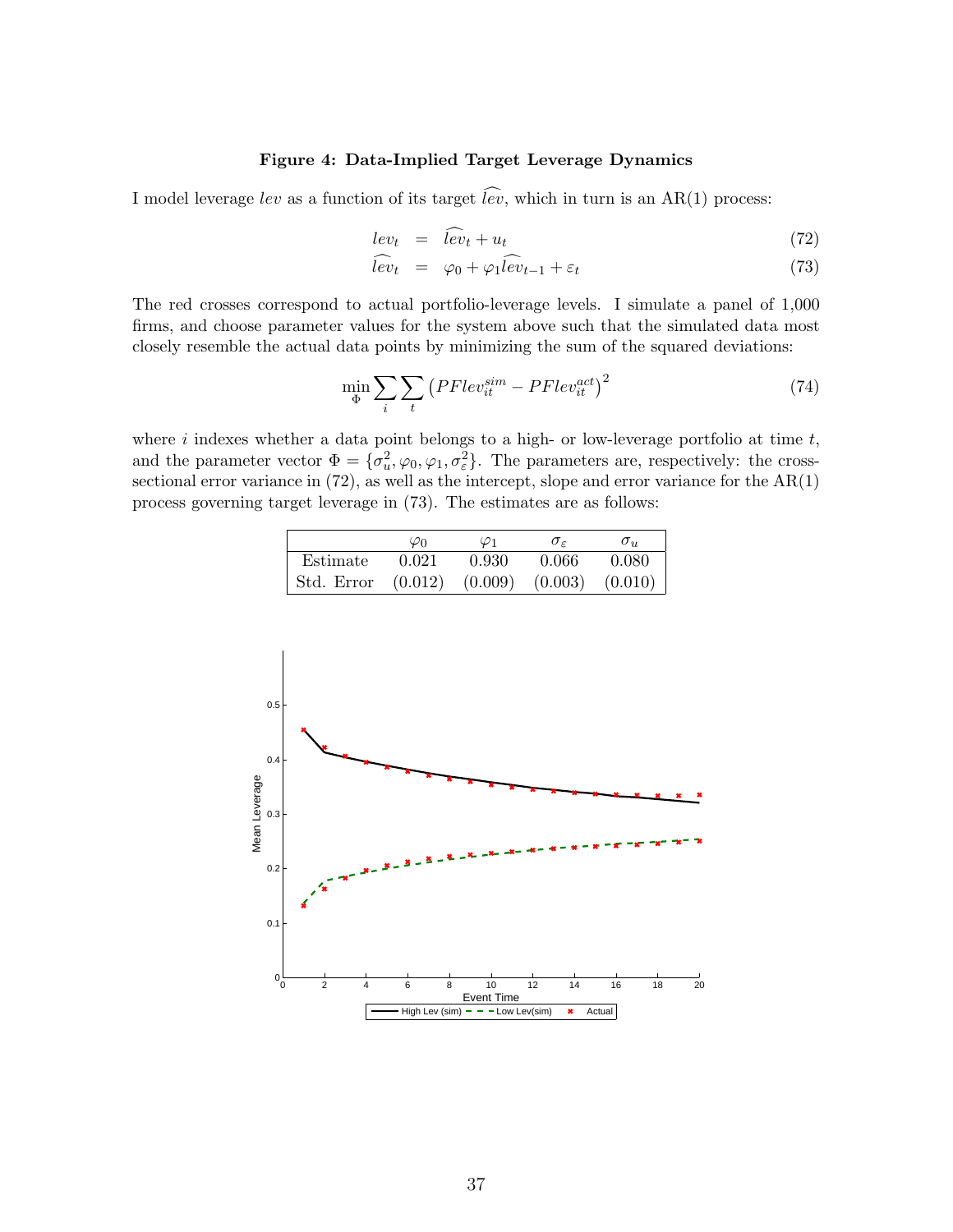### Figure 5: Sample Mismeasured Target-Leverage Paths

I first simulate a true target based on the parameters recovered via (18):  $\Phi = {\varphi_0 =$ 0.021,  $\varphi_1 = 0.93$ ,  $\sigma_{\varepsilon} = 0.066$ ,  $\sigma_u = 0.080$ . The mismeasured target is then given by

$$
\widehat{lev^*} = \alpha_0 + \alpha_1 \widehat{lev} + e \tag{75}
$$

$$
\alpha_0 = (1 - \alpha_1) \mathbb{E}(\widehat{lev}) \tag{76}
$$

$$
\alpha_1 = \frac{1}{1+a}
$$
\n
$$
\sigma^2 = Var(\widehat{\omega}) \qquad a \tag{77}
$$

$$
\sigma_e^2 = Var(\widehat{lev}) \frac{a}{(1+a)^2} \tag{77}
$$

The four panels show sample leverage paths for different levels of the noise-to-signal ratio  $a = \frac{\sigma_{\eta}^2}{\sigma_x^2}$ . The true target is the same in all panels.



Panel C:  $a=0.75\,$ 

**Panel D:**  $a = 1.25$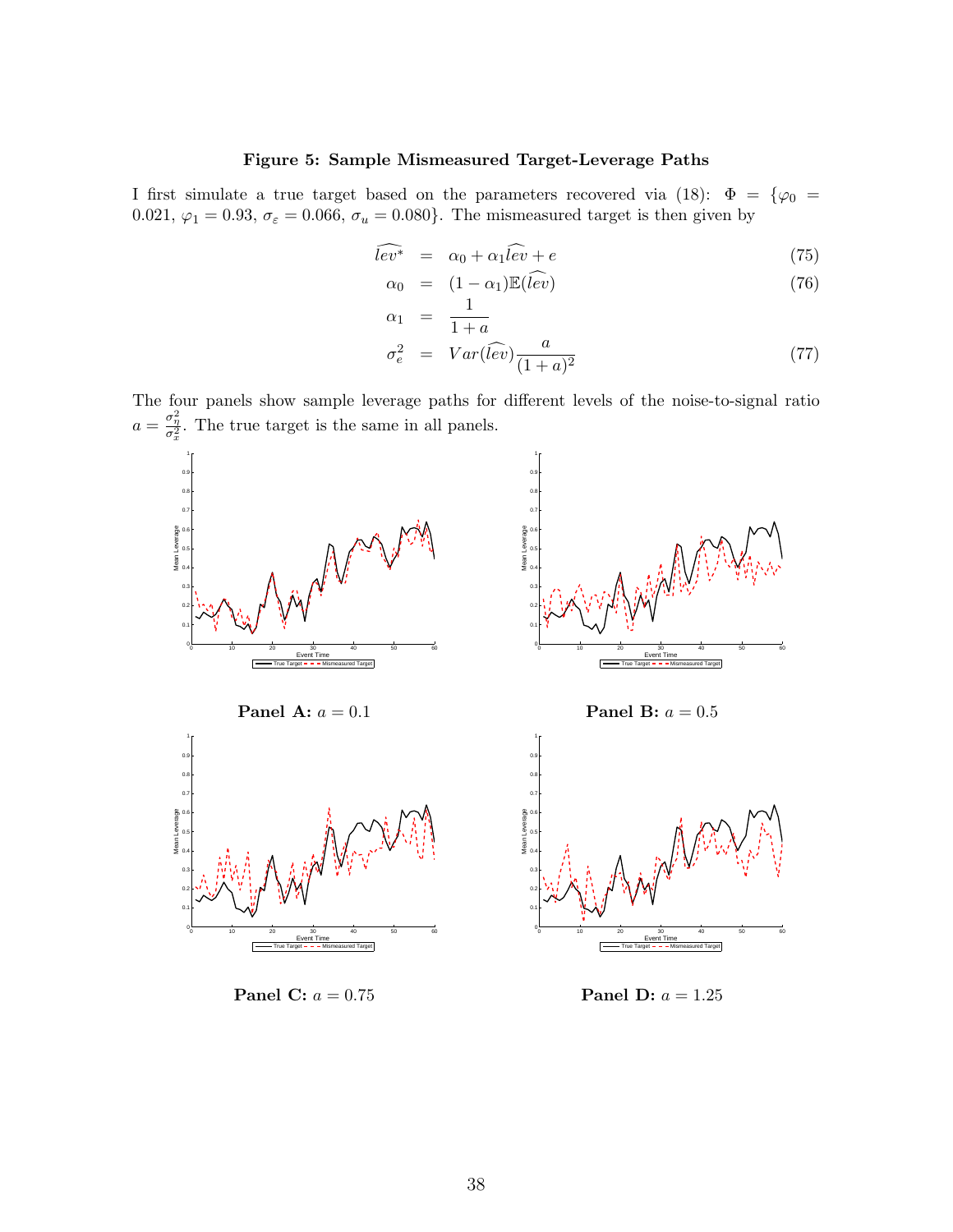### Figure 6: Implied Measurement Error from Residual-Based Sorts

The figure shows the implied ratio of measurement noise to variation in the true explanatory variable x. After parameterizing the dynamics of the true target, the mismeasured target  $lev^*$ can be backed out via

$$
\widehat{lev^*} = \alpha_0 + \alpha_1 \widehat{lev} + e \tag{78}
$$

$$
\alpha_0 = (1 - \alpha_1) \mathbb{E}(\widehat{lev})
$$
\n
$$
(79)
$$

$$
\alpha_1 = \frac{1}{1+a}
$$
  
\n
$$
\sigma_e^2 = Var(\widehat{lev}) \frac{a}{(1+a)^2}
$$
\n(80)

The red crosses correspond to actual portfolio-leverage levels. I simulate a panel of 1,000 firms, and choose the noise-to-signal ratio  $a = \sigma_{\eta}^2/\sigma_x^2$  for the above system such that the simulated data most closely resemble the actual data points by minimizing the sum of squared deviations:

$$
\min_{a} \sum_{i} \sum_{t} \left( PFlev_{it}^{sim} - PFlev_{it}^{act} \right)^{2} \tag{81}
$$

where  $i$  indexes whether a data point belongs to a high- or low-leverage portfolio at time t. The minimum of the objective function is reached at  $a = 1.42$  (std. error = 0.12). The resulting fit is shown above.

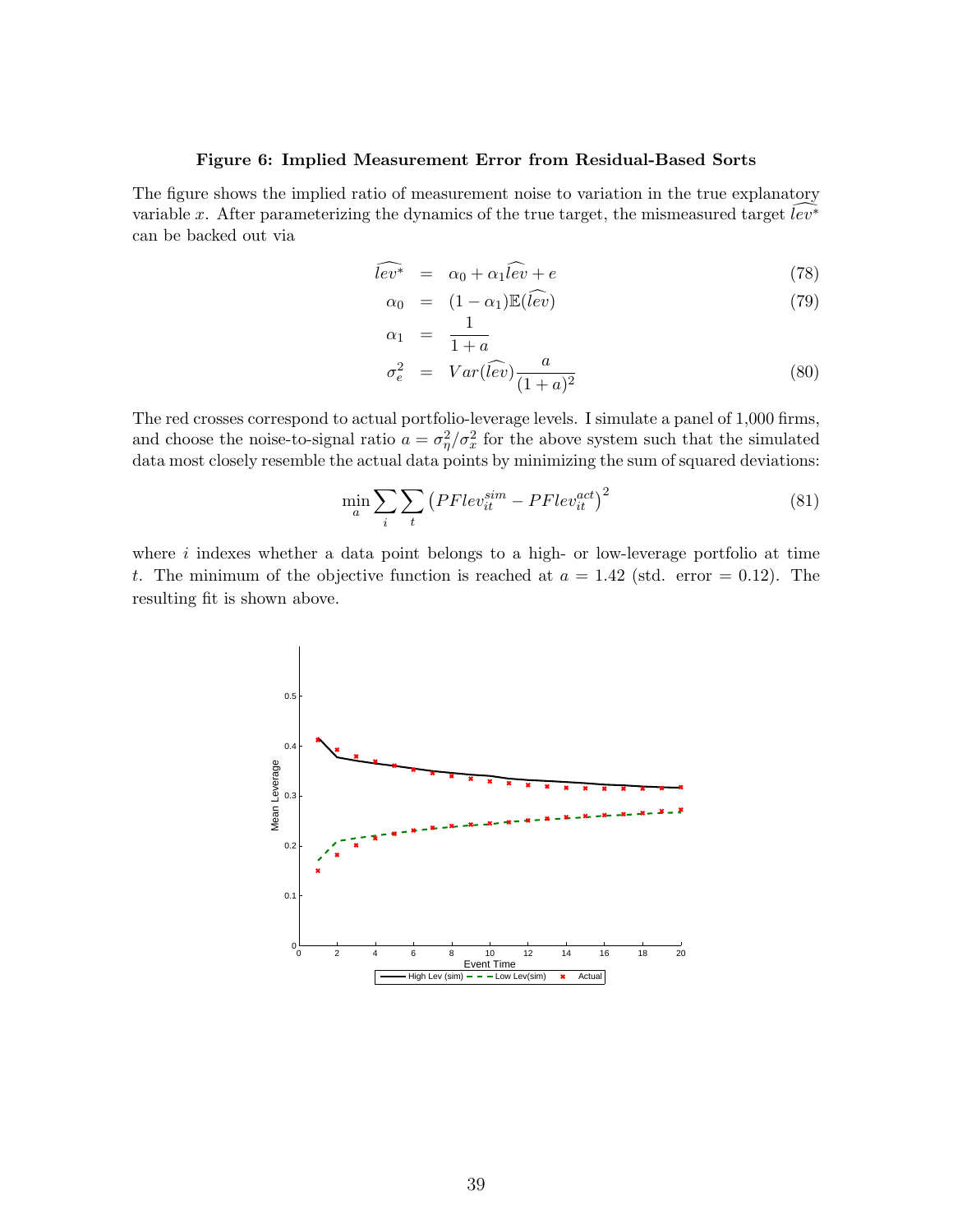### Figure 7: Residual-Sorted Leverage Portfolios at Different Implied Levels of Measurement Error

I simulate the set of equations in Figure 6 for different values of the noise-to-signal ratio  $a = \sigma_{\eta}^2/\sigma_x^2$ . Firms are sorted into portfolios based on residuals.



Panel C:  $a = 0.5$ 

**Panel D:**  $a = 0.75$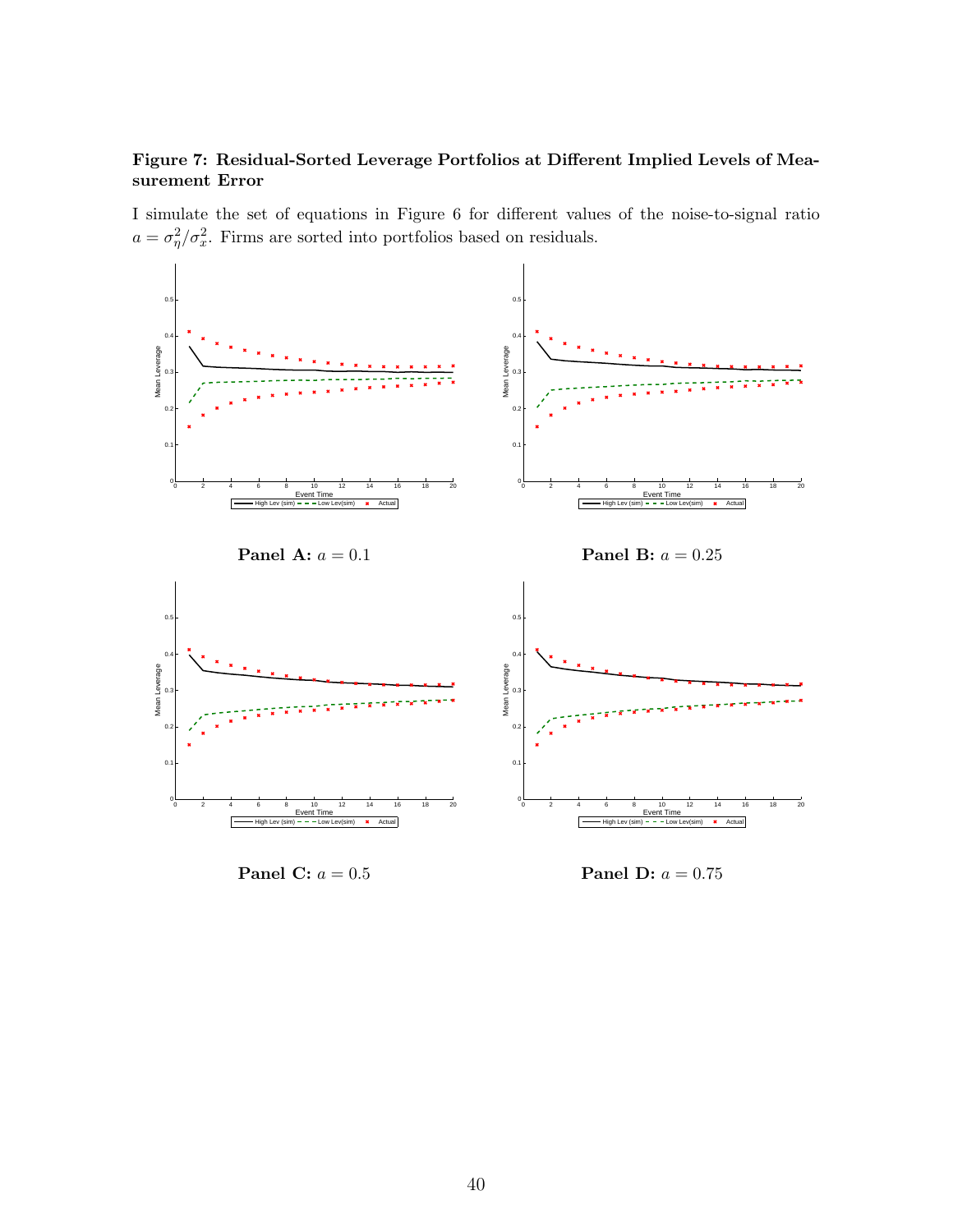### Figure 8: Average Leverage of Portfolios Sorted on Simulated "Actual" and "Unexpected" Leverage with iid Measurement Error

Panel A shows the evolution of the high- and low-leverage portfolios, when firms are sorted into portfolios based on simulated leverage. Firms are simulated using the parameters from Table 2, which are obtained by the calibration described in Section 3.3. Every period, simulated firms are sorted into either a high- or low-leverage portfolio, whose composition is held constant for 20 time periods. The figure shows the average leverage of the simulated portfolios in each year (solid and dashed lines). The simulated portfolios closely resemble the real data, depicted by the red crosses.

Panel B shows the results of doing the residual-based sort: leverage is regressed on mismeasured profitability, tangibility, market-to-book and industry leverage, and firms are then sorted into portfolios on the basis of the regression residual. The portfolio-leverage levels in years 5 and onward again closely resemble the real data, while the initial dispersion is lower than in the data.



Panel A: Sort on Actual Leverage

Panel B: Sort on Unexpected Leverage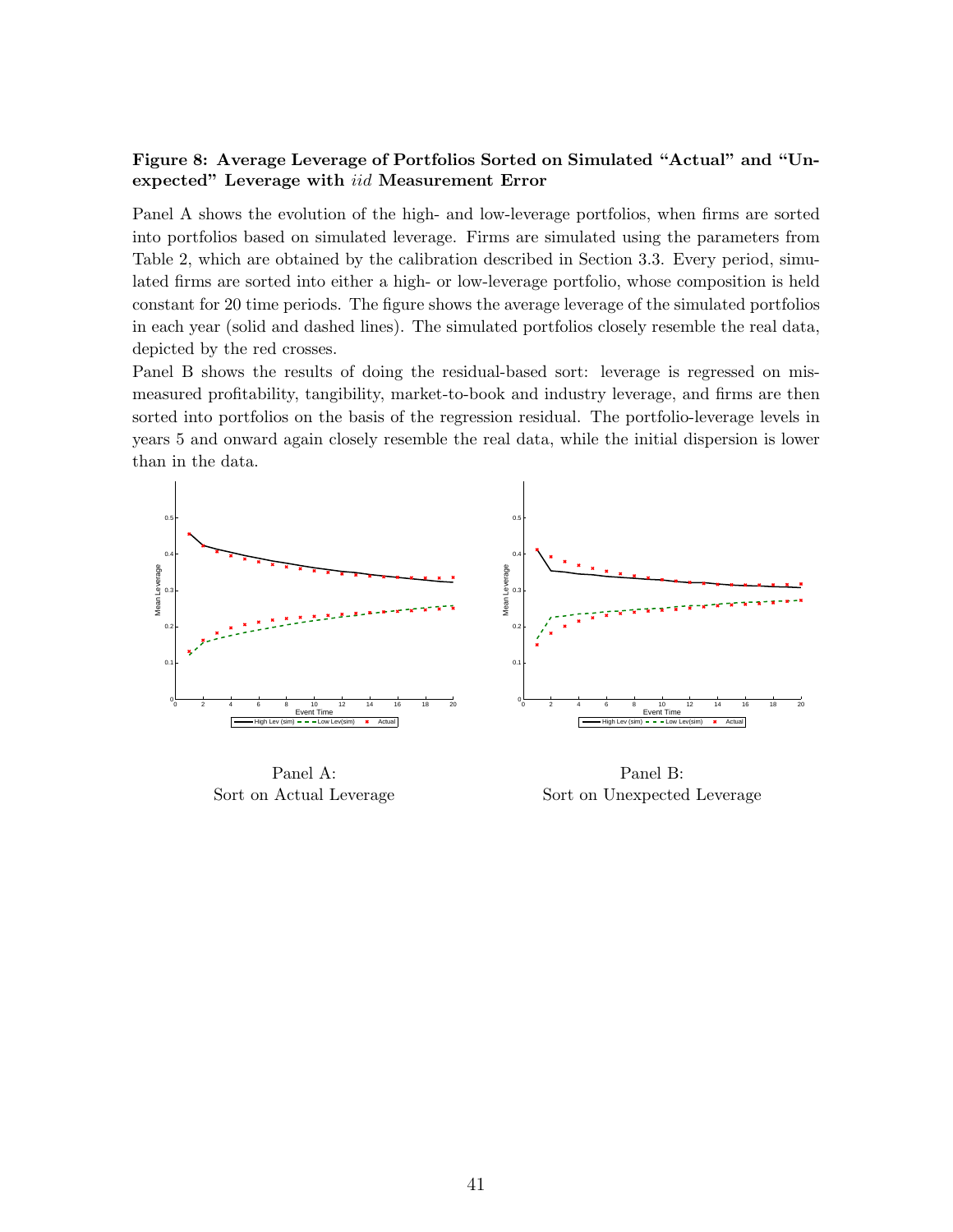# Tables

### Table 1: Summary Statistics

Summary statistics over the sample period 1965-2003 for non-financial firms on Compustat. Variable definitions are provided in Appendix A.

| Variable | Mean | Minimum | Median | Maximum | Std Dev |
|----------|------|---------|--------|---------|---------|
| lev      | 0.27 | 0.00    | 0.24   | 1.00    | 0.21    |
| profit   | 0.05 | $-2.37$ | 0.11   | 0.44    | 0.32    |
| tang     | 0.34 | 0.00    | 0.28   | 0.93    | 0.25    |
| MВ       | 1.73 | 0.18    | 1.00   | 21.21   | 2.45    |
| LnSize   | 4.18 | $-1.47$ | 4.03   | 10.45   | 2.38    |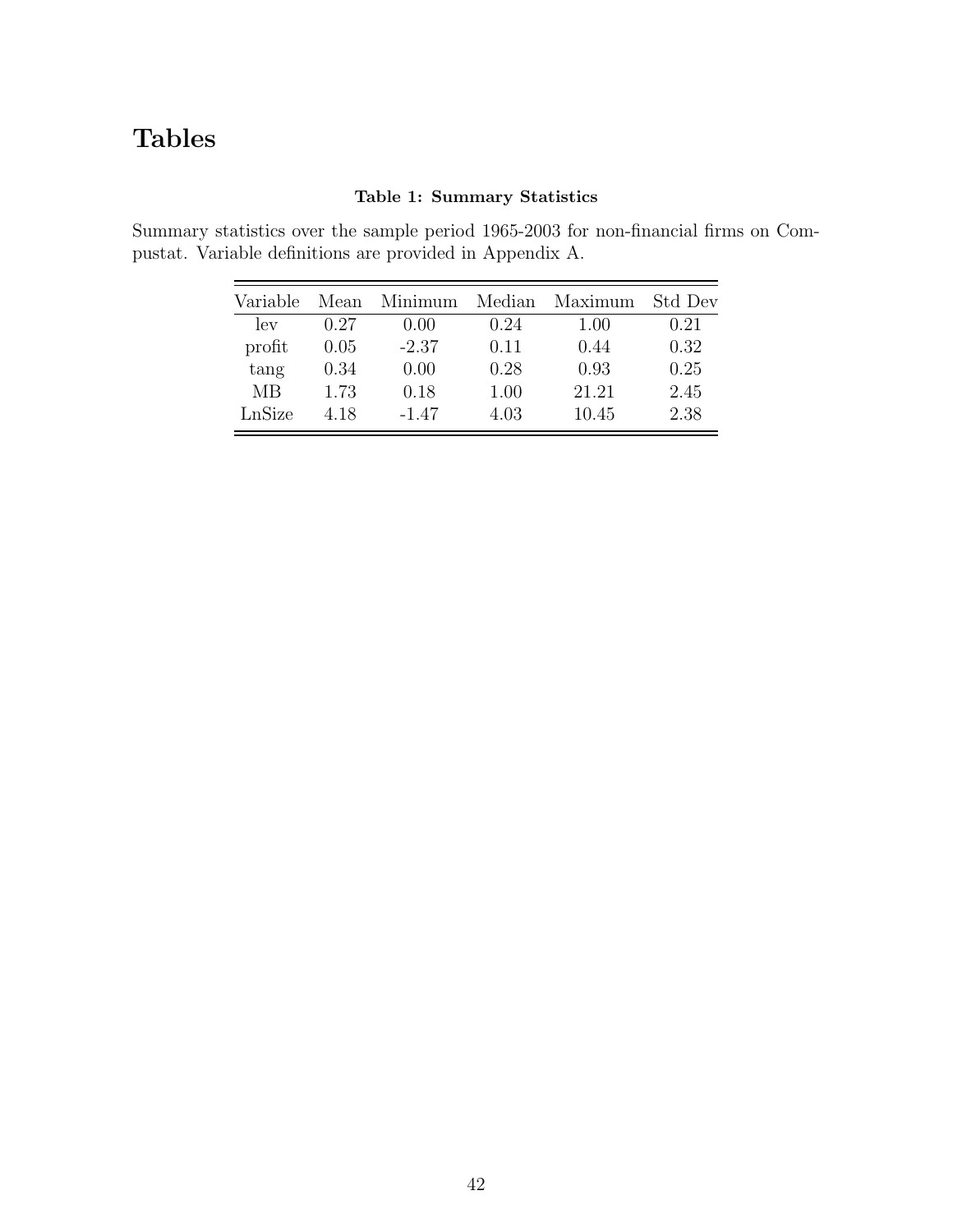### Table 2: Estimated Structural Parameters, with iid Measurement Error

This table lists the structural parameters governing the time-series and cross-sectional properties of the latent variables profitability, tangibility, market-to-book, and industry leverage in the four-variable calibration modelled via equations (26) through (32), as well as standard errors. The parameter values are found by minimizing the squared distance between simulated sample moments and actual data moments. The moments chosen are described in Section 3.3.1.

| Variable          | Parameter           | Estimate | Std. Error |
|-------------------|---------------------|----------|------------|
| Profitability     | $\phi_1$            | 0.832    | 0.013      |
|                   | $\sigma_{\epsilon}$ | 0.194    | 0.007      |
|                   | $\sigma_{\eta}$     | 0.105    | 0.006      |
| Tangibility       | $\phi_1$            | 0.936    | 0.011      |
|                   | $\sigma_{\epsilon}$ | 0.090    | 0.011      |
|                   | $\sigma_{\eta}$     | 0.038    | 0.009      |
| Market-to-book    | $\phi_1$            | 0.931    | 0.011      |
|                   | $\sigma_{\epsilon}$ | 0.603    | 0.059      |
|                   | $\sigma_\eta$       | 1.476    | 0.067      |
| Industry leverage | $\phi_1$            | 0.891    | 0.009      |
|                   | $\sigma_{\epsilon}$ | 0.039    | 0.010      |
|                   | $\sigma_{\eta}$     | 0.012    | 0.004      |
| Cross-sectional   | $\beta_0$           | 0.129    | 0.014      |
| parameters        | $\beta_{Prof}$      | $-0.070$ | 0.016      |
|                   | $\beta_{Tang}$      | 0.115    | 0.011      |
|                   | $\beta_{MB}$        | $-0.105$ | 0.007      |
|                   | $\beta_{IndLev}$    | 0.859    | 0.031      |
|                   | $\sigma_u$          | 0.082    | 0.005      |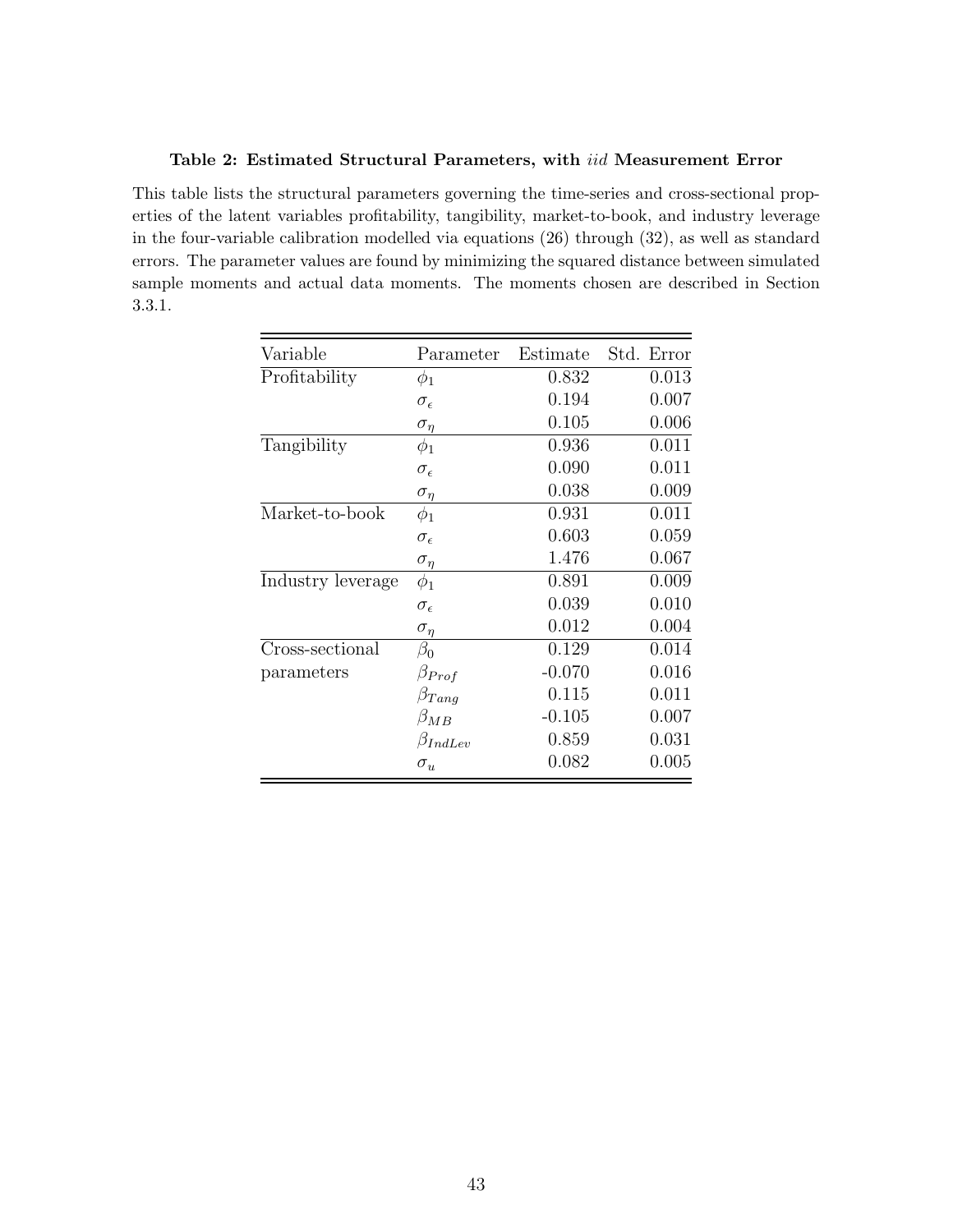### Table 3: Actual and Simulated Moments, with iid Measurement Error

This table lists actual data moments in the "Data Value" column, their simulated counterparts (excluding the portfolio-leverage levels) in the "Sim. Value" column, and the latent structural values in the "Struc. Value" column. The simulated moments are computed from simulated mismeasured variables using the estimated structural parameters from Table 2, and are described in Section 3.3.1. The latent structural values are obtained with the estimated structural parameter values from Table 2, and are again included here for ease of comparison.

| Variable          | Parameter                                 | Data Value | Sim.<br>Value | Value<br>Struc. |
|-------------------|-------------------------------------------|------------|---------------|-----------------|
| Profitability     | $\phi_0^*$                                | 0.009      | 0.009         | 0.007           |
|                   |                                           | 0.775      | 0.764         | 0.832           |
|                   |                                           | 0.132      | 0.134         | 0.123           |
| Tangibility       | $\frac{\phi_1^*}{\sigma_x^{2*}}$          | 0.017      | 0.031         | 0.023           |
|                   |                                           | 0.952      | 0.916         | 0.936           |
|                   | $\phi_1^*$<br>$\sigma_x^{2*}$             | 0.057      | 0.067         | 0.066           |
| Market-to-book    | $\overline{\phi_0^*}$                     | 0.616      | 0.616         | 0.092           |
|                   |                                           | 0.534      | 0.530         | 0.931           |
|                   | $\phi_1^*$<br>$\sigma_x^{2*}$             | 4.895      | 4.895         | 2.717           |
| Industry leverage | $\overline{\phi_0^*}$                     | 0.028      | 0.036         | 0.033           |
|                   |                                           | 0.908      | 0.879         | 0.891           |
|                   | $\frac{\phi_1^*}{\sigma_x^{2*}}$          | 0.007      | 0.008         | 0.008           |
| Cross-sectional   |                                           | 0.013      | 0.077         | 0.129           |
| parameters        | $\beta^*_{Prof}$                          | $-0.066$   | $-0.063$      | $-0.070$        |
|                   | $\beta^{*}_{Tang}$                        | 0.099      | 0.112         | 0.115           |
|                   | $\beta^*_{MB}$                            | $-0.006$   | $-0.058$      | $-0.105$        |
|                   |                                           | 0.835      | 0.834         | 0.859           |
| Leverage          | $\frac{\beta^*_{IndLev}}{\sigma^2_{lev}}$ | 0.034      | 0.044         | 0.044           |